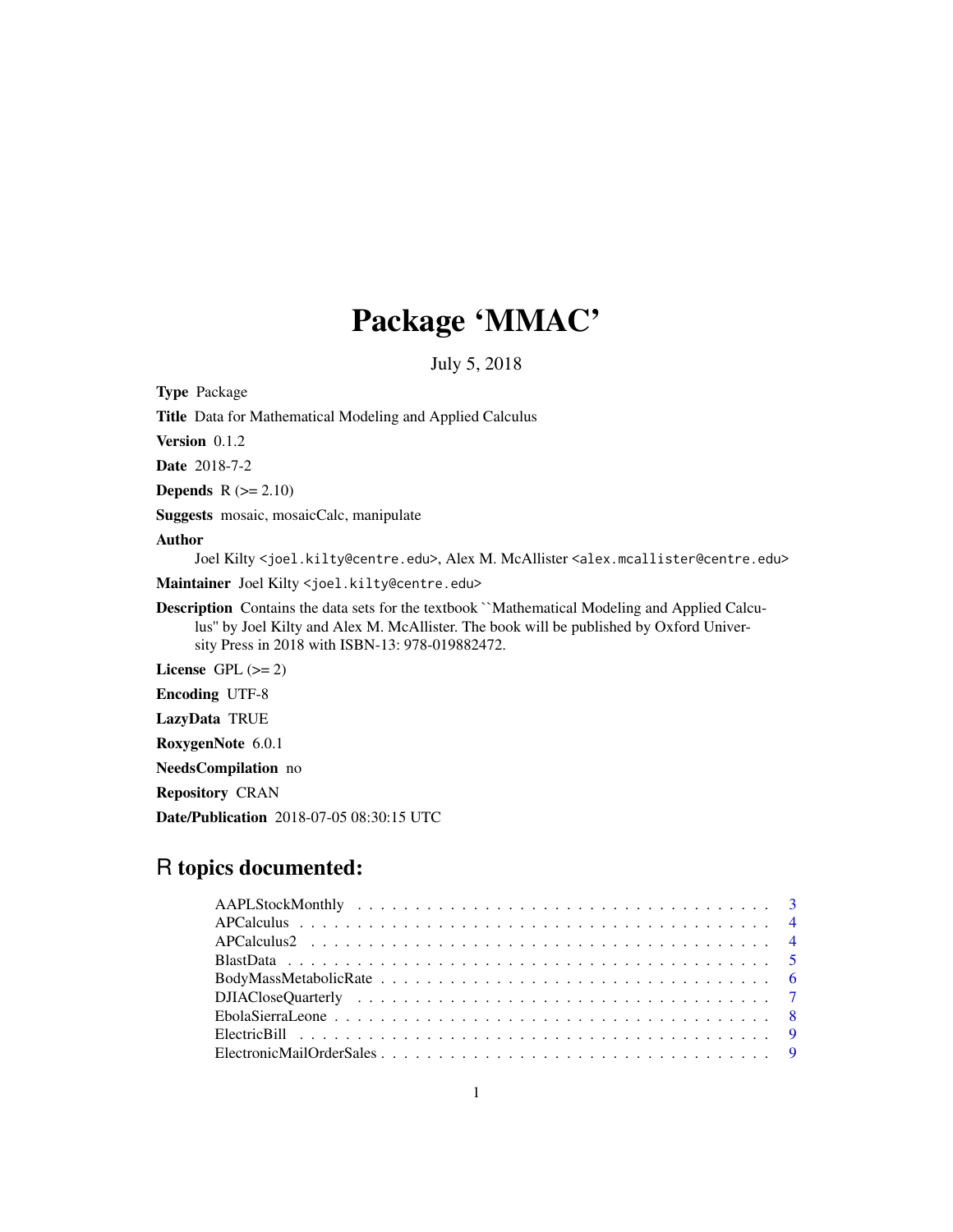|                          | 10 |
|--------------------------|----|
|                          | 11 |
|                          | 12 |
|                          | 13 |
|                          | 14 |
|                          | 15 |
|                          | 16 |
|                          | 17 |
|                          | 18 |
|                          | 19 |
|                          | 20 |
|                          | 21 |
|                          | 22 |
|                          | 23 |
|                          | 24 |
|                          |    |
|                          |    |
|                          |    |
|                          |    |
|                          |    |
|                          |    |
|                          |    |
|                          |    |
|                          |    |
|                          |    |
|                          |    |
|                          |    |
|                          |    |
|                          | 37 |
|                          | 38 |
|                          | 38 |
|                          | 39 |
|                          | 40 |
|                          | 41 |
|                          | 42 |
|                          | 43 |
|                          | 44 |
| SwimmingSpeed            | 45 |
|                          | 45 |
|                          | 46 |
|                          | 47 |
| TwitterUsers1            | 48 |
| TwitterUsers2            | 49 |
| TwitterUsers3            | 50 |
|                          | 51 |
| USRetailTax              | 52 |
| <b>USTotalPopulation</b> | 53 |
|                          | 54 |
|                          |    |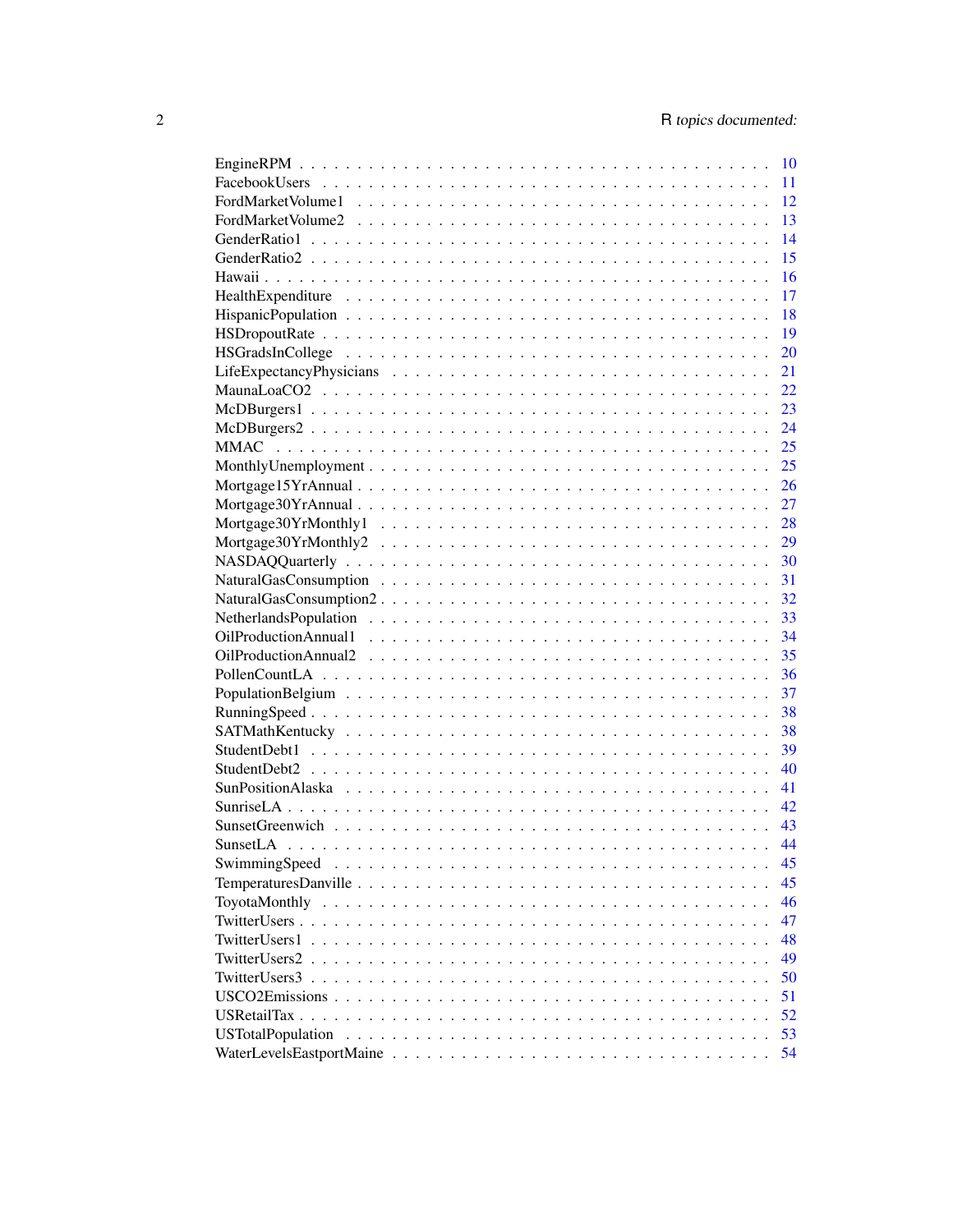<span id="page-2-0"></span>

| Index |  |
|-------|--|
|       |  |
|       |  |
|       |  |
|       |  |
|       |  |

AAPLStockMonthly *Closing Stock Price of Apple Inc.*

## Description

A dataset containing the closing price of Apple Inc. Stock, from January 1981 to December 2014

## Usage

data(AAPLStockMonthly)

## Format

A data frame with 409 observations on the following variables.

- Month months since January 1981
- AdjClose adjusted closing price of Apple Inc. stock

## Details

closing price of Apple Inc. stock in U.S. dollars adjusted for dividends and splits at the beginning of each month from January 1981 (month 1) through December 2014 (month 408)

#### Source

Yahoo Finance

## References

http://finance.yahoo.com/q/hp?s=AAPL&a=11&b=12&c=1980&d=06&e=2&f=2014&g=m

#### Examples

data(APPLStockMontly)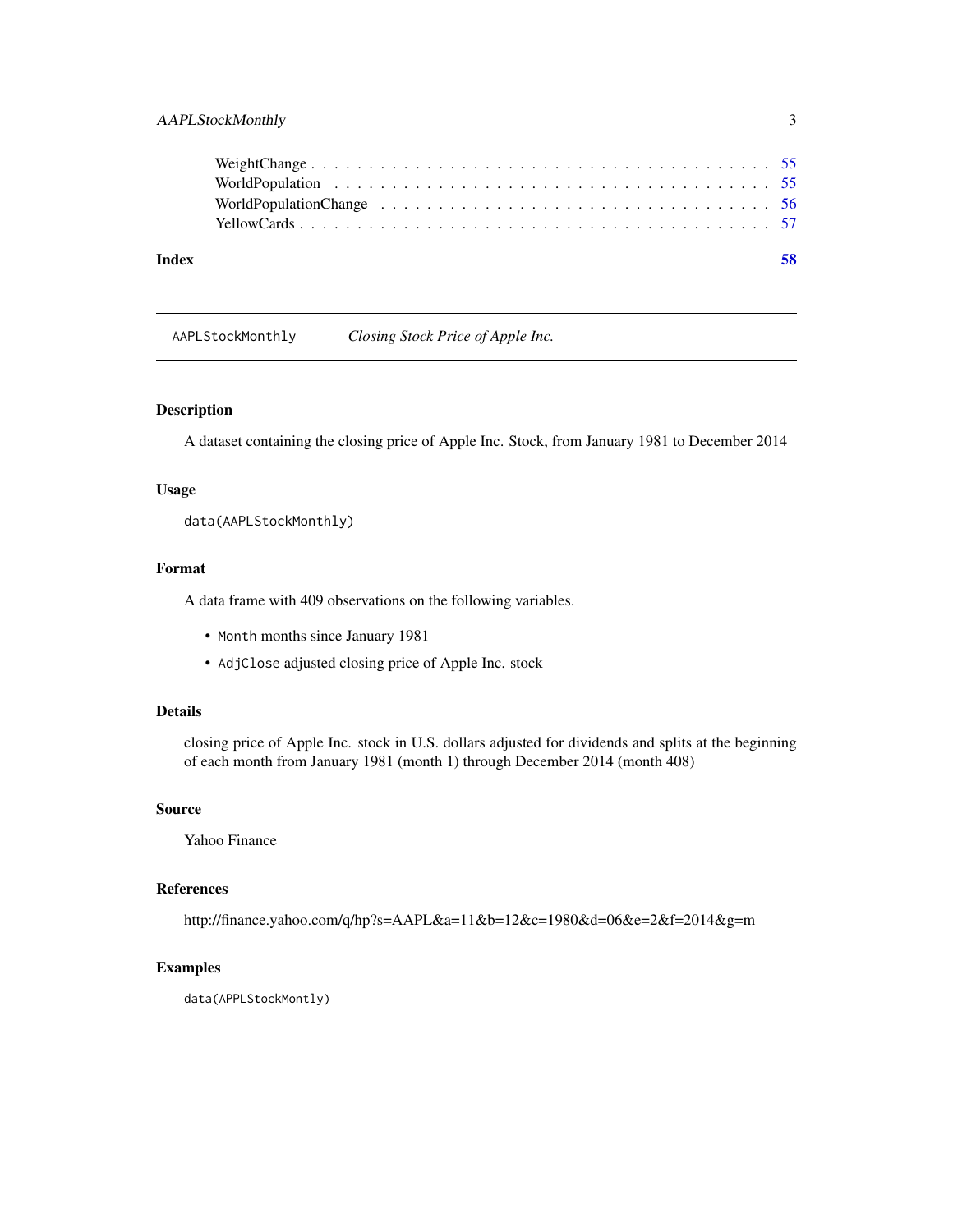<span id="page-3-0"></span>

A dataset containing the number of students who have taken the AP Calculus exam from 1955 to 2015.

## Usage

```
data(APCalculus)
```
#### Format

A data frame with 61 observations on the following variables.

- Year year
- Exams number of AP exams taken in associated year

## Details

The number of AP exams taken in the given year, with data from 1955 to 2015.

## Source

Personal correspondence with Stephen M. Kokoska.

## Examples

data(APCalculus)

APCalculus2 *Number of Students taking the AP Calculus Exam*

## Description

A subset of the dataset APCalculus containing the number of students who have taken the AP Calculus exam from 1955 to 2015.

## Usage

data(APCalculus2)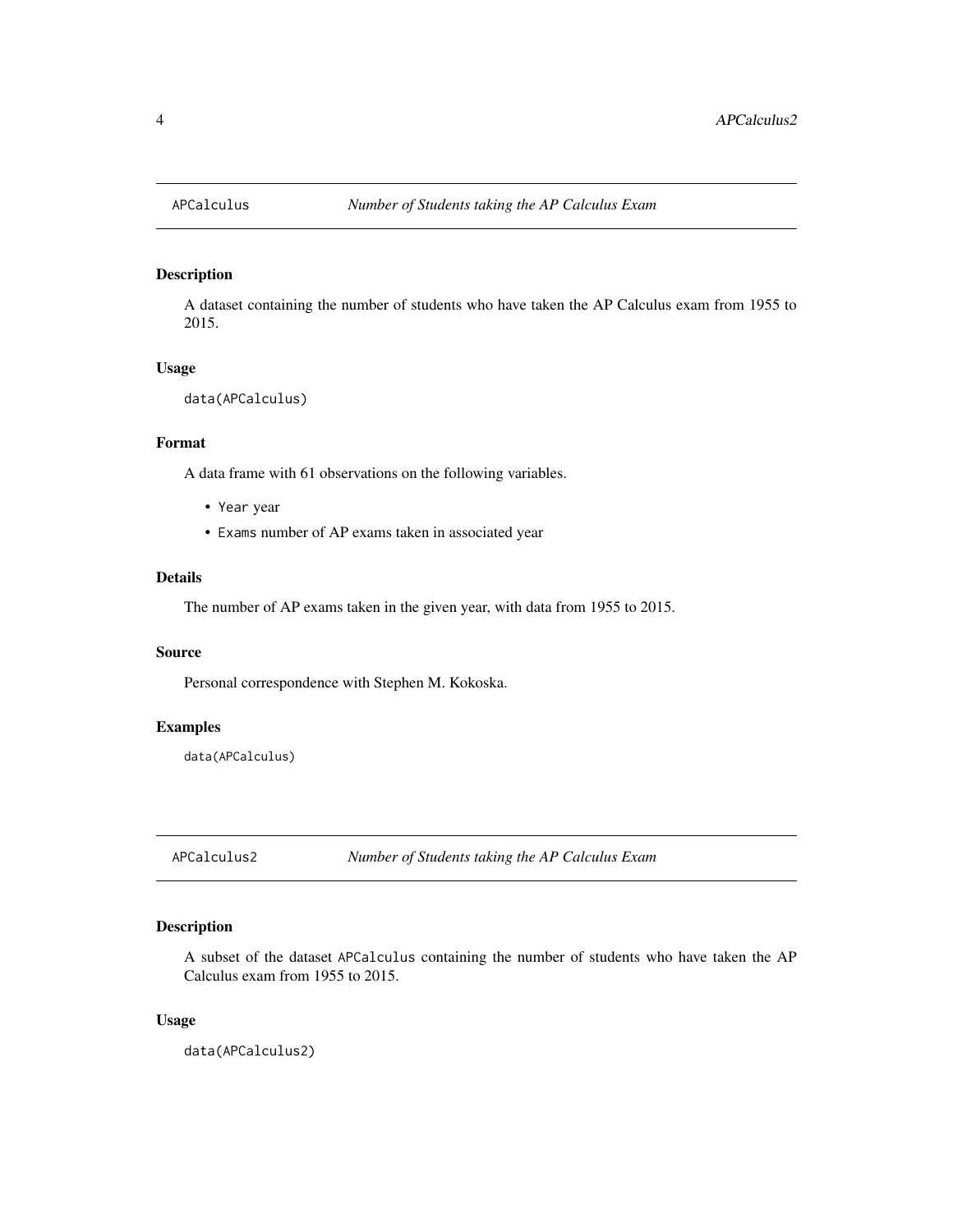#### <span id="page-4-0"></span>BlastData 5

## Format

A data frame with 38 observations on the following variables.

- Year year
- Exams number of AP exams taken in associated year

#### Details

A subset of the MMAC dataset APCalculus containing only the data from 1973 to 2010.

#### Source

Personal correspondence with Stephen M. Kokoska.

#### Examples

data(APCalculus2)

BlastData *Blast Radius of Trinity Test*

#### Description

A dataset containing the blast radius (in meters) as a function of time (in seconds) for the Trinity test conducted by the United States in White Sands, New Mexico in 1945.

#### Usage

data(BlastData)

## Format

A data frame with 23 observations on the following variables.

- X observation number
- time time in seconds
- radius radius of blast in meters

## Details

A dataset containing the blast radius (in meters) as a function of time (in seconds) for the Trinity test conducted by the United States in White Sands, New Mexico in 1945.

## Source

Taylor, G. "The Formation of a Blast Wave by a Very Intense Explosion. II. The Atomic Explosion of 1945." *Proceedings of the Royal Society A: Mathematical, Physical and Engineering Sciences*, 1950, 201: 175–86.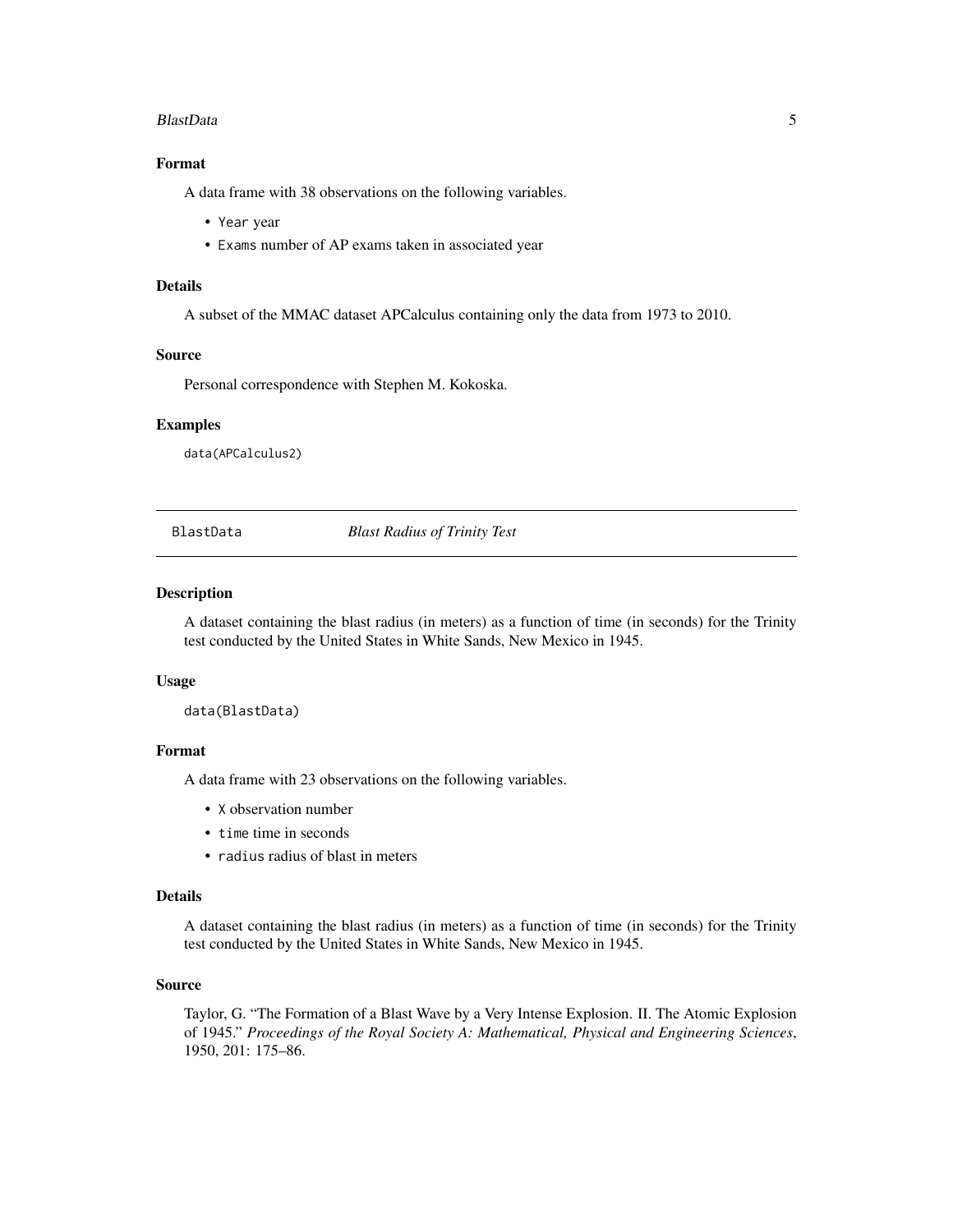#### <span id="page-5-0"></span>Examples

data(BlastData)

BodyMassMetabolicRate *Closing Stock Price of Apple Inc.*

## Description

A dataset containing the field metablic rate of individual birds and mammals (measured in kilojoules per day) as a function of its body mass (in kilograms)

#### Usage

```
data(BodyMassMetabolicRate)
```
#### Format

A data frame with 1498 observations on the following variables.

- Mass in kilograms
- Rate field metabolic rate in kilojoules per day

#### Details

This dataset contains the field metablic rate of individual birds and mammals (measured in kilojoules per day) as a function of its body mass (in kilograms)

#### Source

Hudson, L. N., Isaac, N. J. B., Reuman, D. C. (2013), The relationship between body mass and field metabolic rate among individual birds and mammals. *Journal of Ecology*, 82: 1009-1020. doi: 10.1111/1365-2656.12086.

#### References

http://onlinelibrary.wiley.com/doi/10.1111/1365-2656.12086/suppinfo

#### Examples

data(BodyMassMetabolicRate)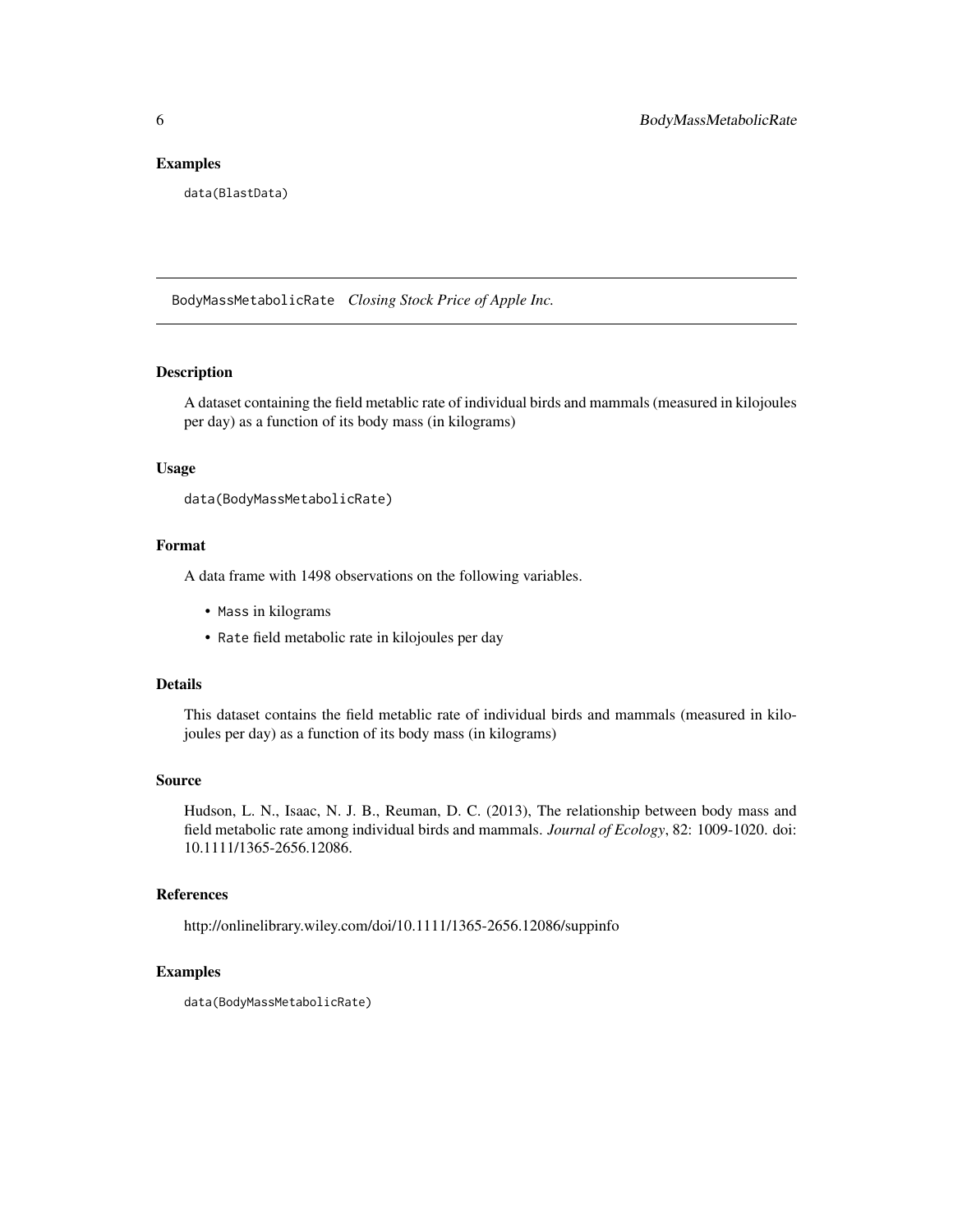<span id="page-6-0"></span>DJIACloseQuarterly *Quarterly Closing Value of Dow Jones Industrial Average*

## Description

A dataset containing the quarterly closing value of the Dow Jones Industrial Average (DJIA) from March 31, 1935 to December 31, 2014.

#### Usage

```
data(DJIACloseQuarterly)
```
#### Format

A data frame with 320 observations on the following variables.

- Quarter since March 31, 1935
- Close Closing value of DJIA

## Details

This dataset contains the quarterly closing value of the Dow Jones Industrial Average (DJIA) from March 31, 1935 to December 31, 2014.

#### Source

Closing stock market value of the Dow Jones Industrial Average at the end of each quarter from March 31, 1930 through December 31, 2014 from "^DJI - Nasdaq Composite - U.S. - Stooq." Accessed on July 7, 2015.

## References

```
http://stooq.com/q/d/?s=^dji
```

```
data(DJIACloseQuarterly)
```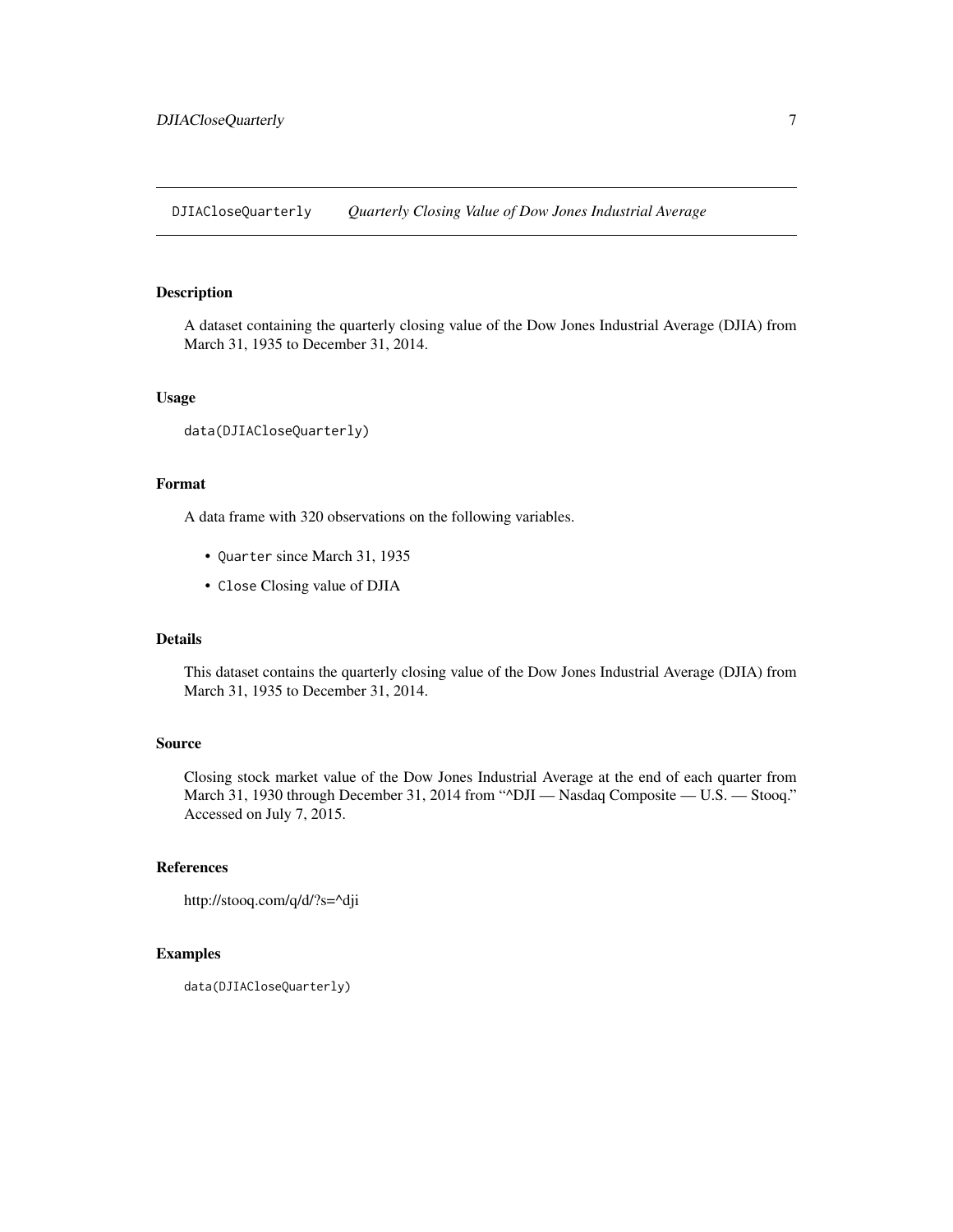<span id="page-7-0"></span>EbolaSierraLeone *Ebola Cases in Sierra Leone, Africa*

#### Description

A dataset containing the cummulative number of ebola cases in Sierra Leone, Africa from May 1, 2014 to December 16, 2015

## Usage

data(EbolaSierraLeone)

## Format

A data frame with 110 observations on the following variables.

- Day since May 1, 2014
- Cases cummulative number of ebola cases

#### Details

This dataset contains the cummulative number of ebola cases in Sierra Leone, Africa from May 1, 2014 to December 16, 2015

#### Source

Ebola Outbreak in West Africa from Centers for Disease Control and Preven- tion. Accessed on June 2, 2016.

#### References

http://www.cdc.gov/vhf/ebola/outbreaks/2014-west-africa/cumulative-cases-graphs.html

```
data(EbolaSierraLeone)
```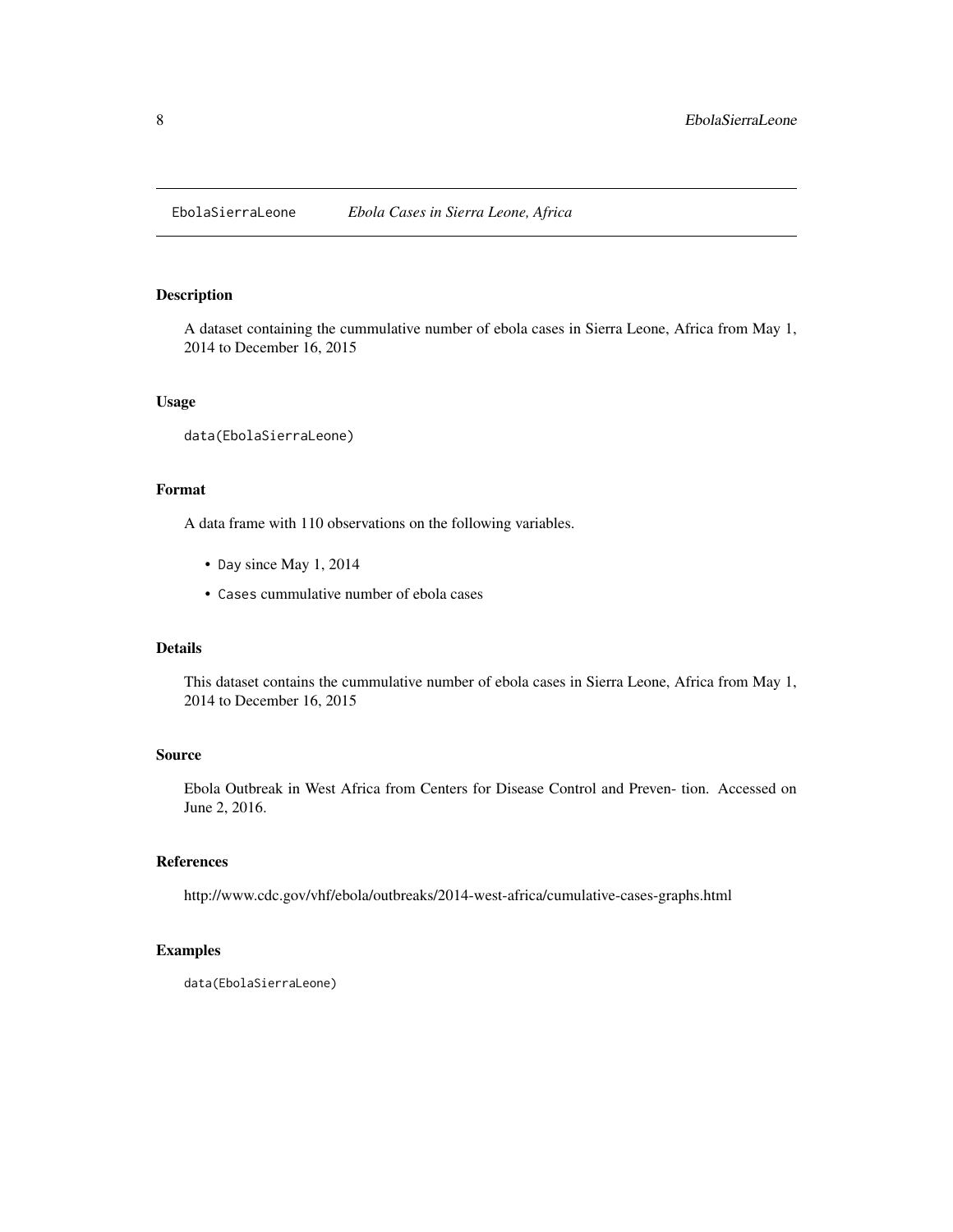<span id="page-8-0"></span>ElectricBill *Electric Bill*

## Description

A dataset containing the electric bill (in US dollars) of a single-family home in Minnesota from 2000-2003

## Usage

```
data(ElectricBill)
```
## Format

A data frame with 37 observations on the following variables.

- Month since January 2000
- ElecBill price of ElecBill in US dollars

## Details

This dataset contains the the electric bill (in US dollars) of a single-family home in Minnesota from 2000-2003 as a function of the month.

## Source

Subset of Utilities in the mosaic package.

#### Examples

data(ElectricBill)

ElectronicMailOrderSales

*US Electronic and Mail Order Sales*

## Description

A dataset containing the he total U.S. electronic and mail-order shopping sales in billions of dollars each year from 1999 to 2012.

#### Usage

data(ElectronicMailOrderSales)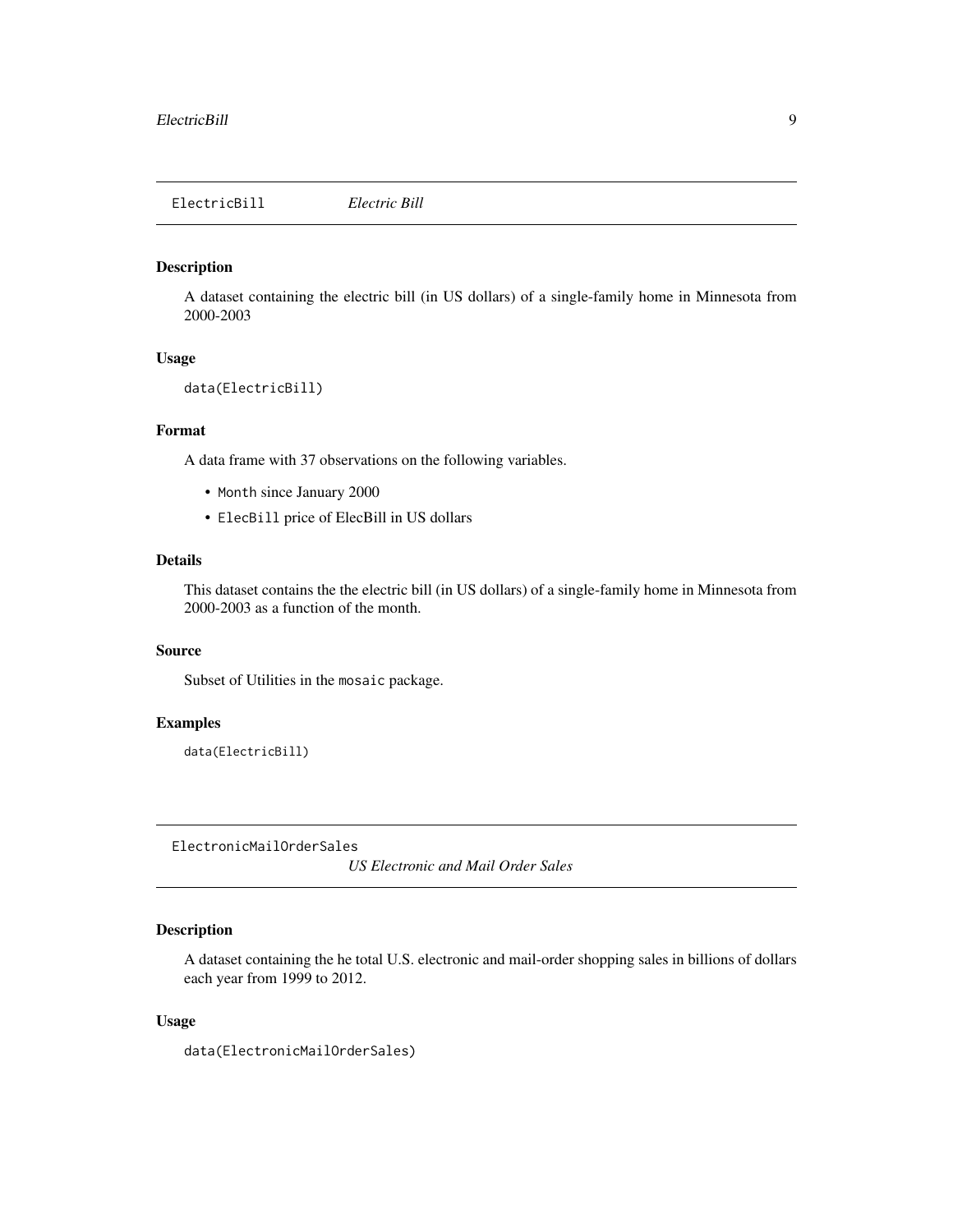### Format

A data frame with 14 observations on the following variables.

- Year
- Sales in billions of US dollars

#### Details

This dataset contains the he total U.S. electronic and mail-order shopping sales in billions of dollars each year from 1999 to 2012

## Source

Total U.S. electronic and mail-order shopping sales in millions of dollars each year from 1999 to 2012 from "Monthly & Annual Retail Trade, Main Page — US Census Bureau." Accessed on July 16, 2014.

#### Examples

data(ElectronicMailOrderSales)

EngineRPM *RPM of Different Engines*

## Description

A dataset containing the revolutions per minute (RPM) and mass of different engines.

#### Usage

data(EngineRPM)

## Format

A data frame with 39 observations on the following variables.

- Mass in kilograms
- RPM

## Details

This dataset contains the revolutions per minute (RPM) and mass of different engines.

## Source

Revolutions per minute of engines as a function of engine mass from pages 60-61. McMahon, Thomas A., and John Tyler Bonner. *On Size and Life*. New York: Scientific American Library, 1983.

<span id="page-9-0"></span>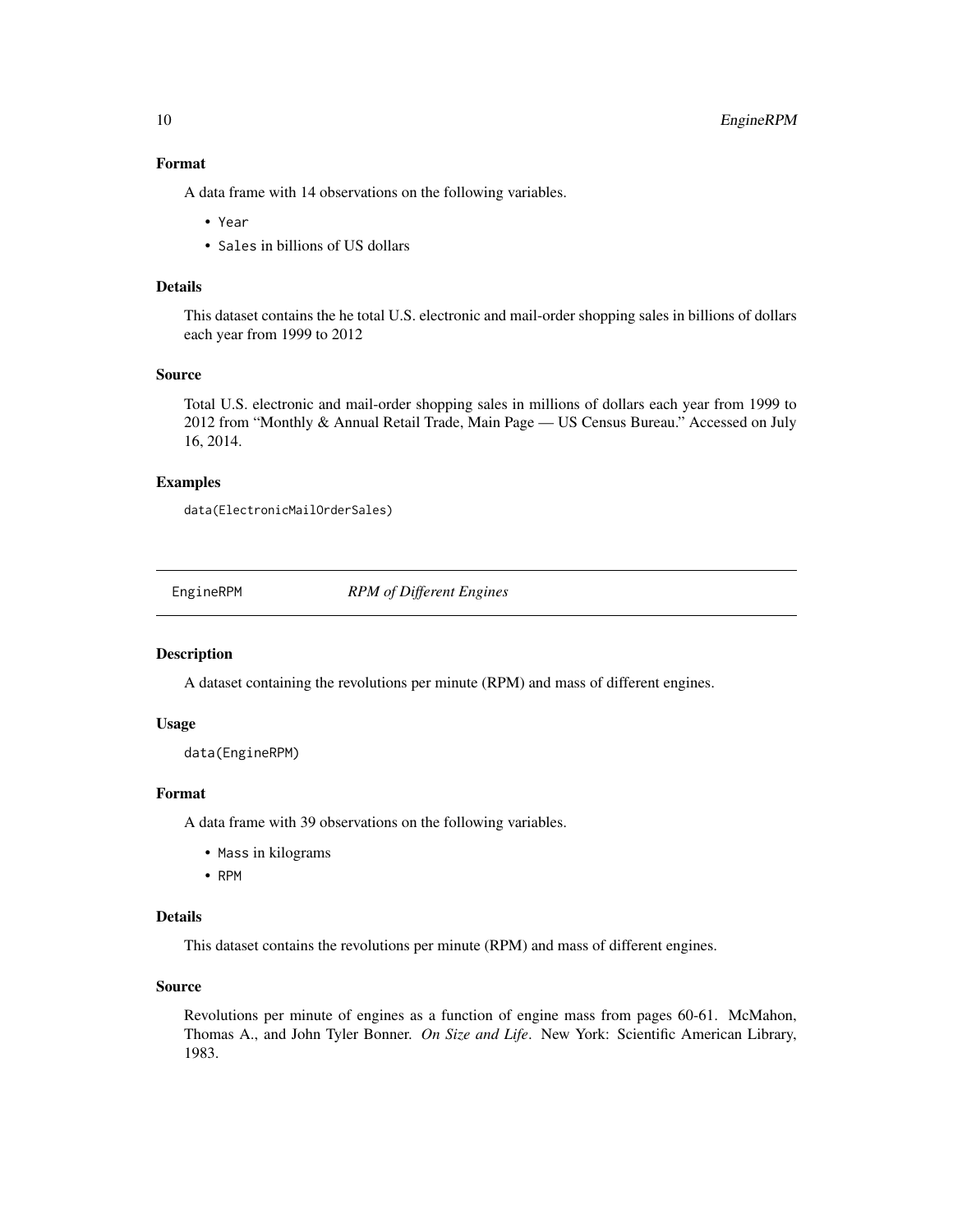## <span id="page-10-0"></span>FacebookUsers 11

#### Examples

data(EngineRPM)

FacebookUsers *Facebook Users*

## Description

A dataset containing the number of Facebook users in millions of people from 2009 through 2012.

## Usage

data(FacebookUsers)

## Format

A data frame with 38 observations on the following variables.

- Months since January 2009
- Users in millions of people

## Details

This dataset contains the number of Facebook users in millions of people from 2009 through 2012.

#### Source

Number of Facebook users in millions from 2009 through 2012 from "Number of active users at Facebook over the years — Yahoo News" and "Facebook: number of active users 2015 | Statistics." Accessed on June 22, 2015.

#### References

http://news.yahoo.com/number-active-users-facebook-over-230449748.html http://www.statista.com/statistics/264810/numberof-monthly-active-facebook-users-worldwide/

#### Examples

data(FacebookUsers)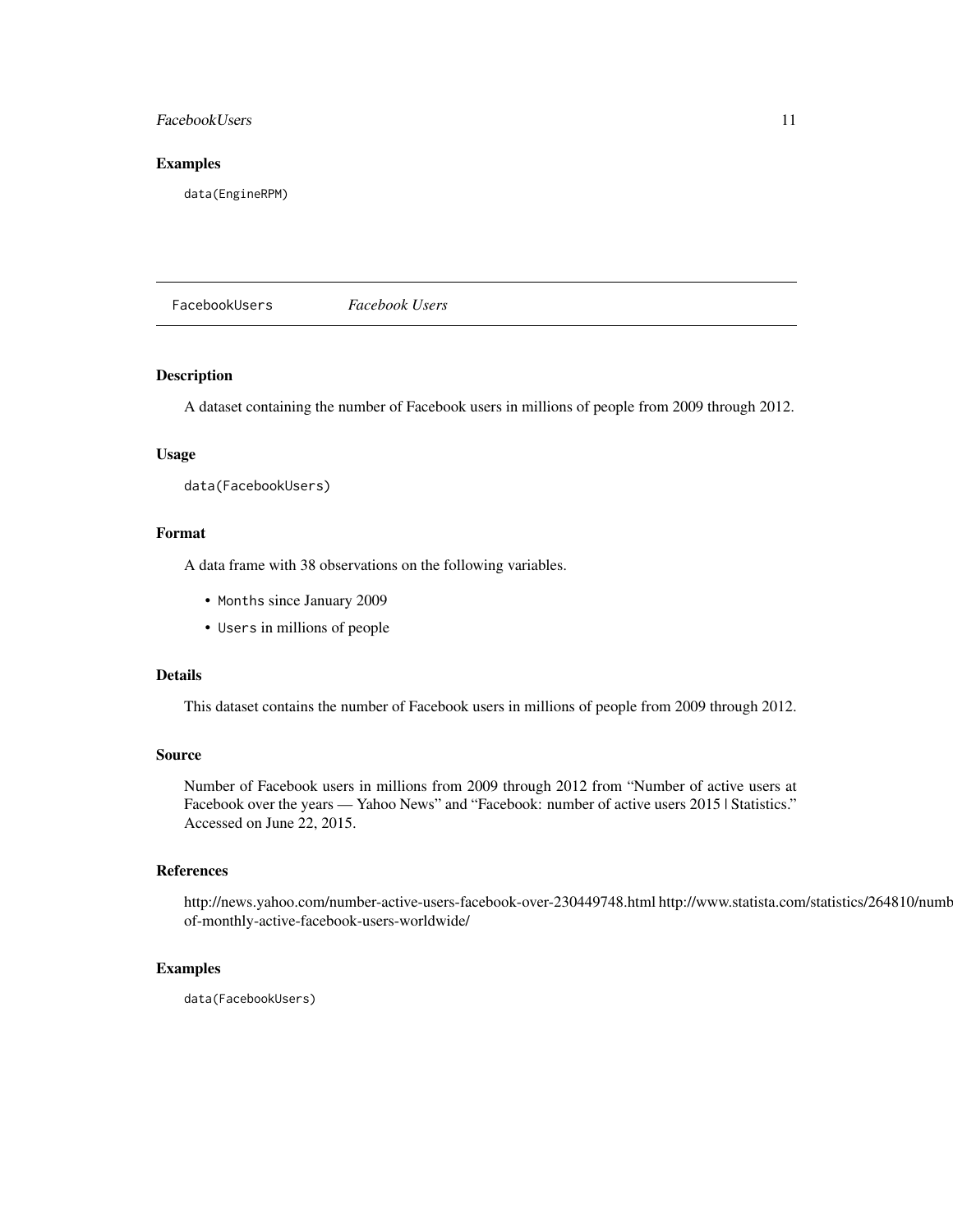<span id="page-11-0"></span>FordMarketVolume1 *Ford Motors Market Volume*

## Description

A subset of the dataset containing the volume of Ford Motor Company stock shares traded per quarter since January 1, 2007.

## Usage

data(FordMarketVolume1)

## Format

A data frame with 7 observations on the following variables.

- Date quarter since January 1, 2007
- Volume number of shares of Ford Motor Company stock shares

## Details

This dataset contains the volume of Ford Motor Company stock shares traded per quarter since January 1, 2007.

## Source

Ford Motor Company (F) stock market value quarterly in U.S. dollars. Accessed on July 7, 2014

## References

```
http://stooq.com/q/d/?s=f.us
```
## Examples

data(FordMarketVolume1)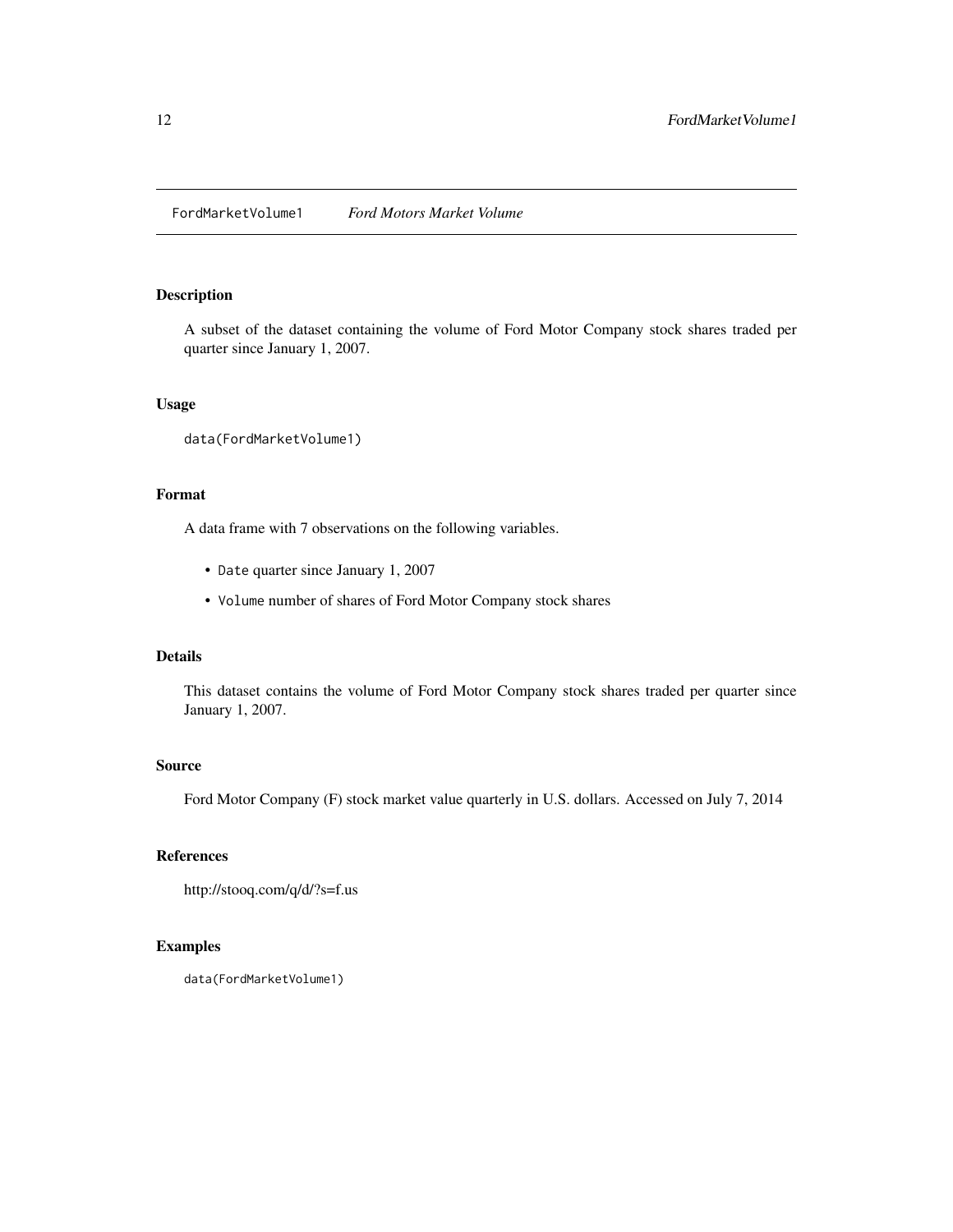<span id="page-12-0"></span>A dataset containing the volume of Ford Motor Company stock shares traded per quarter since January 1, 2007.

## Usage

data(FordMarketVolume2)

## Format

A data frame with 20 observations on the following variables.

- Date quarter since January 1, 2007
- Volume number of shares of Ford Motor Company stock shares

## Details

This dataset contains the volume of Ford Motor Company stock shares traded per quarter since January 1, 2007.

## Source

Ford Motor Company (F) stock market value quarterly in U.S. dollars. Accessed on July 7, 2014

## References

```
http://stooq.com/q/d/?s=f.us
```
## Examples

data(FordMarketVolume1)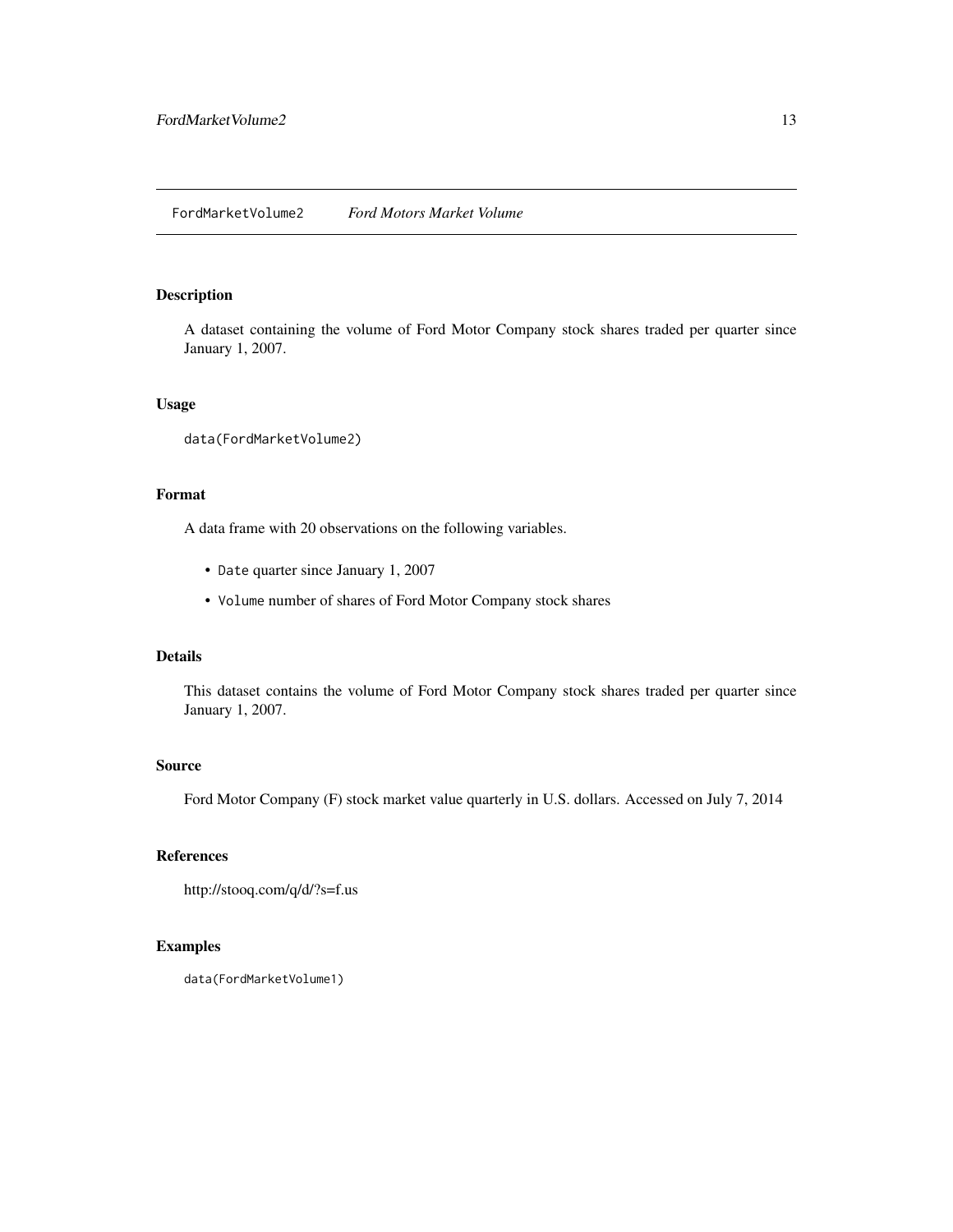<span id="page-13-0"></span>

A subset of the dataset containing the number of males per 100 females in the word population.

## Usage

data(GenderRatio1)

## Format

A data frame with 9 observations on the following variables.

- Year
- Ratio number of males per 100 females

## Details

This dataset contains the number of males per 100 females in the world population as a function of the year

## Source

The global gender ratio based on the number of males per 100 females by year from "World Population Prospects, the 2012 Revision" by the United Nations Department of Economic and Social Affairs. Accessed on June 25, 2014.

#### References

http://esa.un.org/unpd/wpp/Excel-Data/population.htm

## Examples

data(GenderRatio1)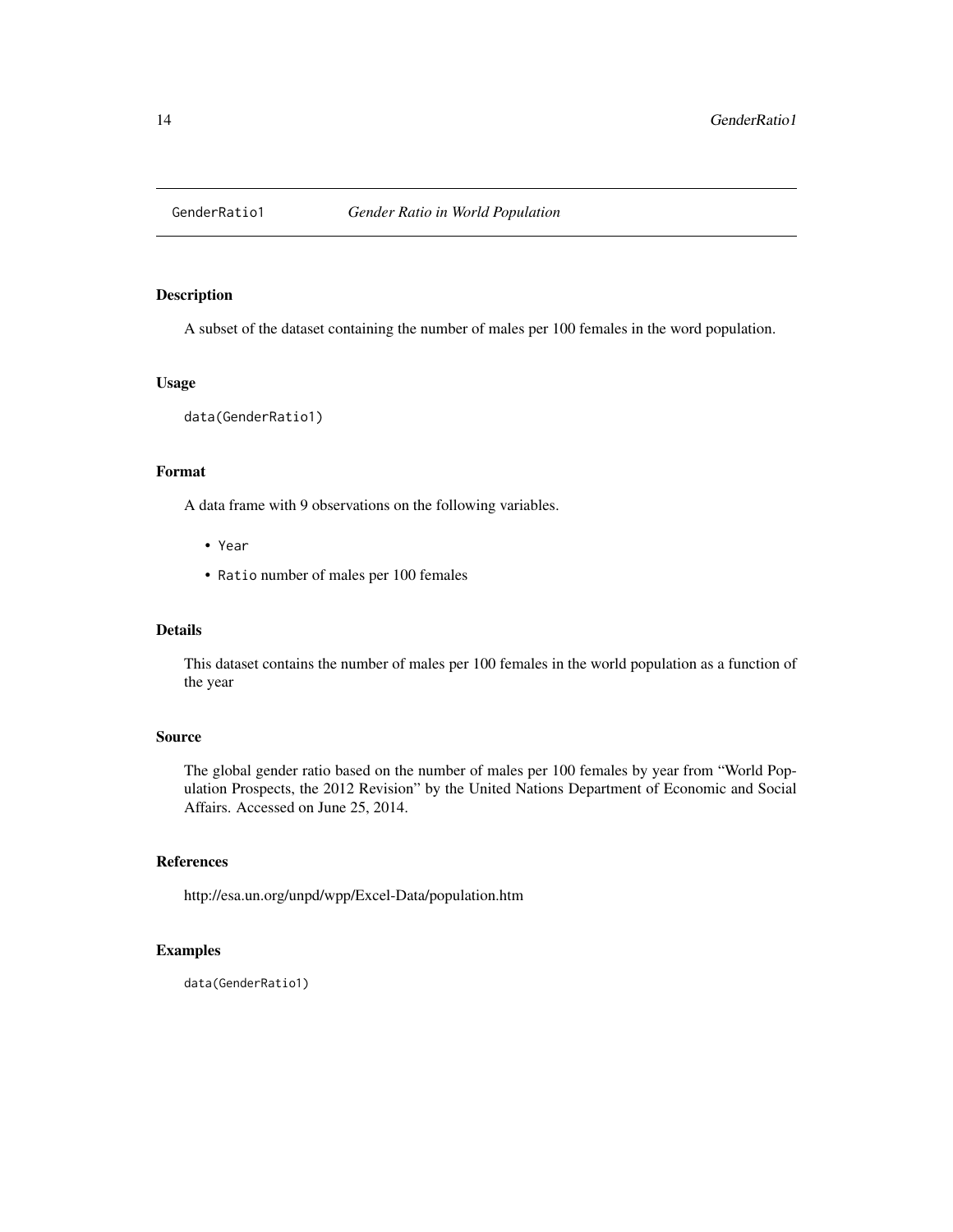<span id="page-14-0"></span>

A dataset containing the number of males per 100 females in the word population.

## Usage

data(GenderRatio2)

## Format

A data frame with 14 observations on the following variables.

- Year
- Ratio number of males per 100 females

## Details

This dataset contains the number of males per 100 females in the world population as a function of the year

## Source

The global gender ratio based on the number of males per 100 females by year from "World Population Prospects, the 2012 Revision" by the United Nations Department of Economic and Social Affairs. Accessed on June 25, 2014.

## References

http://esa.un.org/unpd/wpp/Excel-Data/population.htm

## Examples

data(GenderRatio2)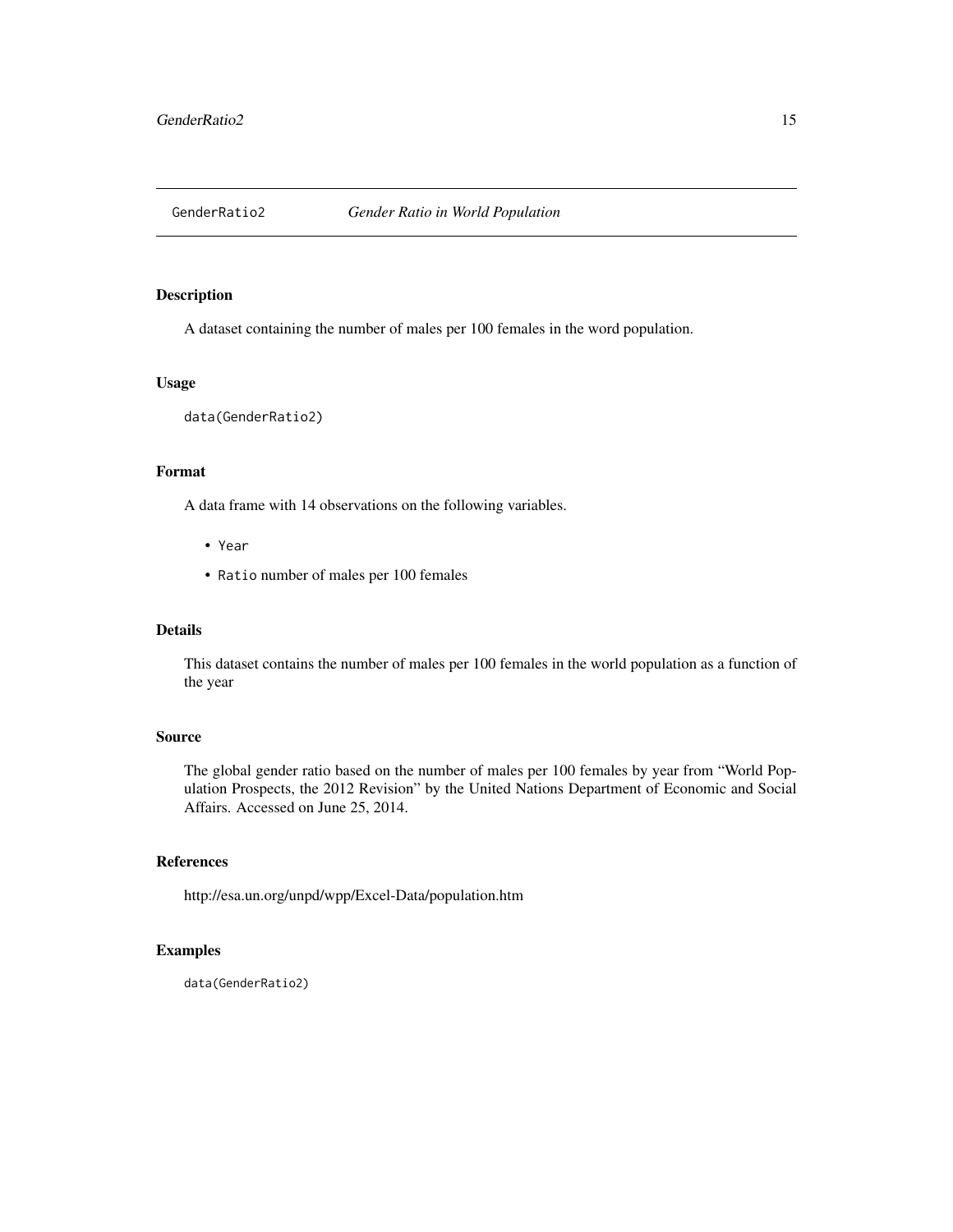<span id="page-15-0"></span>

A dataset containing the depth of the tide in feet relative to the MLLW (mean lower low water mark) in Pearl Harbor, Hawaii as a function of time measured in hours Hr.

## Usage

data(Hawaii)

## Format

A data frame with 31 observations on the following variables.

- time in hours
- water tide depth in feet relative to the MLLW

#### Details

This dataset contains the depth of the tide in feet relative to the MLLW (mean lower low water mark) in Pearl Harbor, Hawaii as a function of time measured in hours Hr.

#### Source

Tidal measurements in Pearl Harbor, Hawaii based on data sets from Project Mosaic. Accessed on August 19, 2015.

#### References

http://www.mosaic-web.org

## Examples

data(Hawaii)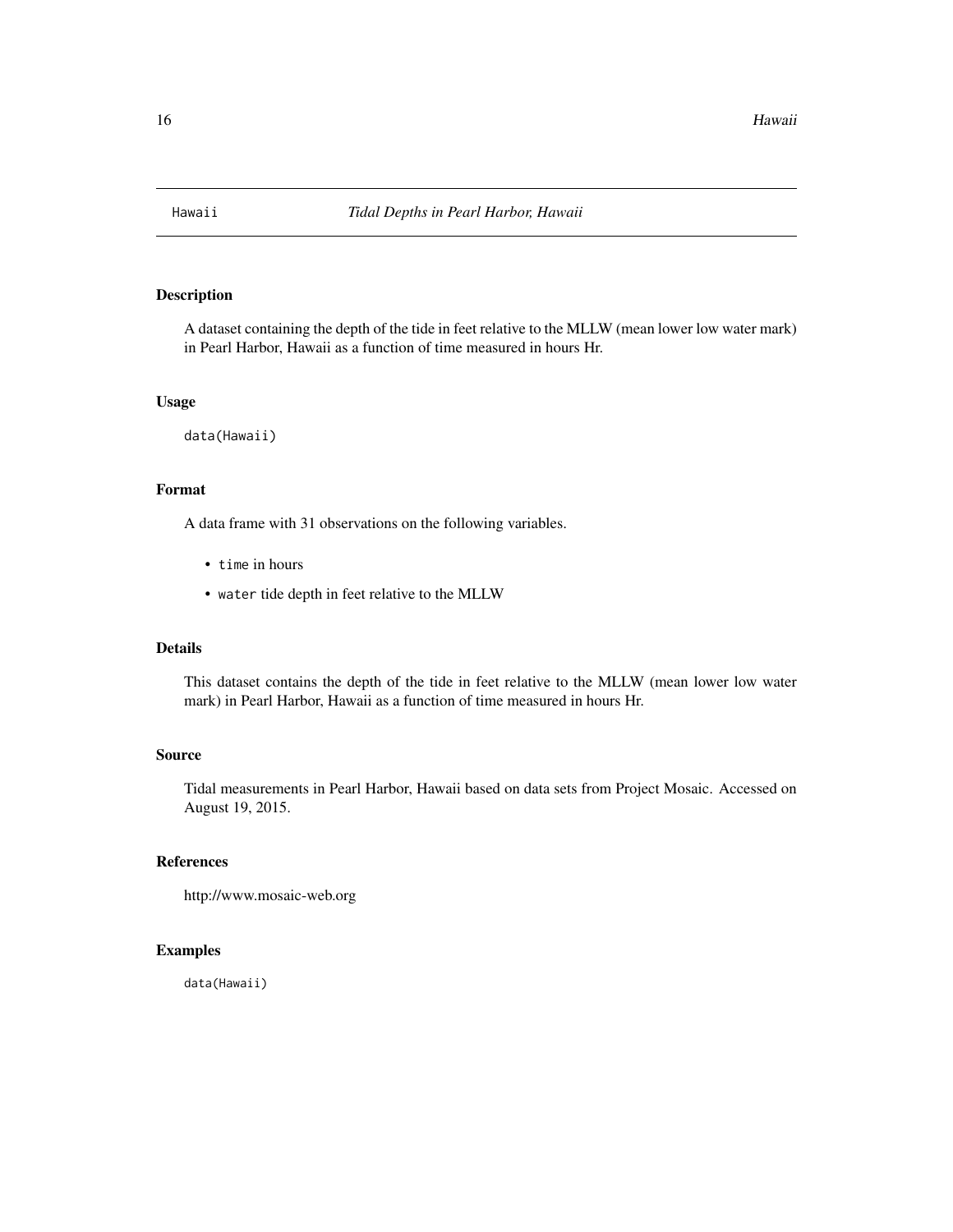<span id="page-16-0"></span>HealthExpenditure *Health Expenditures as a Percentage of U.S. GDP*

#### Description

A dataset containing the World Bank's data for total U.S. health expenditures as a percentage of the U.S gross domestic product (GDP) from 1995 to 2012.

#### Usage

```
data(HealthExpenditure)
```
## Format

A data frame with 18 observations on the following variables.

- Year
- PercentGDP health expenditures as a function of U.S. GDP

#### Details

This dataset contains the World Bank's data for total U.S. health expenditures as a percentage of the U.S gross domestic product (GDP) from 1995 to 2012.

## Source

Total U.S. health expenditures as a percentage of GDP from the World Bank. Accessed on July 10, 2014.

## References

http://data.worldbank.org/country/united-states

```
data(HealthExpenditure)
```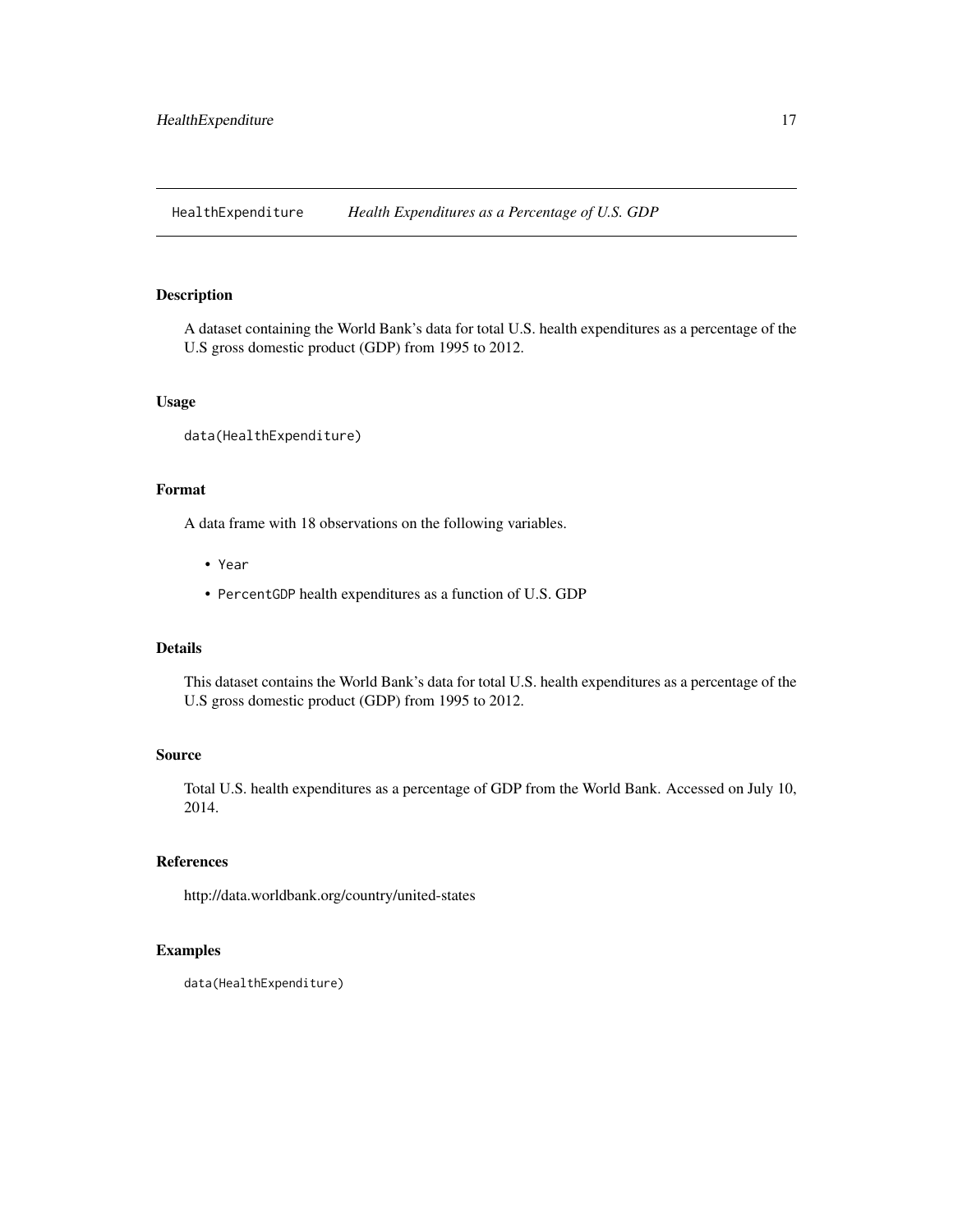<span id="page-17-0"></span>HispanicPopulation *Latino's Living in the United States*

## Description

A dataset containing the number of Latino's living in the United States as a function of the year.

## Usage

data(HispanicPopulation)

#### Format

A data frame with 5 observations on the following variables.

- Year
- People number of Latino's (in millions)

## Details

This dataset contains the number of Latino's living in the United States as a function of the year.

## Source

The U.S. Hispanic population has increased sixfold since 1970. Accessed on June 16, 2014.

## References

http://www.pewresearch.org/fact-tank/2014/02/26/the-u-s-hispanic-population-has-increased-sixfoldsince-1970/

```
data(HispanicPopulation)
```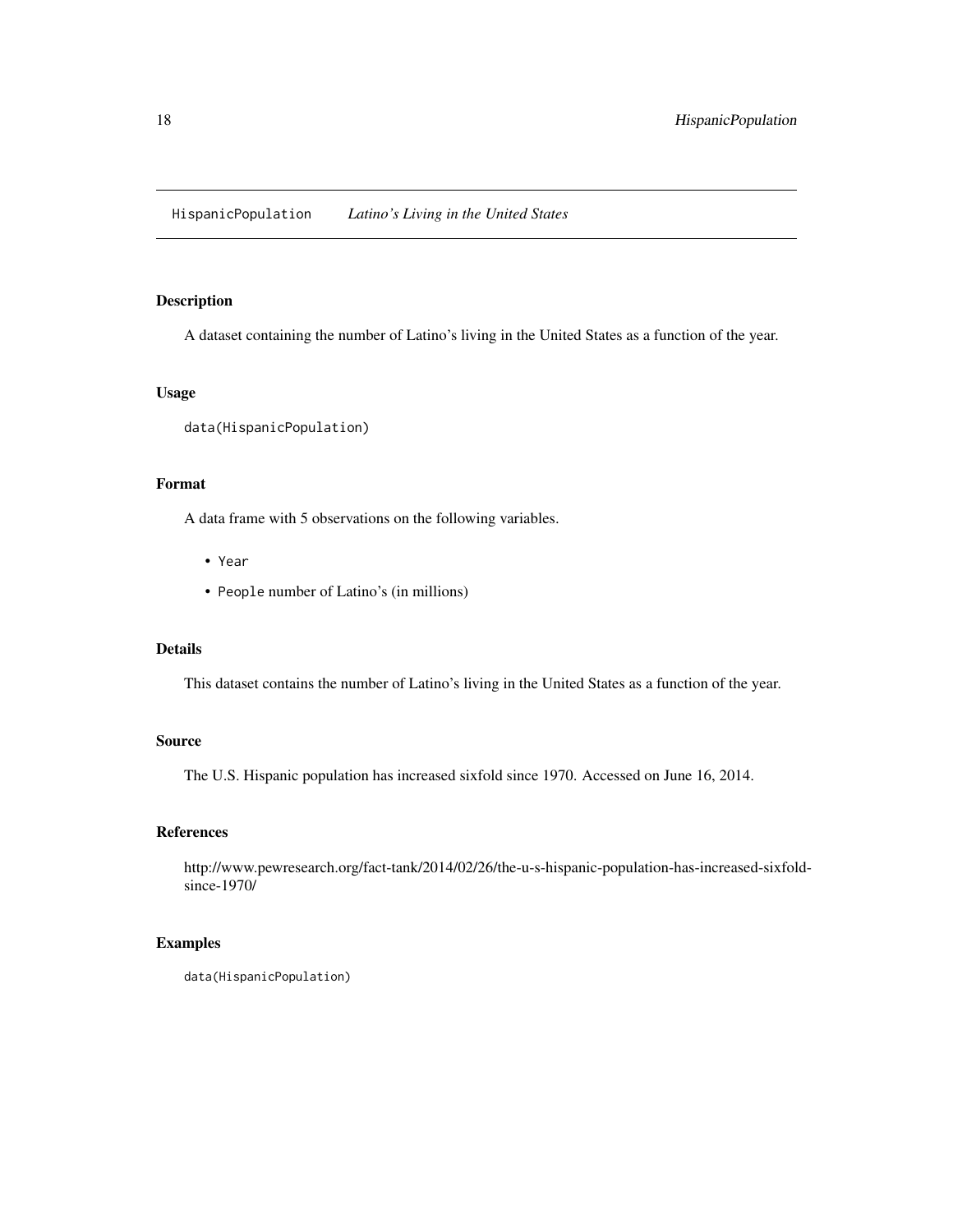<span id="page-18-0"></span>

A dataset containing the high school dropout rate in the United States from 1970 through 2012.

## Usage

data(HSDropoutRate)

#### Format

A data frame with 43 observations on the following variables.

- Year
- Rate high school dropout rate

#### Details

This dataset contains the high school dropout rate in the United States from 1970 through 2012.

## Source

The high school dropout rate in the United States from 1970 through 2012 from "Percentage of high school dropouts among persons 16 to 24 years old." Accessed on June 22, 2015.

#### References

http://nces.ed.gov/programs/digest/d13/tables/dt13 219.70.asp

## Examples

data(HSDropoutRate)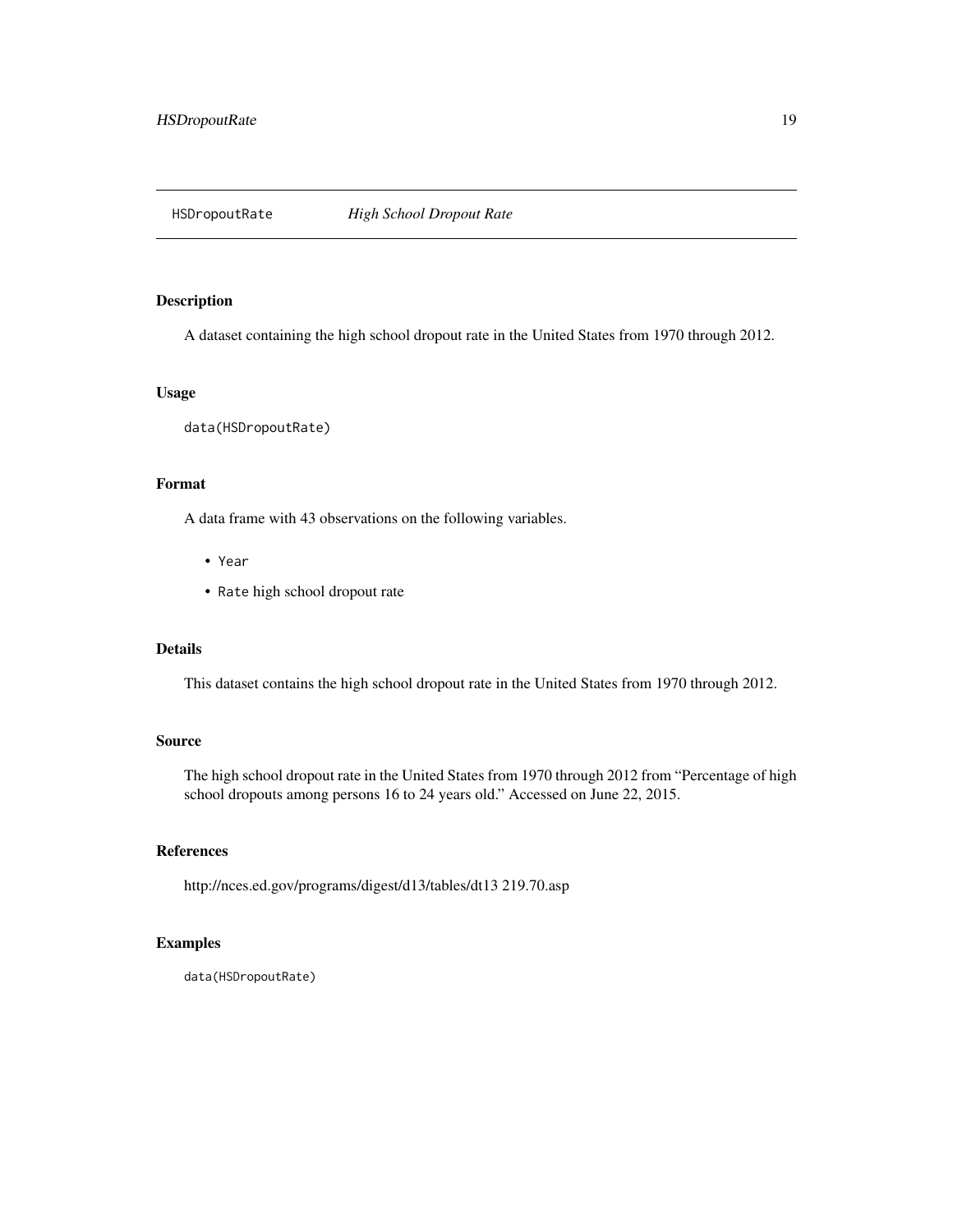<span id="page-19-0"></span>HSGradsInCollege *High School Graduates in College*

#### Description

A dataset containing the percent of each year's high school graduates to enroll in either a two-year or four-year college from 1972 to 2012.

#### Usage

data(HSGradsInCollege)

## Format

A data frame with 41 observations on the following variables.

- Year
- Percent of high schol graduates

#### Details

This dataset contains the percent of each year's high school graduates to enroll in either a two-year or four-year college from 1972 to 2012

#### Source

Percent of high school graduates to enroll in a two-year or four-year college from National Center for Education Statistics. Accessed on July 2, 2014.

## References

http://nces.ed.gov/programs/digest/d13/tables/dt13302.10.asp

```
data(HSGradsInCollege)
```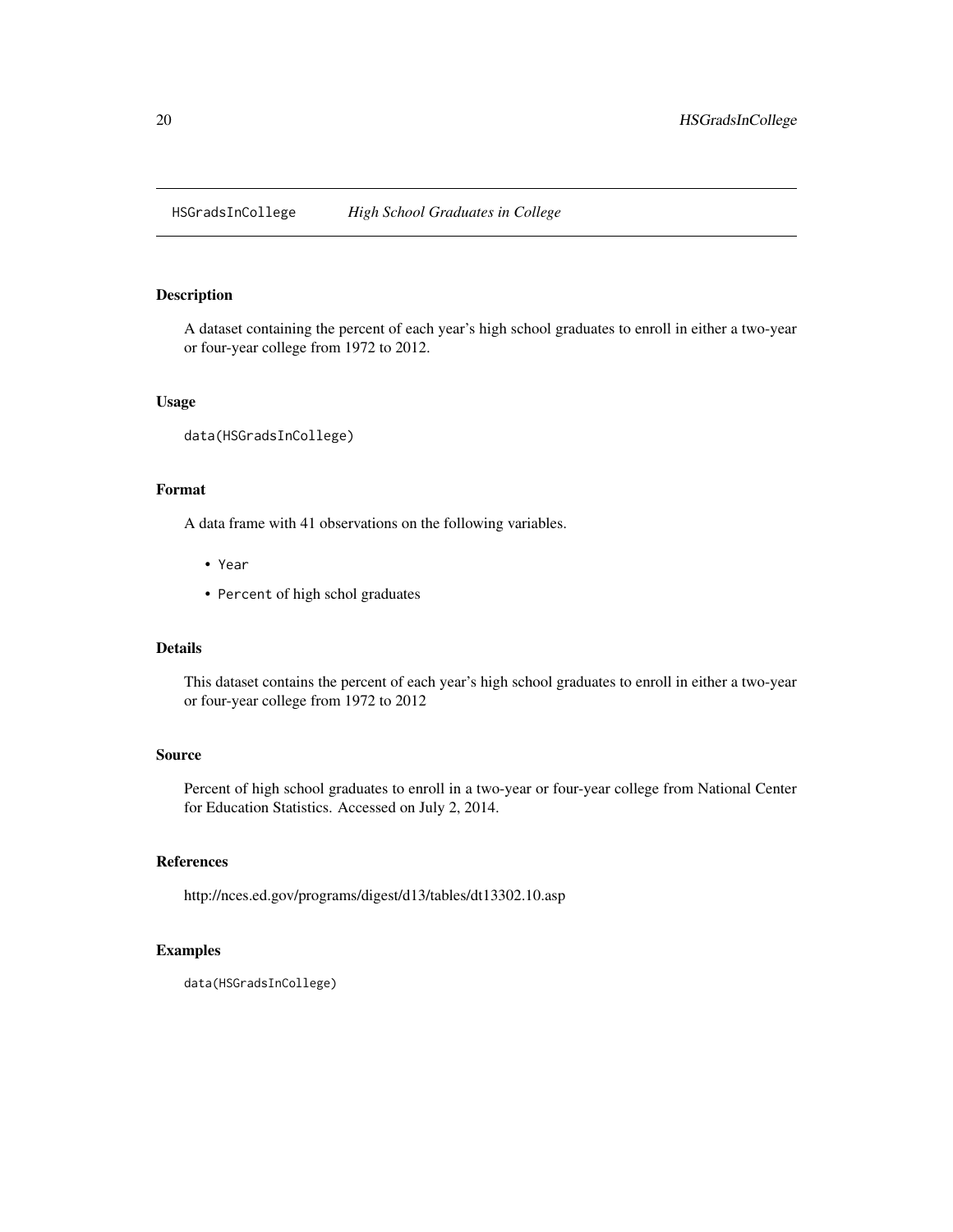#### <span id="page-20-0"></span>LifeExpectancyPhysicians

*Life Expectancy in Different Countries*

## Description

A dataset containing the number of physicians per 1000 people as a function of average life expectancy in different countries in 2010.

#### Usage

```
data(LifeExpectancyPhysicians)
```
## Format

A data frame with 175 observations on the following variables.

- LifeExpectancy life expectancy in years
- Physicians number of physicians per 1000 people

## Details

This dataset contains the number of physicians per 1000 people as a function of average life expectancy in different countries in 2010.

## Source

Number of physicians per 1000 people as a function of average life expectancy in different countries in 2010 from "Physicians (per 1,000 people) | Data | Table."

## References

http://data.worldbank.org/indicator/SH.MED.PHYS.ZS

## Examples

data(LifeExpectancyPhysicians)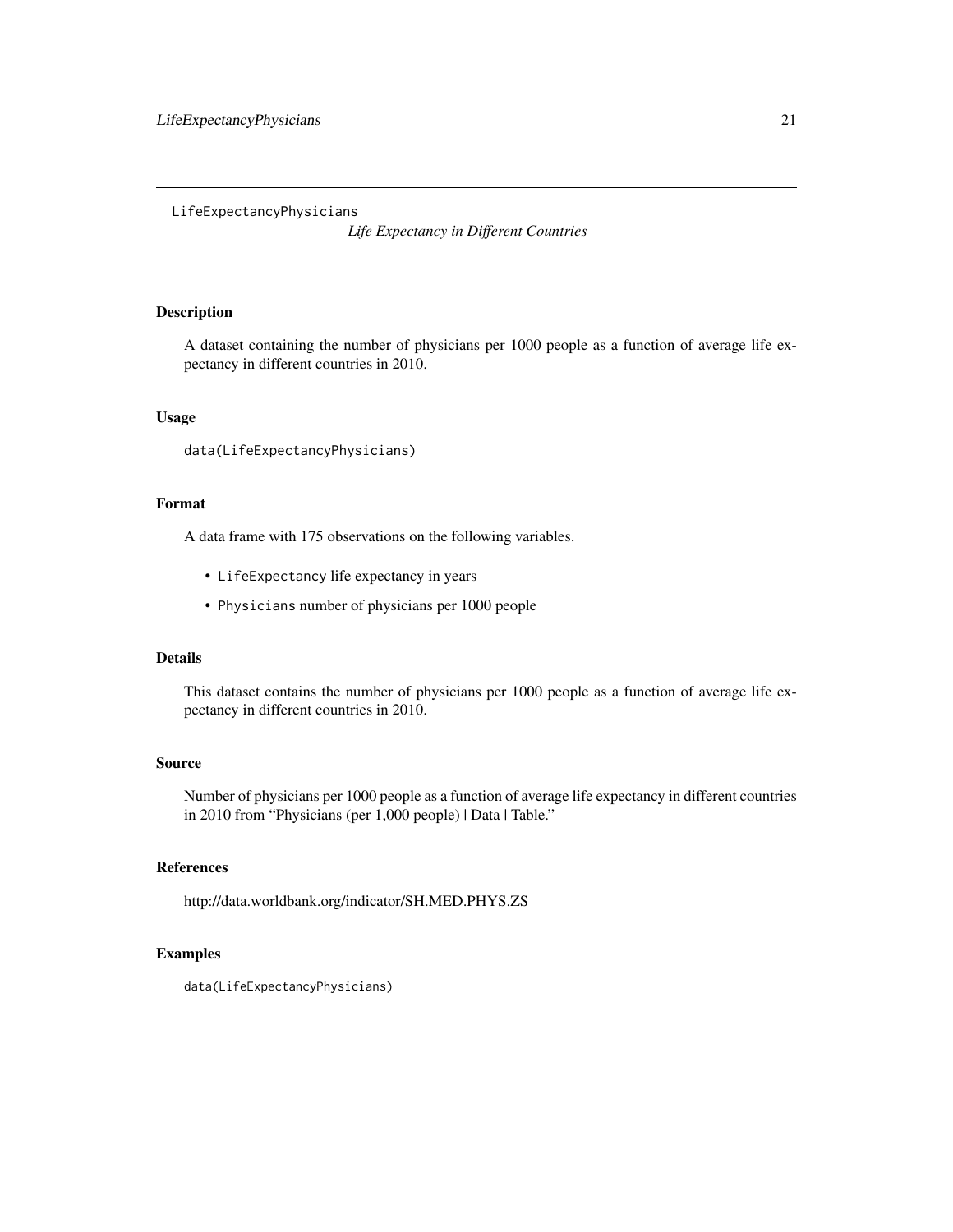<span id="page-21-0"></span>

A dataset containing the atmospheric carbon dioxide from Mauna Loa in ppmv (or parts per million by volume) as a function of years from 1958 to 2008.

#### Usage

data(MaunaLoaCO2)

#### Format

A data frame with 49 observations on the following variables.

- Year
- Average carbon dioxide in ppmv

#### Details

This dataset contains the atmospheric carbon dioxide from Mauna Loa in ppmv (or parts per million by volume) as a function of years from 1958 to 2008.

#### Source

Atmospheric carbon dioxide from Mauna Loa in ppmv (parts per million by volume) as a function of years from 1958 to 2008 from "Atmospheric Carbon Dioxide Record from Mauna Loa." Accessed on August 19, 2015.

## References

http://cdiac.ornl.gov/trends/co2/sio-mlo.html

## Examples

data(MaunaLoaCO2)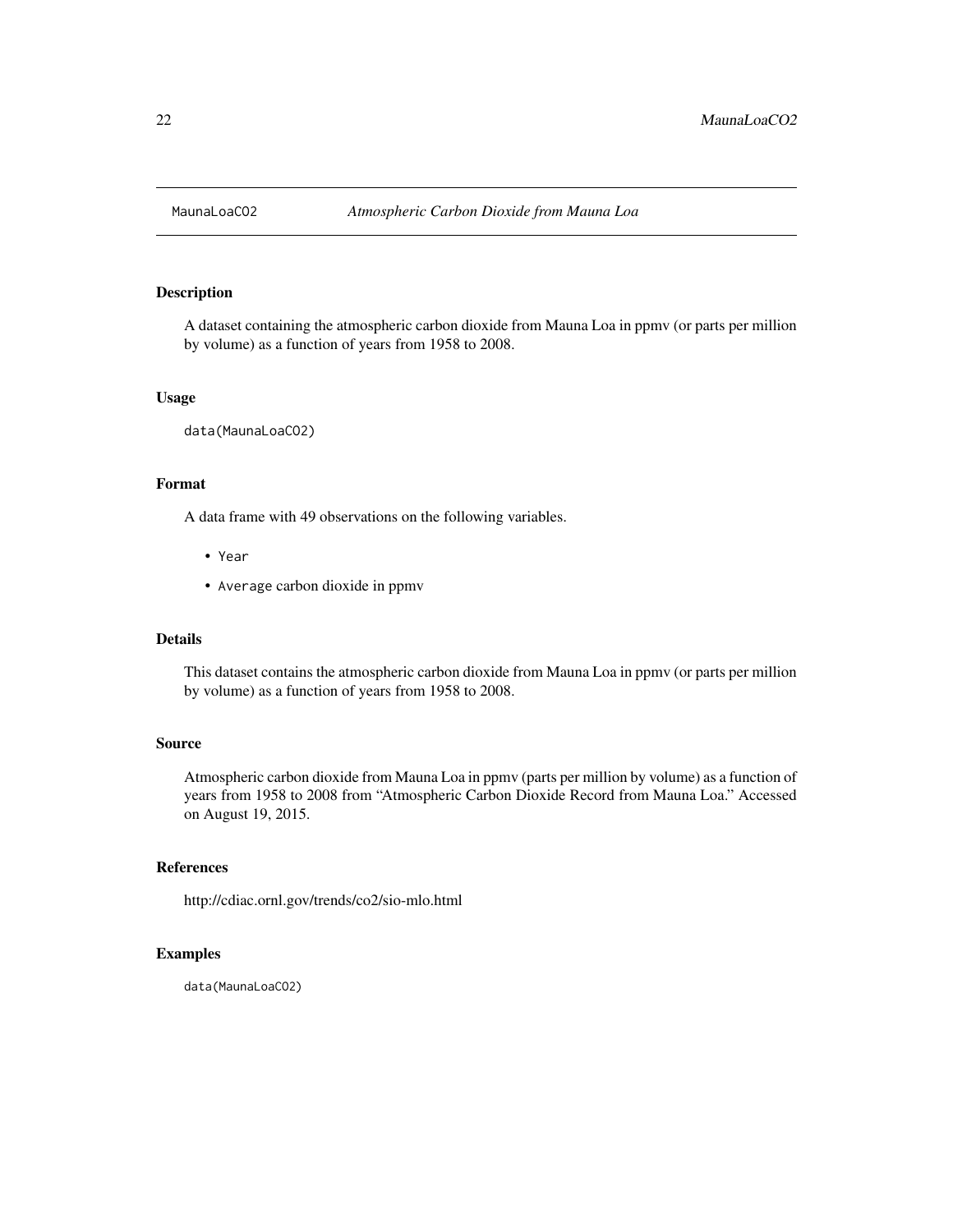<span id="page-22-0"></span>

A subset of the dataset containing the number of burgers (in billions) sold by McDonald's since 1955.

#### Usage

```
data(McDBurgers1)
```
## Format

A data frame with 5 observations on the following variables.

- Year
- Burgers number of burgers (in billions)

## Details

This dataset contains the number of burgers (in billions) sold by McDonald's since 1955.

## Source

The total number of burgers sold by McDonald's in billions as of each year from "Over How Many Billion Served." Accessed on July 3, 2014.

## References

http://overhowmanybillionserved.blogspot.com/

## Examples

data(McDBurgers1)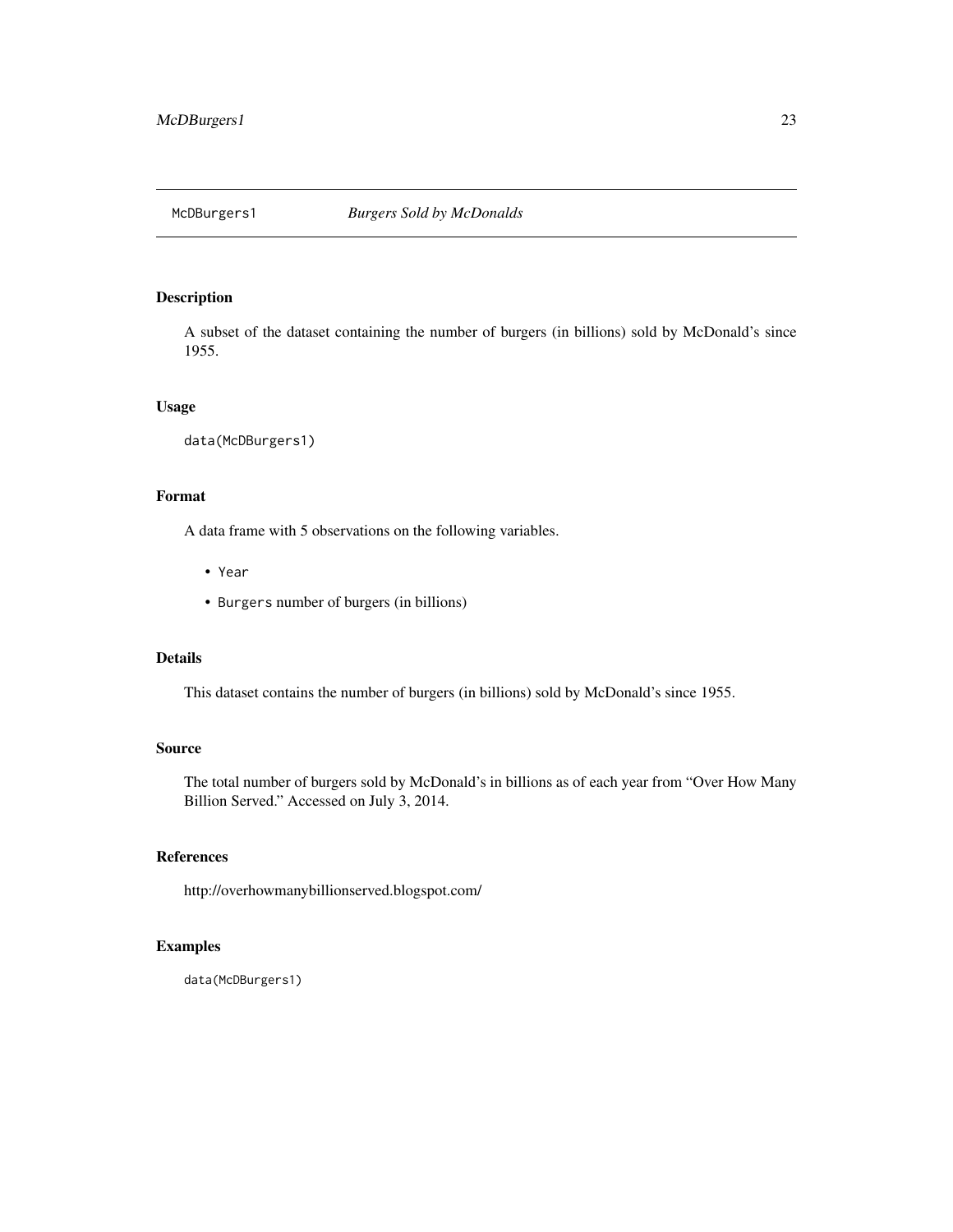<span id="page-23-0"></span>

A dataset containing the number of burgers (in billions) sold by McDonald's since 1955.

## Usage

data(McDBurgers2)

#### Format

A data frame with 11 observations on the following variables.

- Year
- Burgers number of burgers (in billions)

## Details

This dataset contains the number of burgers (in billions) sold by McDonald's since 1955.

## Source

The total number of burgers sold by McDonald's in billions as of each year from "Over How Many Billion Served." Accessed on July 3, 2014.

## References

http://overhowmanybillionserved.blogspot.com/

## Examples

data(McDBurgers2)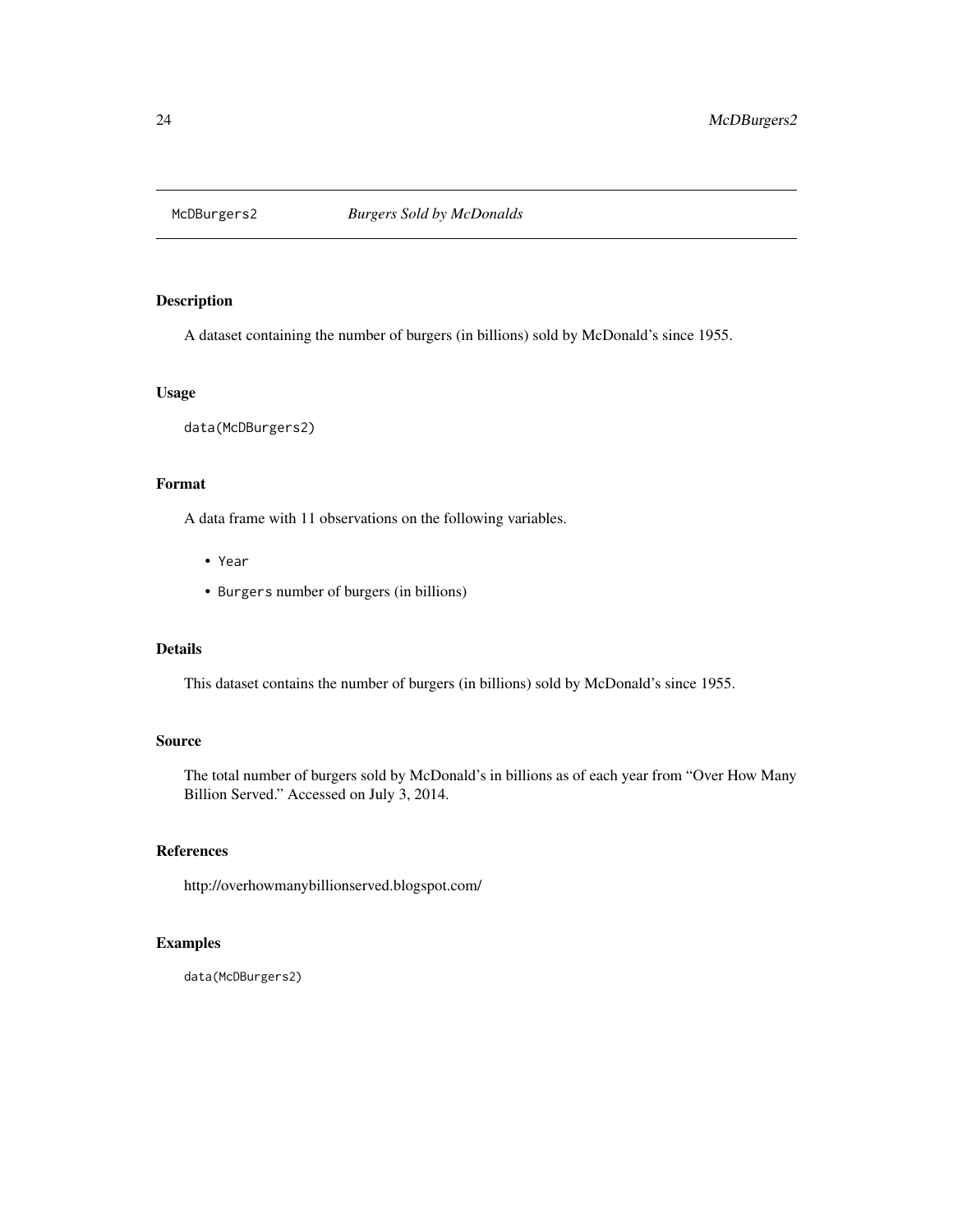<span id="page-24-0"></span>

Data for Mathematical Modeling and Applied Calculus

## Details

Data sets from the textbook Mathematical Modeling and Applied Calculus as well as all of the R pacakges developed by Project MOSAIC needed for someone studying from this book.

## Author(s)

Joel Kilty (<joel.kilty@centre.edu>), Alex M. McAllister (<alex.mcallister@centre.edu>)

MonthlyUnemployment *US Unemployment Rate*

## Description

A dataset containing the United States monthly unemployment rate from January 2010 to December 2014.

### Usage

```
data(MonthlyUnemployment)
```
#### Format

A data frame with 60 observations on the following variables.

- Months since January 2010
- Rate monthly unemployment rate

#### Details

This dataset contains the United States monthly unemployment rate from January 2010 to December 2014.

## Source

U.S. monthly unemployment rate from January 2010 to December 2014 from "Bureau of Labor Statistics Data." Accessed on June 22, 2015.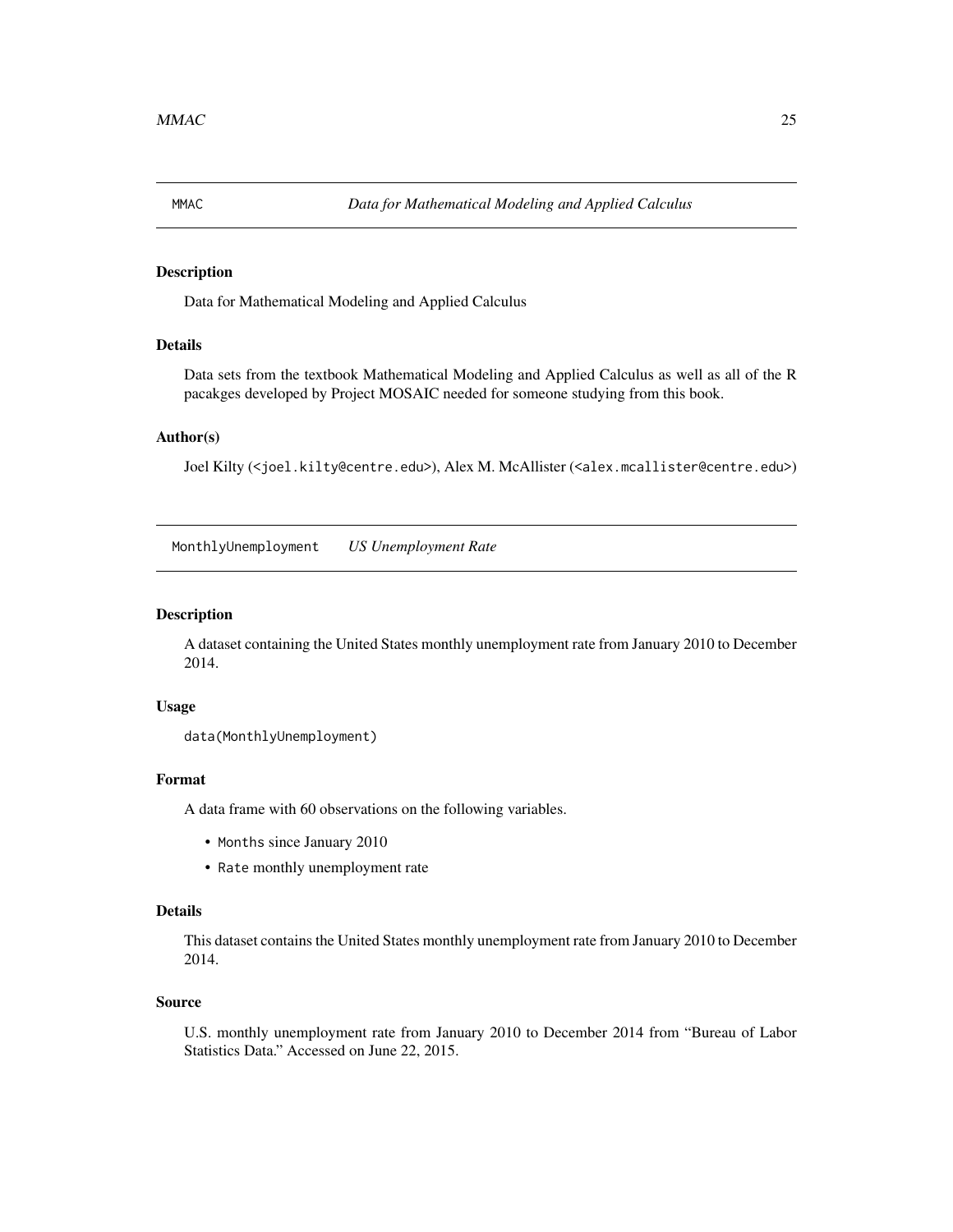## References

http://data.bls.gov/timeseries/LNS14000000

## Examples

```
data(MonthlyUnemployment)
```
Mortgage15YrAnnual *15 Year Annual Mortgage Rates*

## Description

A dataset containing interest rates on 15-year, fixed-rate conventional home mortgages annually from 1992 to 2014.

## Usage

```
data(Mortgage15YrAnnual)
```
## Format

A data frame with 23 observations on the following variables.

- Year
- Rate interest rate on 15-year, fixed-rate conventional home mortgage

## Details

This dataset contains the interest rates on 15-year, fixed-rate conventional home mortgages annually from 1992 to 2014.

## Source

Interest rates on 15-year, fixed-rate conventional home mortgages annually from 1992 to 2014 from "Mortgage Interest Rates History." Accessed on June 22, 2015.

#### References

http://www.fedprimerate.com/mortgagerates.htm

## Examples

data(Mortgage15YrAnnual)

<span id="page-25-0"></span>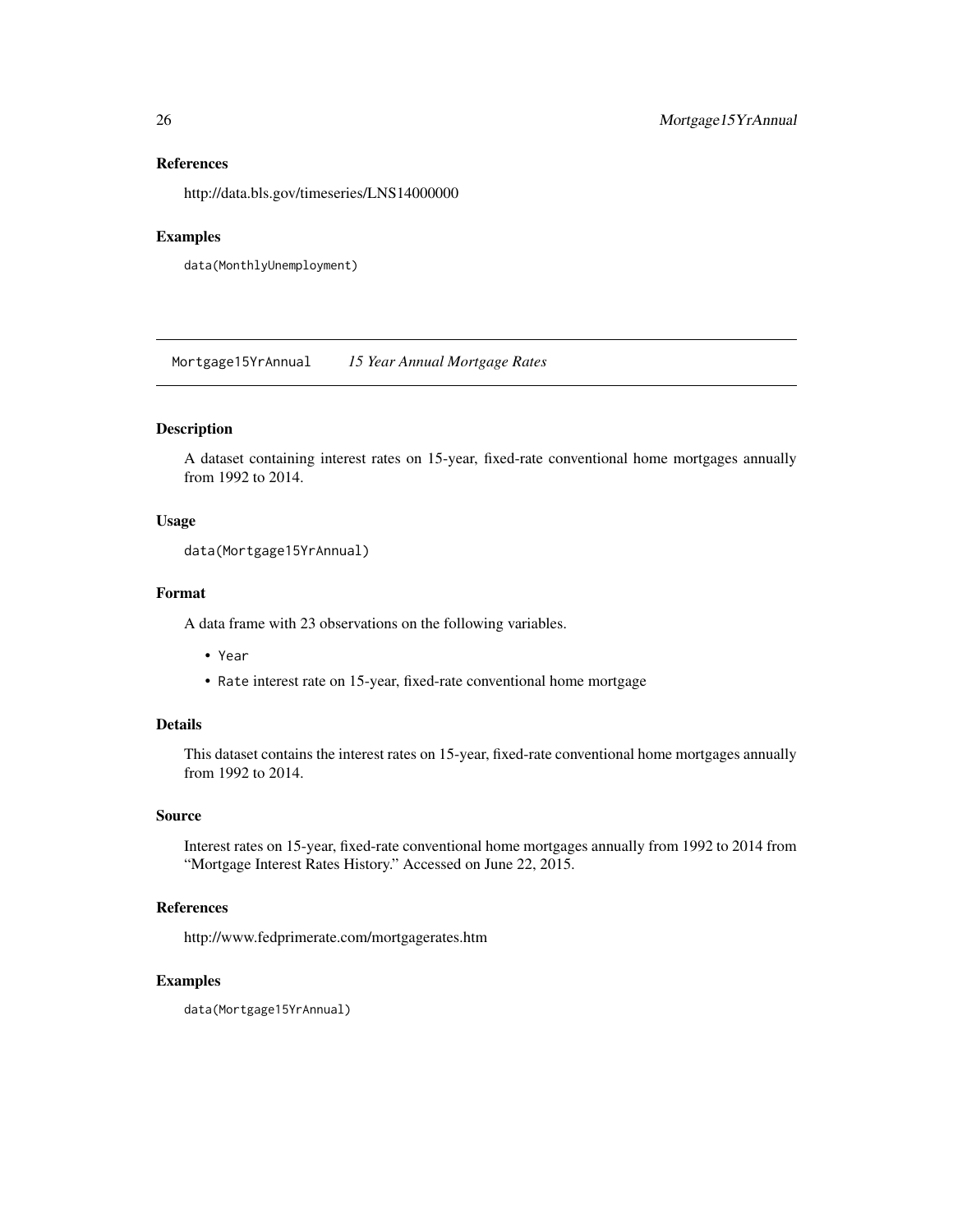<span id="page-26-0"></span>A dataset containing the average interest rate for conventional 30-year mortgages each year from 1981 to 2012.

#### Usage

```
data(Mortgage30YrAnnual)
```
#### Format

A data frame with 32 observations on the following variables.

- Year
- Rate average interest rate on conventional 30-year mortgage

#### Details

This dataset contains the average interest rate for conventional 30-year mortgages each year from 1981 to 2012.

#### Source

Average interest rate for conventional 30-year mortgages each year from 1981 to 2012 from "Primary Mortgage Market Survey Archives — 30 Year Fixed Rate Mortgages — Freddie Mac." Accessed on July 7, 2015.

## References

http://www.freddiemac.com/pmms/pmms30.htm

```
data(Mortgage30YrAnnual)
```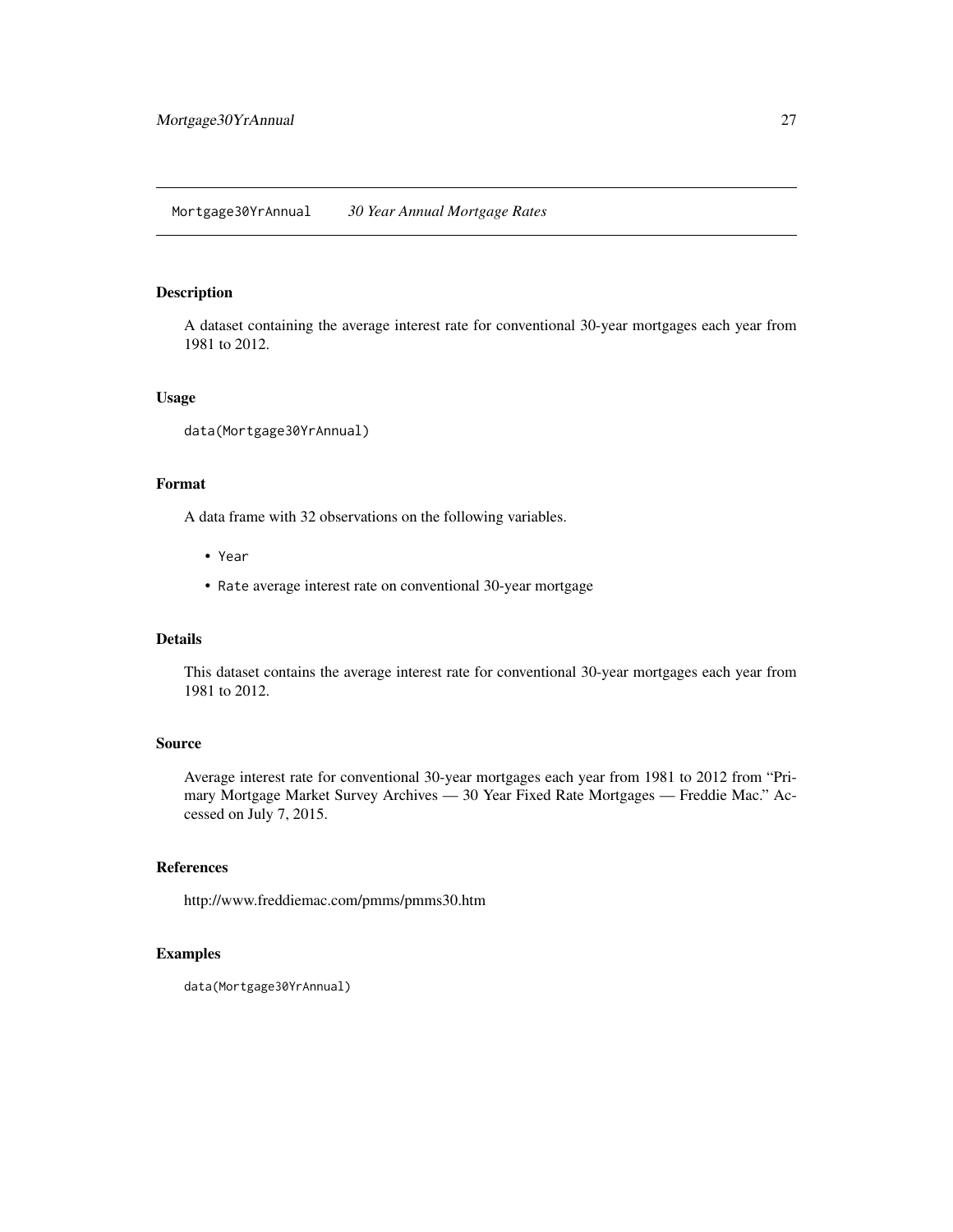<span id="page-27-0"></span>Mortgage30YrMonthly1 *30 Year Annual Mortgage Rates*

## Description

A subset of the dataset containing the interest rate on a 30-year fixed-rate conventional home mortgage.

#### Usage

```
data(Mortgage30YrMonthly1)
```
#### Format

A data frame with 265 observations on the following variables.

- Month
- Rate average interest rate on conventional 30-year mortgage

#### Details

This dataset contains the average interest rate for conventional 30-year mortgages each year from 1981 to 2012.

#### Source

Average interest rate for conventional 30-year mortgages each year from 1981 to 2012 from "Primary Mortgage Market Survey Archives — 30 Year Fixed Rate Mortgages — Freddie Mac." Accessed on July 7, 2015.

## References

http://www.freddiemac.com/pmms/pmms30.htm

```
data(Mortgage30YrMonthly1)
```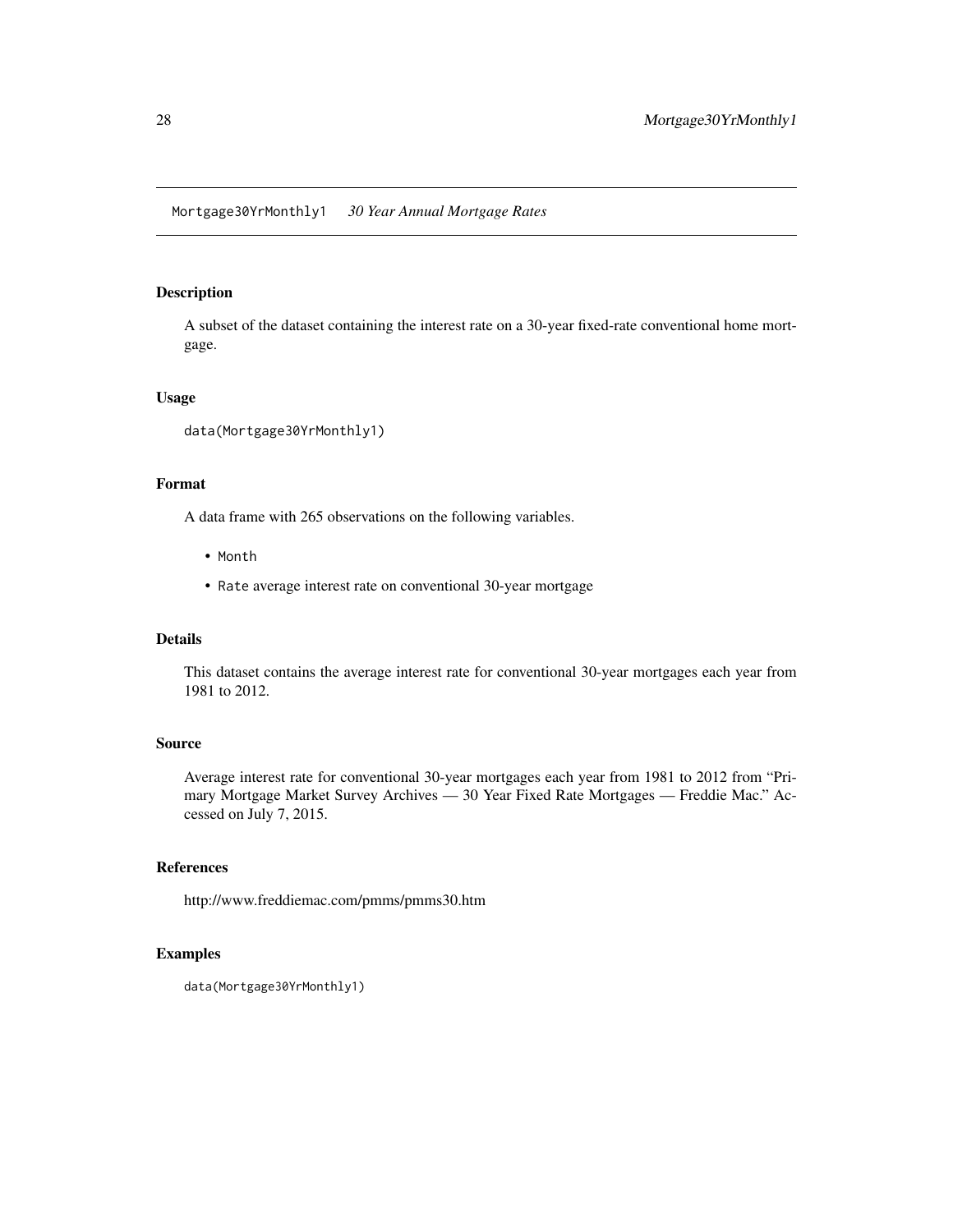<span id="page-28-0"></span>Mortgage30YrMonthly2 *30 Year Annual Mortgage Rates*

#### Description

A dataset containing the interest rate on a 30-year fixed-rate conventional home mortgage.

## Usage

```
data(Mortgage30YrMonthly2)
```
## Format

A data frame with 519 observations on the following variables.

- Month
- Rate average interest rate on conventional 30-year mortgage

## Details

This dataset contains the average interest rate for conventional 30-year mortgages each year from 1981 to 2012.

## Source

Average interest rate for conventional 30-year mortgages each year from 1981 to 2012 from "Primary Mortgage Market Survey Archives — 30 Year Fixed Rate Mortgages — Freddie Mac." Accessed on July 7, 2015.

## References

http://www.freddiemac.com/pmms/pmms30.htm

```
data(Mortgage30YrMonthly2)
```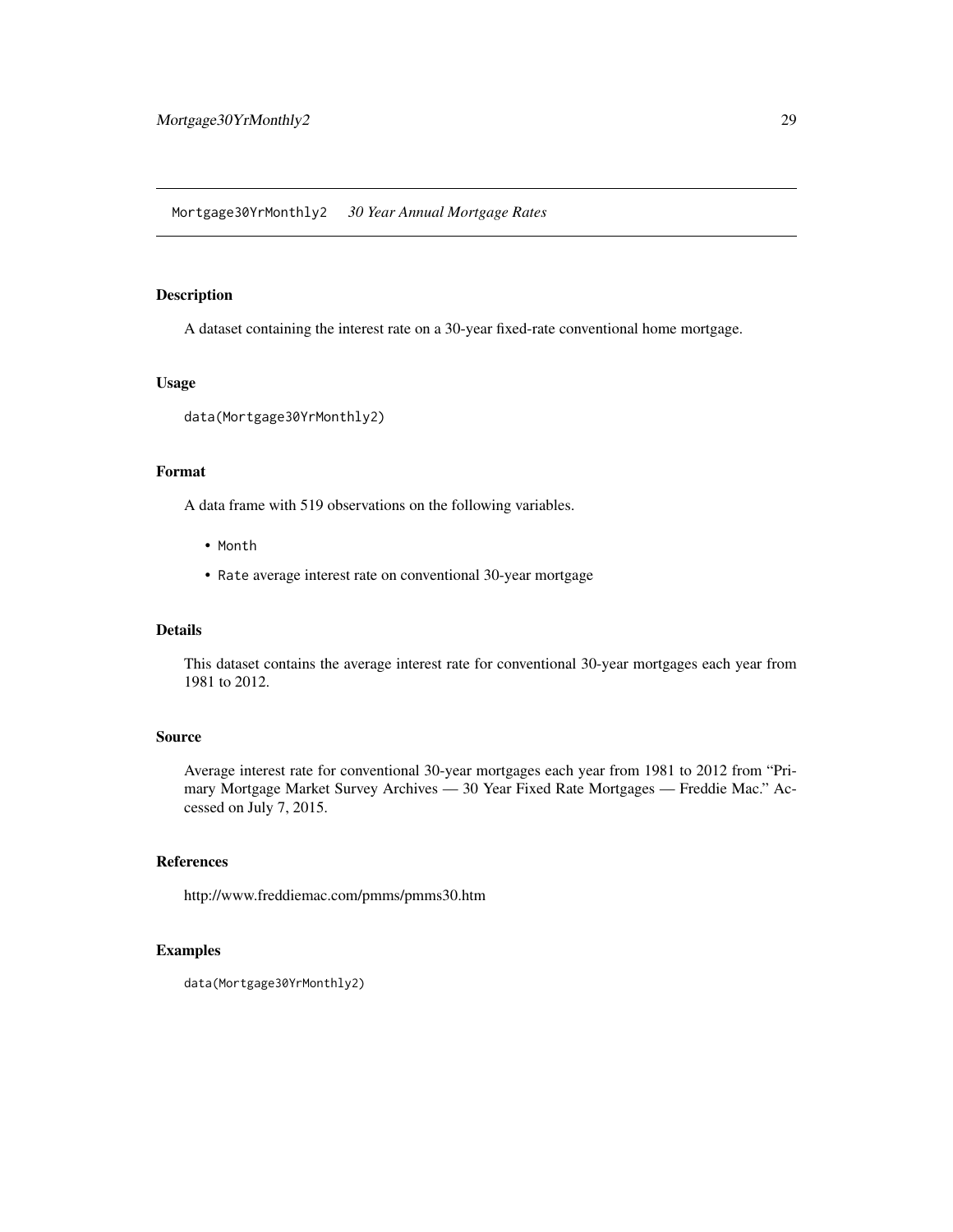<span id="page-29-0"></span>NASDAQQuarterly *Closing NASDAQ Value*

## Description

A dataset containing the closing NASDAQ stock market value in U.S. dollars at the end of each quarter from March 1938 (quarter 1) through December 2014 (quarter 308)

#### Usage

```
data(NASDAQQuarterly)
```
#### Format

A data frame with 308 observations on the following variables.

- Quarter since March 1938
- Close Closing NASDAQ value at the end of the quarter

#### Details

This dataset contains closing NASDAQ stock market value in U.S. dollars at the end of each quarter from March 1938 (quarter 1) through December 2014 (quarter 308)

#### Source

Closing stock market value of the Dow Jones Industrial Average at the end of each quarter from March 31, 1930 through December 31, 2014 from "^DJI - Nasdaq Composite - U.S. - Stooq." Accessed on July 7, 2015.

## References

```
http://stooq.com/q/d/?s=^dji
```
#### Examples

data(NASDAQQuarterly)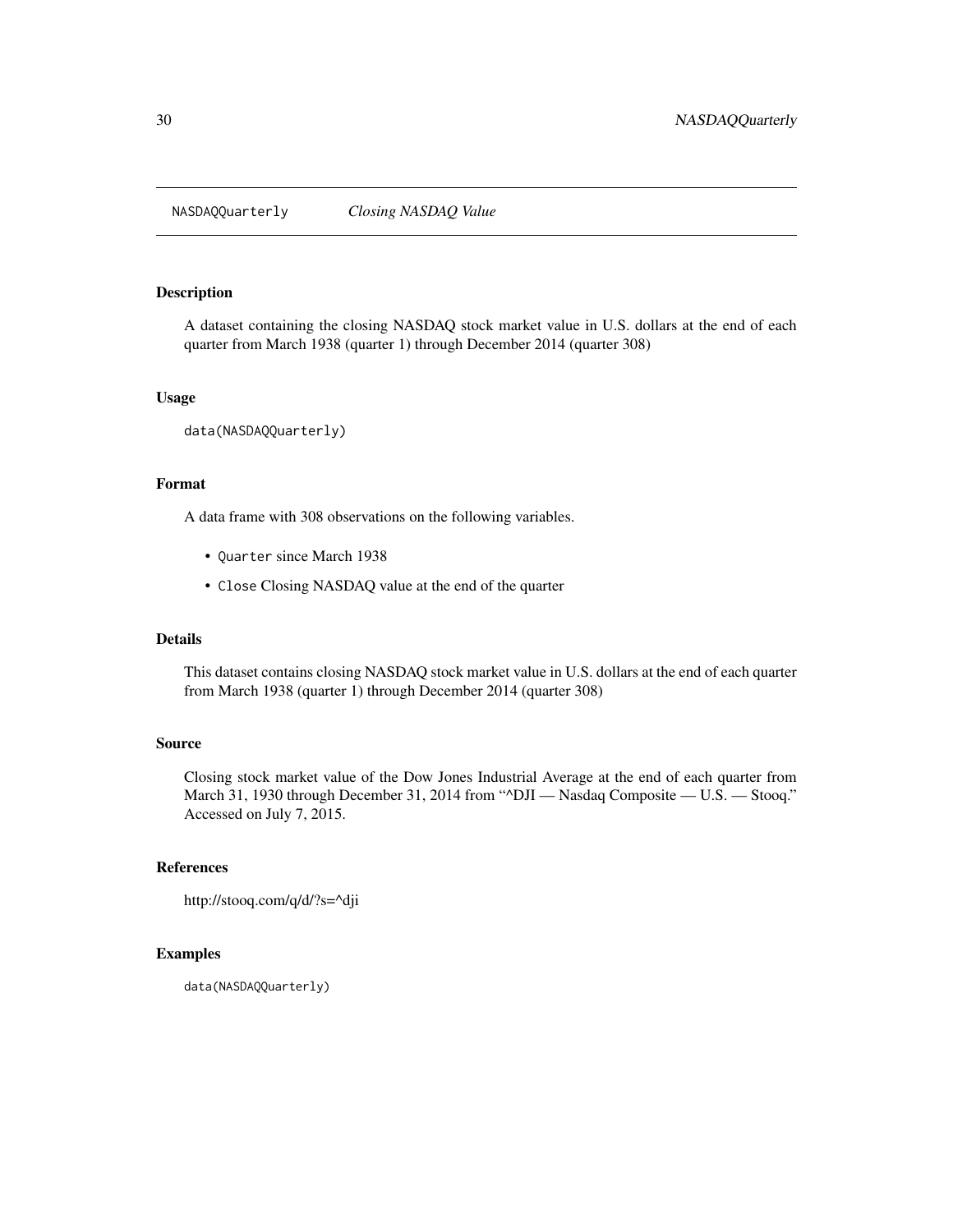<span id="page-30-0"></span>A subset of the dataset containing the total number of millions of cubic feet of natural gas consumed in the United States from 1950 to 1970.

#### Usage

data(NaturalGasConsumption)

## Format

A data frame with 21 observations on the following variables.

- Year
- CubicFeet millions of cubic feet of natural gas consumed

## Details

This dataset contains the total number of millions of cubic feet of natural gas consumed in the United States from 1950 to 1970.

#### Source

Natural Gas from U.S. Energy Information Administration. Accessed on June 9, 2016.

## References

http://www.eia.gov/dnav/ng/hist/n9140us2a.htm

## Examples

data(NaturalGasConsumption)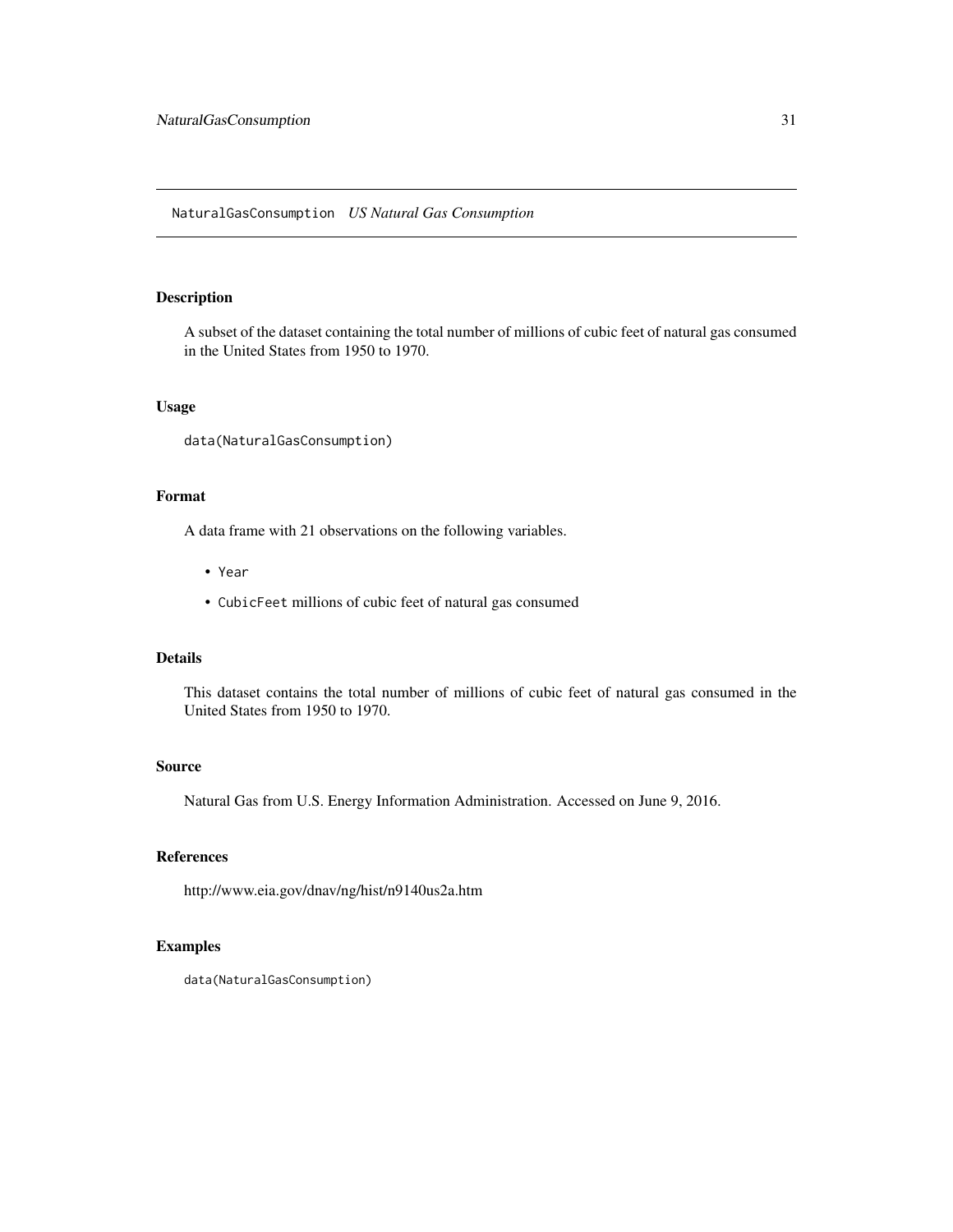<span id="page-31-0"></span>NaturalGasConsumption2

*US Natural Gas Consumption*

## Description

A dataset containing the total number of millions of cubic feet of natural gas consumed in the United States from 1950 to 1970.

#### Usage

```
data(NaturalGasConsumption2)
```
## Format

A data frame with 67 observations on the following variables.

- Year
- CubicFeet millions of cubic feet of natural gas consumed

## Details

This dataset contains the total number of millions of cubic feet of natural gas consumed in the United States from 1950 to 1970.

#### Source

Natural Gas from U.S. Energy Information Administration. Accessed on June 9, 2016.

## References

http://www.eia.gov/dnav/ng/hist/n9140us2a.htm

## Examples

data(NaturalGasConsumption2)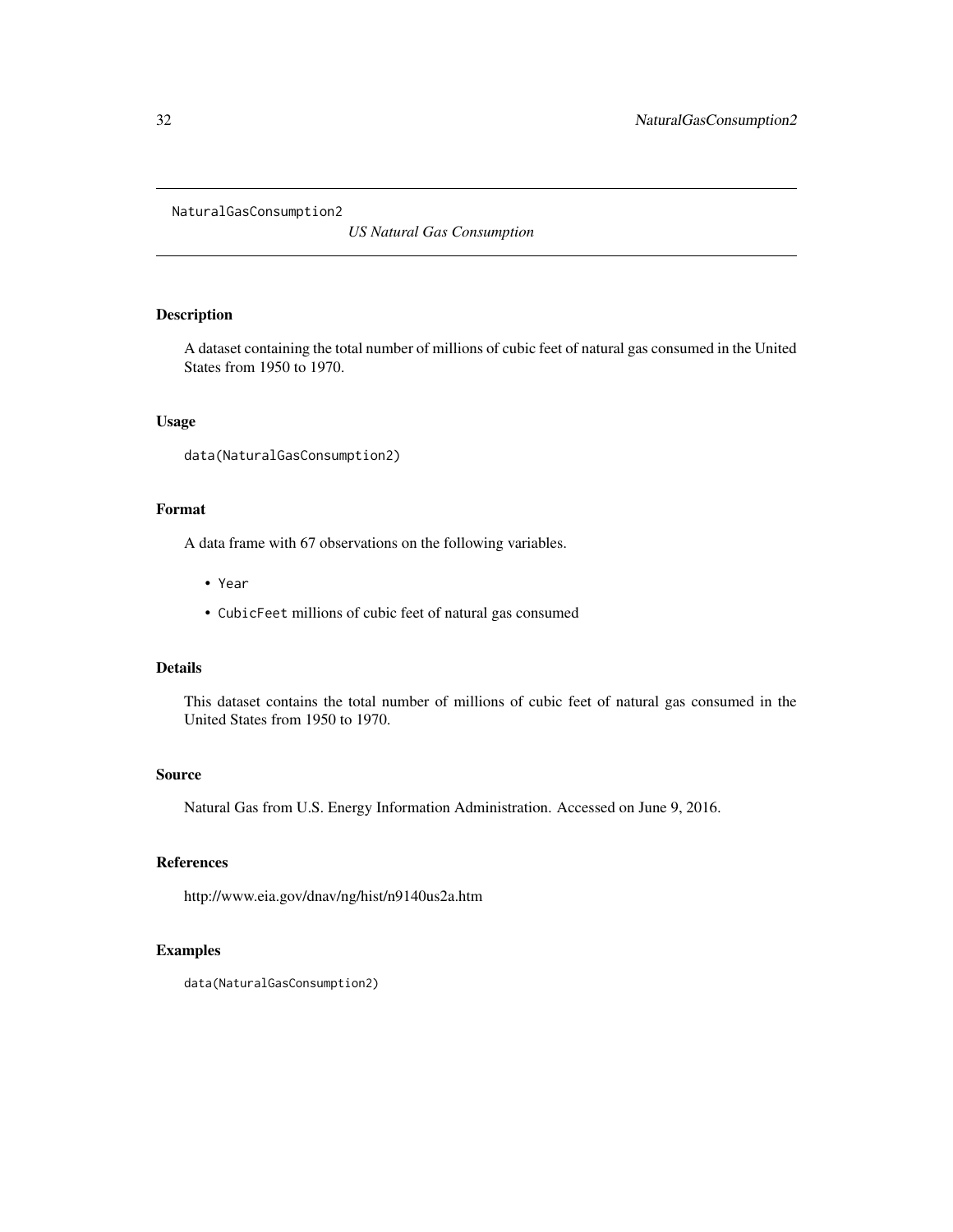<span id="page-32-0"></span>A dataset containing the population of the Netherlands measured in millions of people at the beginning of each decade since 1700.

## Usage

data(NetherlandsPopulation)

## Format

A data frame with 21 observations on the following variables.

- Year
- Population of Netherlands (in millions of people)

#### Details

This dataset contains the population of the Netherlands measured in millions of people at the beginning of each decade since 1700.

#### Source

Population of the Netherlands from "The NETHERLANDS : country populations." Accessed on July 11, 2014.

## References

http://www.populstat.info/Europe/netherlc.htm

```
data(NetherlandsPopulation)
```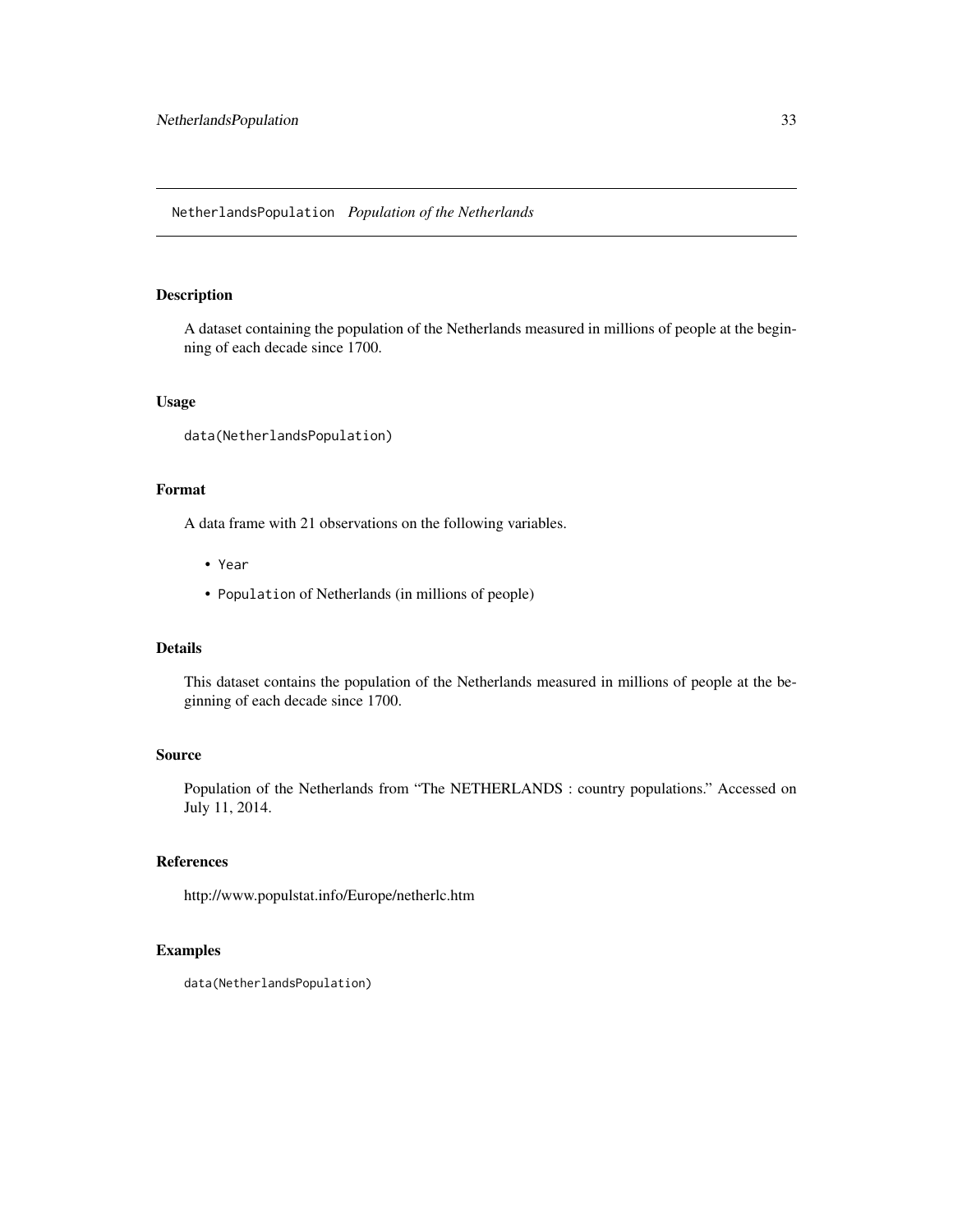<span id="page-33-0"></span>A subset of the dataset containing the number of barrels (in thousands) of crude oil produced per year in the United States.

#### Usage

```
data(OilProductionAnnual1)
```
## Format

A data frame with 38 observations on the following variables.

- Year
- Barrels of oil produced (in thousands)

## Details

This dataset contains the number of barrels (in thousands) of crude oil produced per year in the United States

#### Source

U.S. field production of crude oil in billions of barrels from the U.S. Energy Information Administration from "U.S. Field Production of Crude Oil." Accessed on July 3, 2014.

#### References

http://www.eia.gov/dnav/pet/hist/LeafHandler.ashx?n=PET&s=MCRFPUS1&f=M

```
data(OilProductionAnnual1)
```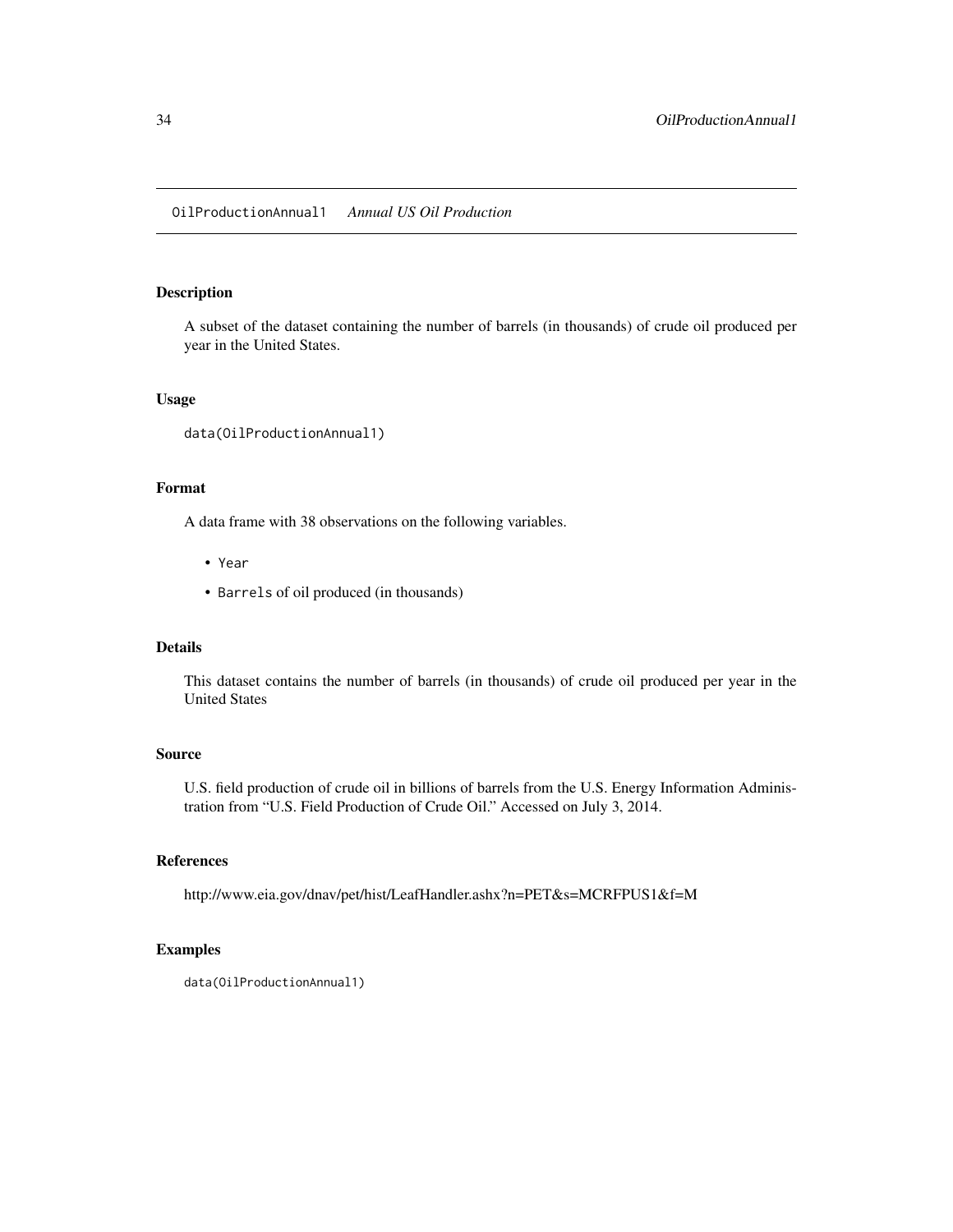<span id="page-34-0"></span>OilProductionAnnual2 *Annual US Oil Production*

## Description

A subset of the dataset containing the number of barrels (in thousands) of crude oil produced per year in the United States.

#### Usage

```
data(OilProductionAnnual2)
```
## Format

A data frame with 114 observations on the following variables.

- Year
- Barrels of oil produced (in thousands)

## Details

This dataset contains the number of barrels (in thousands) of crude oil produced per year in the United States

#### Source

U.S. field production of crude oil in billions of barrels from the U.S. Energy Information Administration from "U.S. Field Production of Crude Oil." Accessed on July 3, 2014.

#### References

http://www.eia.gov/dnav/pet/hist/LeafHandler.ashx?n=PET&s=MCRFPUS1&f=M

```
data(OilProductionAnnual2)
```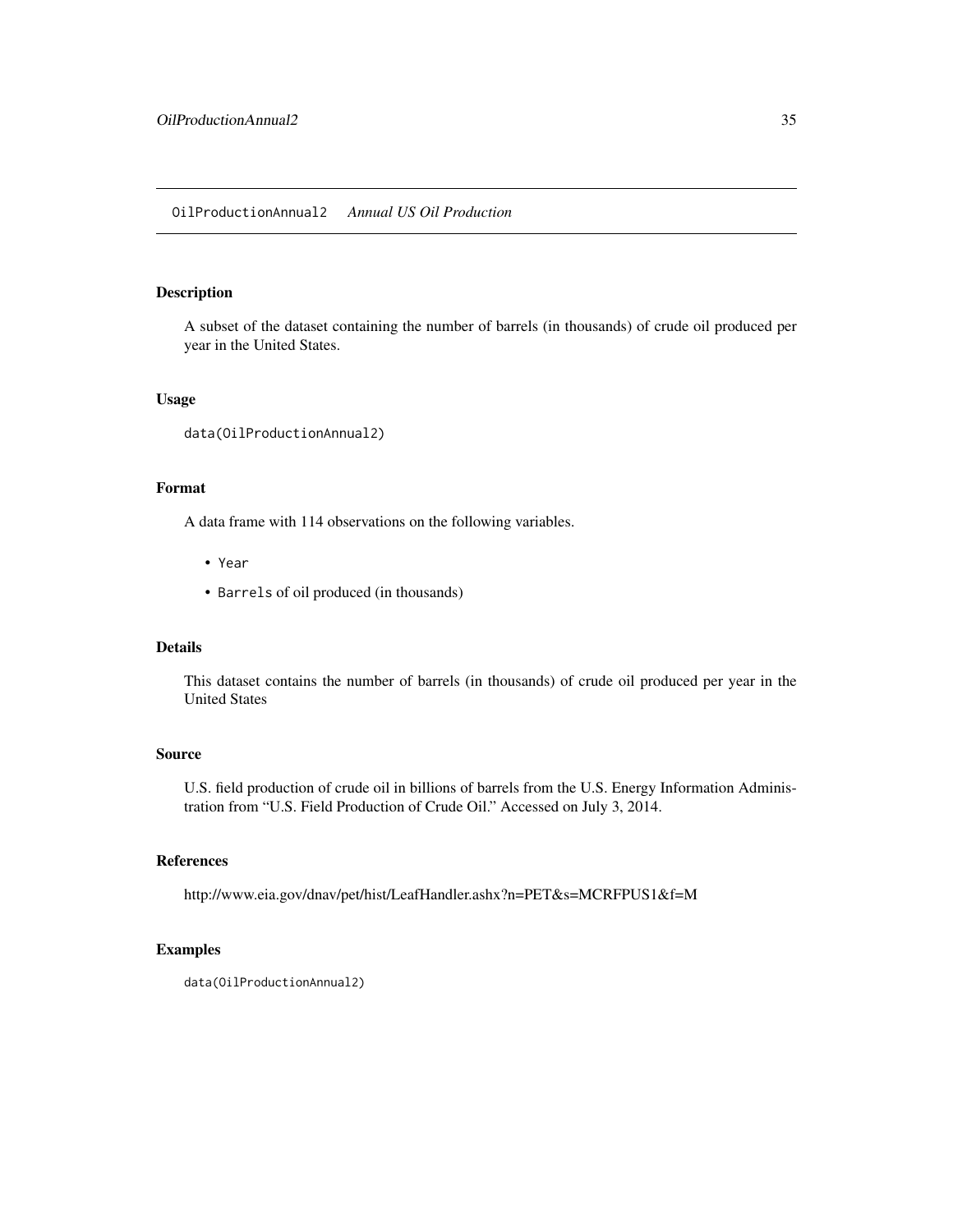<span id="page-35-0"></span>

A dataset containing the pollen count each day in Los Angeles from April to July of 2014.

## Usage

data(PollenCountLA)

#### Format

A data frame with 30 observations on the following variables.

- Date since April 1, 2014
- Count Pollen count in Los Angeles, CA

## Details

This dataset contains the pollen count each day in Los Angeles from April to July of 2014.

## Source

Three-year average monthly pollen count in Los Angeles, California from "Historic Allergy Index for 90001 | Pollen.com." Accessed on June 25, 2014.

#### References

http://www.pollen.com/allergy-trends.asp?PostalCode=90001

## Examples

data(PollenCountLA)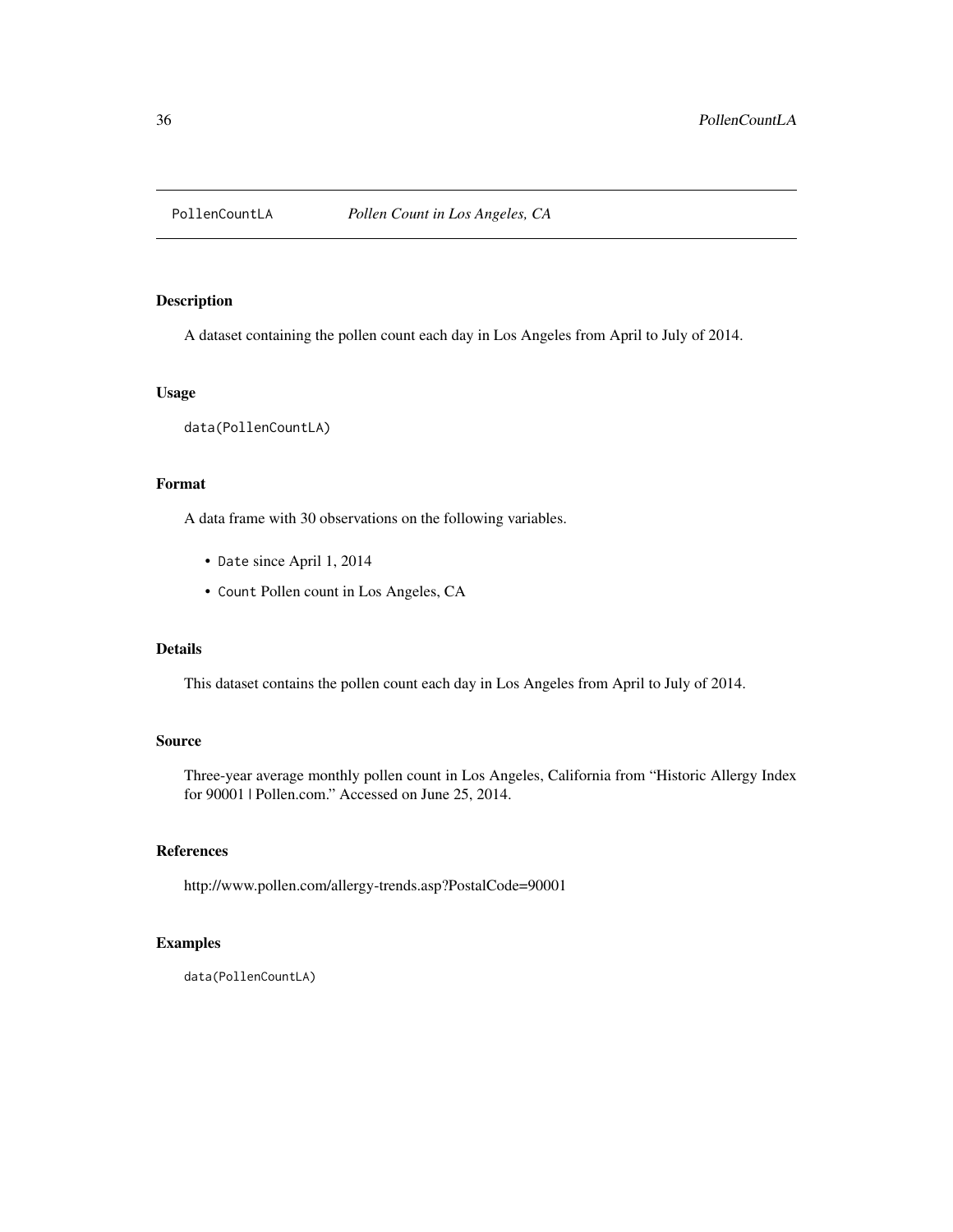<span id="page-36-0"></span>A dataset containing the population of Belgium in millions of people.

## Usage

```
data(PopulationBelgium)
```
#### Format

A data frame with 18 observations on the following variables.

- Year
- People Population of Belgium in millions of people

## Details

This dataset contains the population of Belgium in millions of people.

## Source

Population of Belgium in millions of people by year from "Population of the Netherlands, Belgium, and Luxembourg." Accessed on June 26, 2014.

## References

http://www.tacitus.nu/historical-atlas/population/benelux.htm

## Examples

data(PopulationBelgium)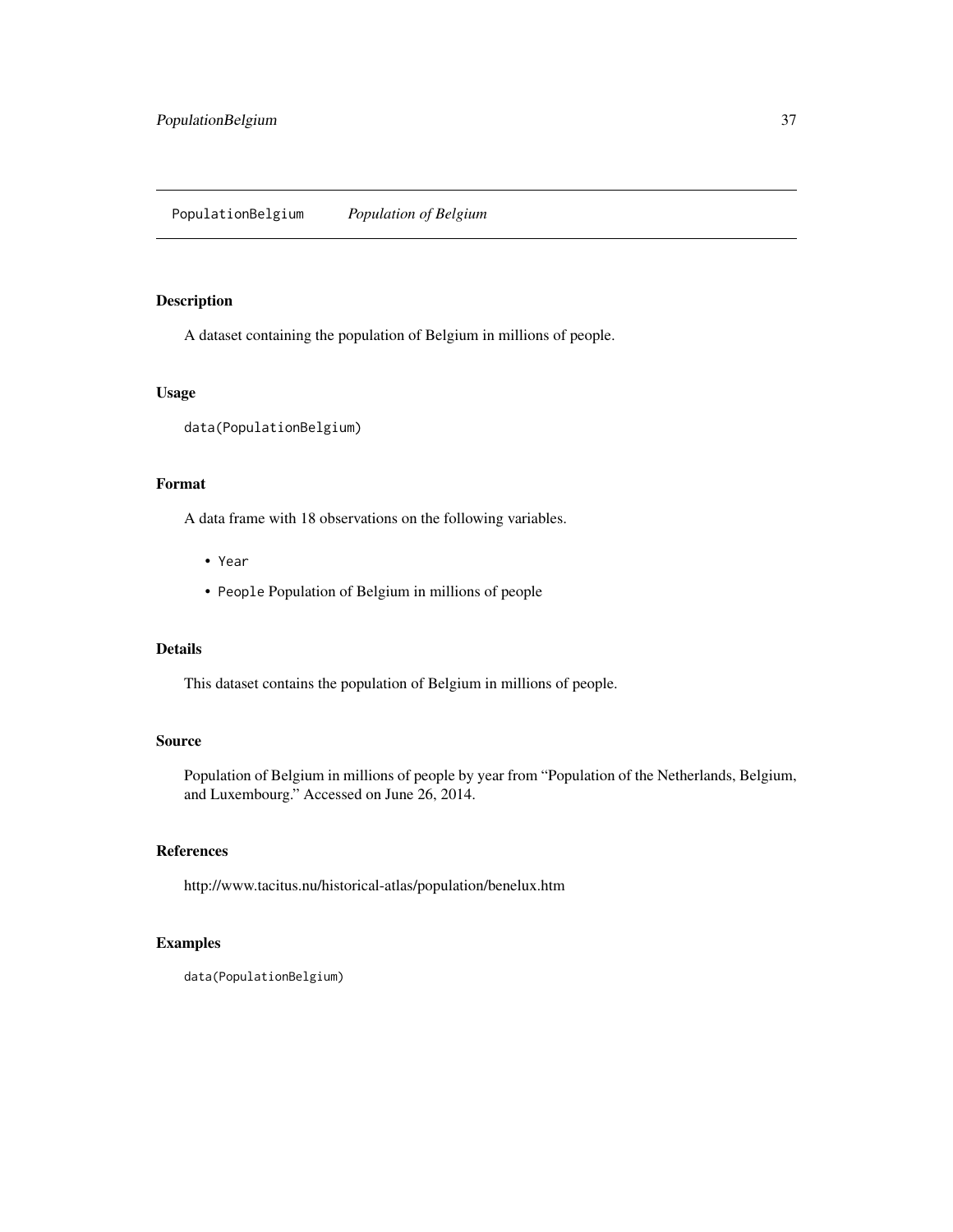<span id="page-37-0"></span>

A dataset containing the running speed in centimeters per second as a function of the length in centimeters of various animals.

#### Usage

data(RunningSpeed)

## Format

A data frame with 12 observations on the following variables.

- Length of animal in centimeters
- Speed of animal in centimeters per second

#### Details

This dataset contains the running speed in centimeters per second as a function of the length in centimeters of various animals.

#### Source

Running speed and length of animals from page 152. McMahon, Thomas A., and John Tyler Bonner. *On Size and Life*. New York: Scientific American Library, 1983.

## Examples

data(RunningSpeed)

SATMathKentucky *SAT Math Scores in Kentucky*

#### Description

A dataset containing the average SAT math score in Kentucky each year from 1980 to 2013.

#### Usage

data(SATMathKentucky)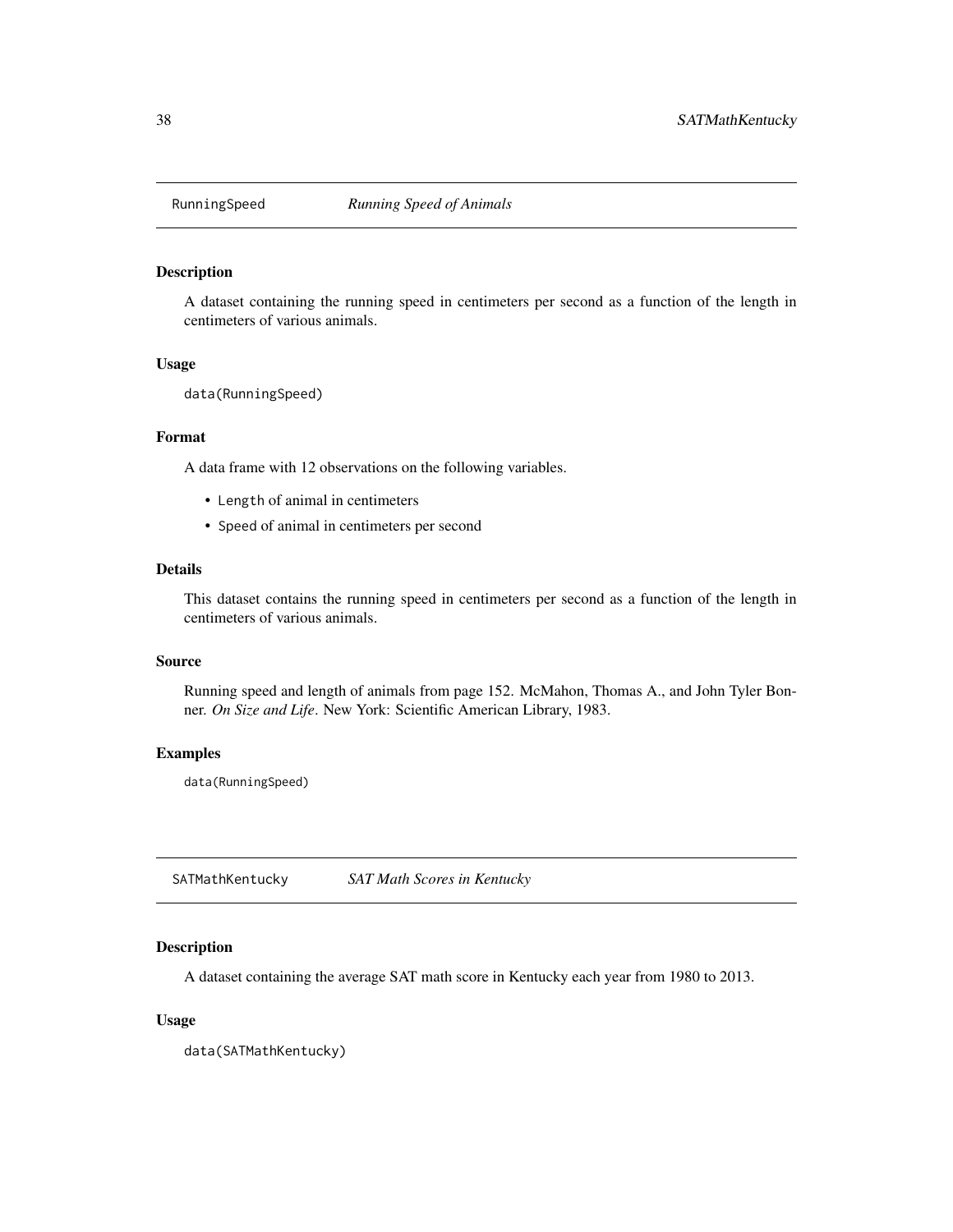#### <span id="page-38-0"></span>StudentDebt1 39

## Format

A data frame with 34 observations on the following variables.

- Year
- Score Average SAT math score in Kentucky

## Details

This dataset contains the average SAT math score in Kentucky each year from 1980 to 2013.

#### Source

Average SAT math score in Kentucky each year from 1980 to 2013 from College Board's 2013 SAT State Profile Report for Kentucky. Accessed on July 16, 2014.

## References

http://media.collegeboard.com/digitalServices/pdf/research/2013/KY\_13\_03\_03\_01.pdf

#### Examples

data(SATMathKentucky)

StudentDebt1 *Average Student Debt*

## Description

A subset of the dataset containing the average cumulative debt of bachelor's degree students enrolled in public colleges and universities.

#### Usage

data(StudentDebt1)

#### Format

A data frame with 7 observations on the following variables.

- Year
- Debt Average cummulative debt

## Details

This dataset contains the average cumulative debt of bachelor's degree students enrolled in public colleges and universities.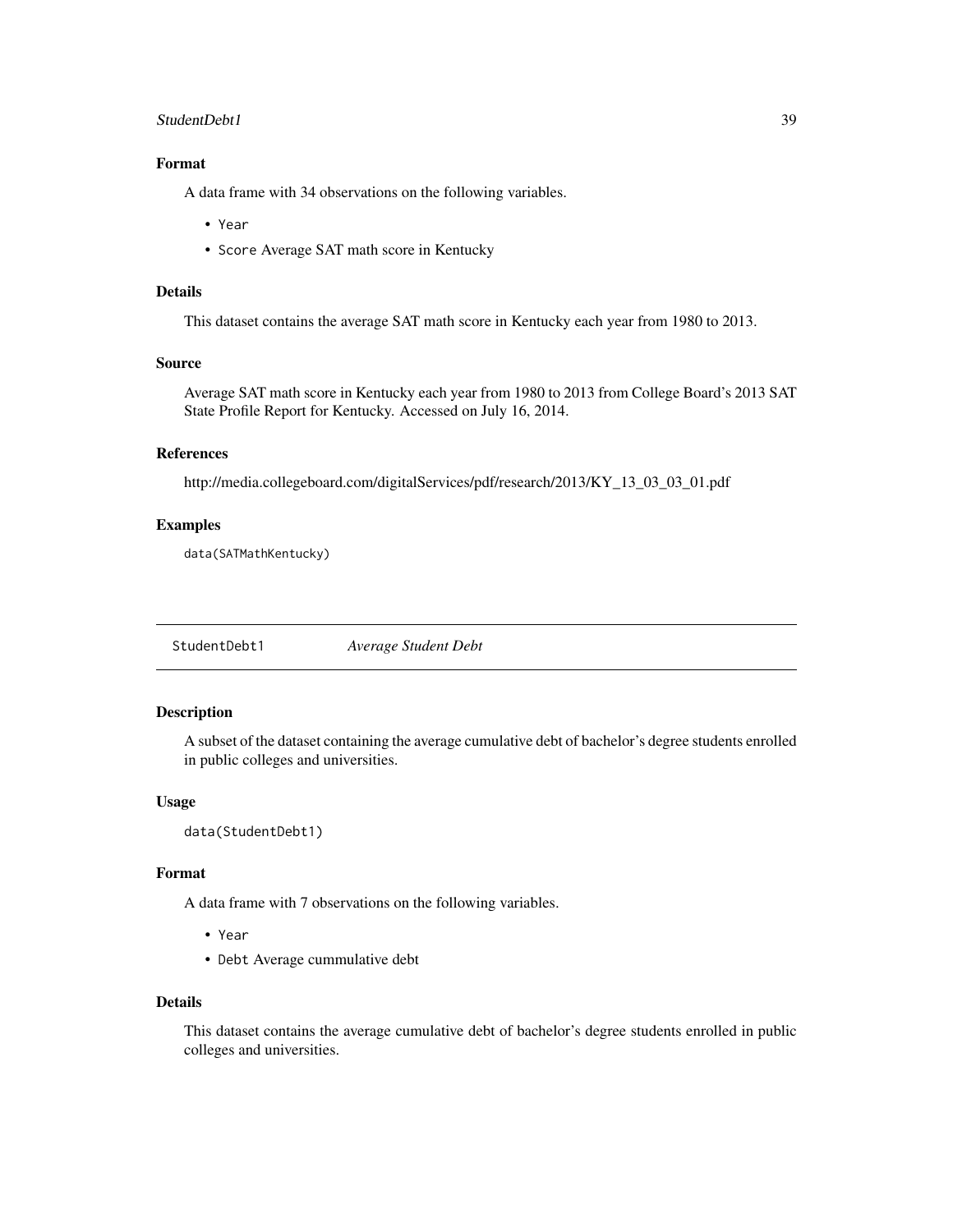## Source

Average debt load in 2013 dollars of bachelor's degree recipients attending U.S. public colleges and universities who borrowed money to finance their education from "Average Cumulative Debt Load of Bachelor's Degree Recipients at Public Four-Year Institutions over Time — Trends in Higher Education." Accessed on July 5, 2015.

## References

https://trends.collegeboard.org/student-aid/figures-tables/average-debt-levels-public-sector-bachelorsdegree-recipients-over-time

## Examples

data(StudentDebt1)

StudentDebt2 *Average Student Debt*

#### Description

A dataset containing the average cumulative debt of bachelor's degree students enrolled in public colleges and universities.

#### Usage

data(StudentDebt2)

#### Format

A data frame with 15 observations on the following variables.

- Year
- Debt Average cummulative debt

#### Details

This dataset contains the average cumulative debt of bachelor's degree students enrolled in public colleges and universities.

#### Source

Average debt load in 2013 dollars of bachelor's degree recipients attending U.S. public colleges and universities who borrowed money to finance their education from "Average Cumulative Debt Load of Bachelor's Degree Recipients at Public Four-Year Institutions over Time — Trends in Higher Education." Accessed on July 5, 2015.

<span id="page-39-0"></span>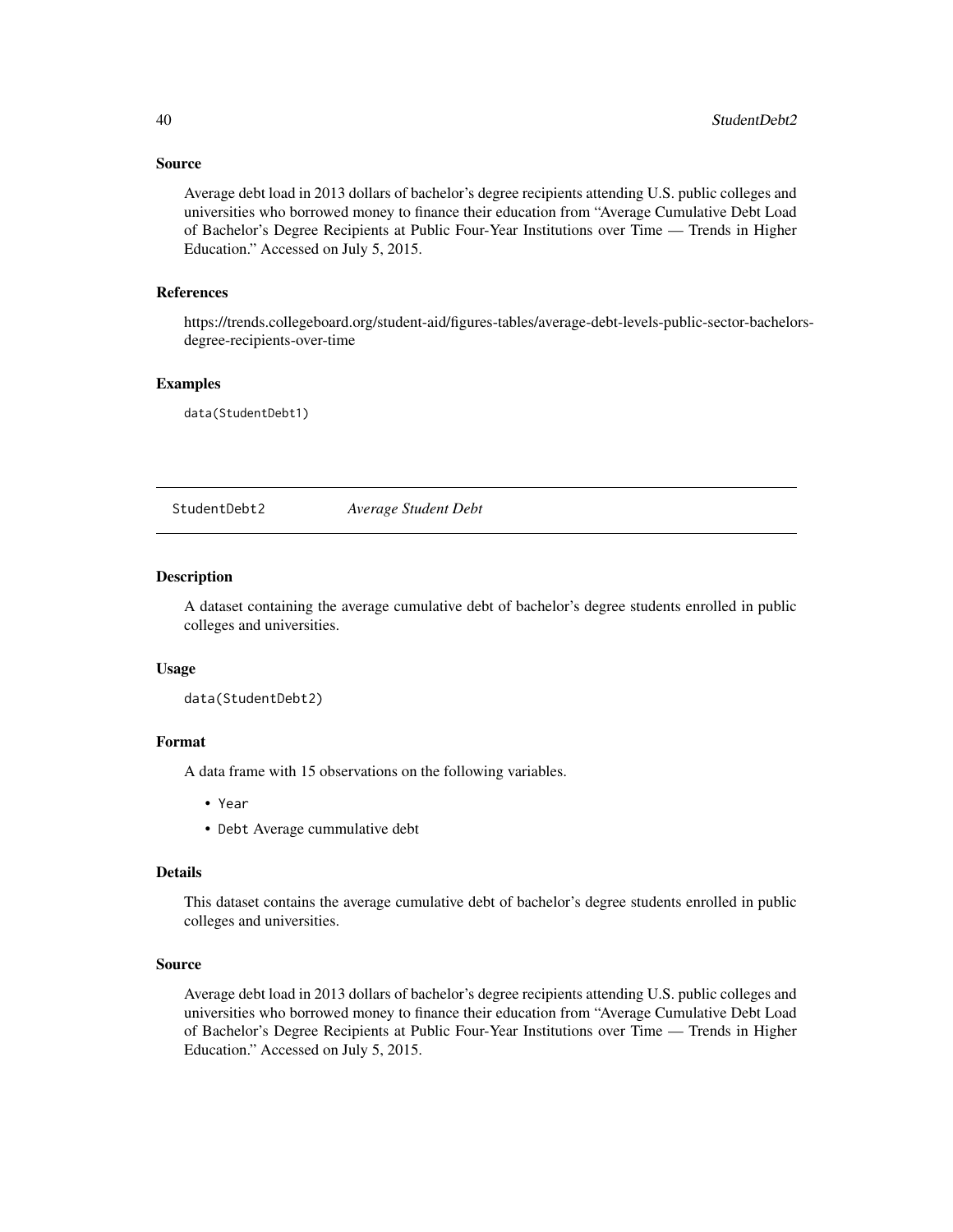## <span id="page-40-0"></span>SunPositionAlaska 41

#### References

https://trends.collegeboard.org/student-aid/figures-tables/average-debt-levels-public-sector-bachelorsdegree-recipients-over-time

#### Examples

data(StudentDebt2)

SunPositionAlaska *Sun Position in Anchorage, Alaska*

## **Description**

A dataset containing the altitude angle of the sun in Anchorage, Alaska, each hour from midnight on June 29, 2014 (hour 0) until midnight on June 30, 2014 (hour 24).

#### Usage

```
data(SunPositionAlaska)
```
## Format

A data frame with 25 observations on the following variables.

- Time hours since midnight on June 29, 2014
- Position Altitude angle of the sun

## Details

This dataset contains the altitude angle of the sun in Anchorage, Alaska, each hour from midnight on June 29, 2014 (hour 0) until midnight on June 30, 2014 (hour 24).

#### Source

Altitude angle of the sun in Anchorage, Alaska, each hour from midnight on June 29, 2014 (hour 0) until midnight on June 30, 2014 (hour 24) from "Sun & moon times, Anchorage, Alaska, U.S.A." Accessed on July 1, 2014.

## References

http://www.timeanddate.com/astronomy/usa/anchorage

#### Examples

data(SunPositionAlaska)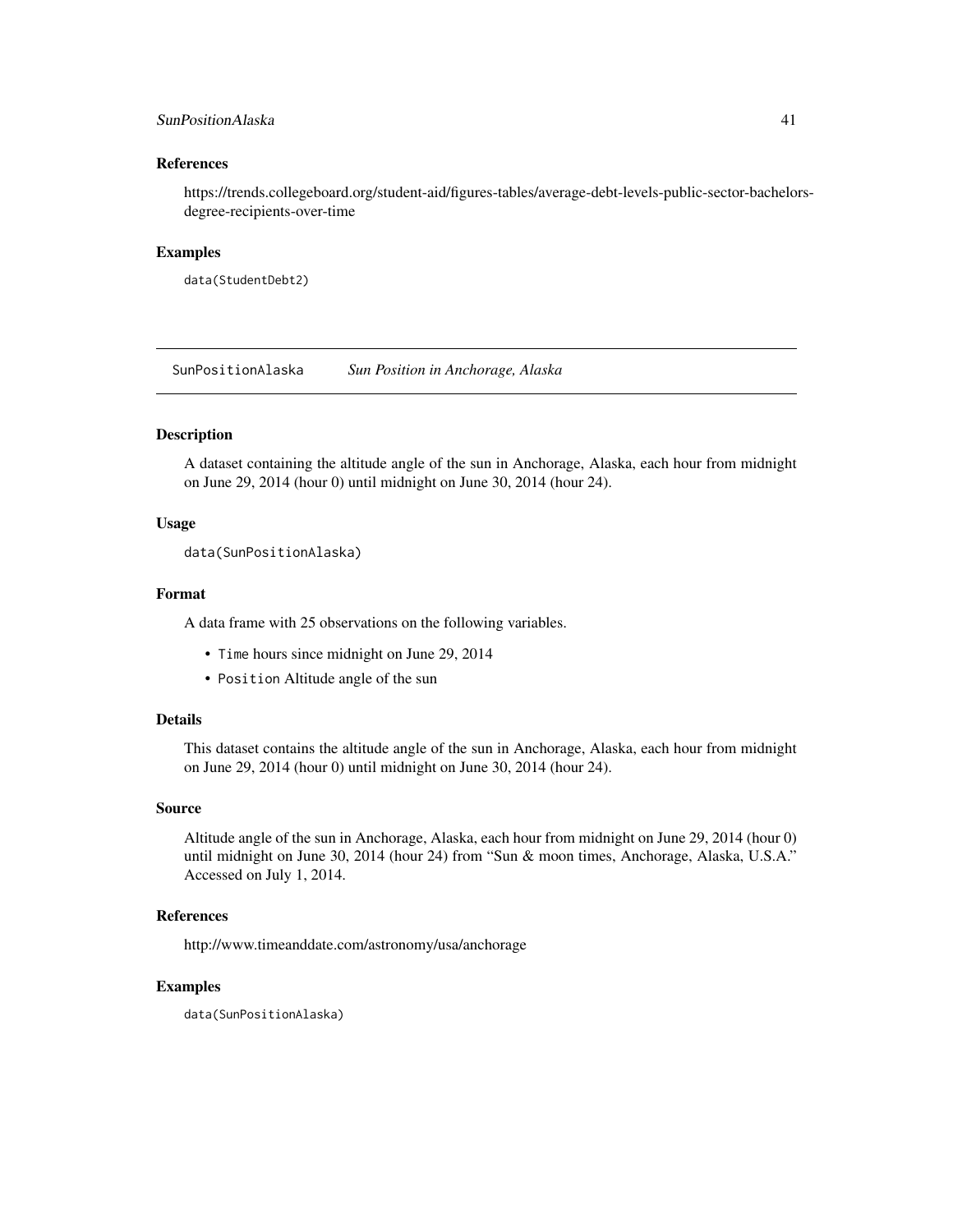<span id="page-41-0"></span>

A dataset containing the number of minutes after 4 a.m. until sunrise in Los Angeles, California, adjusted for Daylight Savings Time, from January 2010 (month 1) through December 2011 (month 24).

#### Usage

data(SunriseLA)

## Format

A data frame with 24 observations on the following variables.

- Month from January 2010
- Time minutes after 4 a.m.

#### Details

This dataset contains the number of minutes after 4 a.m. until sunrise in Los Angeles, California, adjusted for Daylight Savings Time, from January 2010 (month 1) through December 2011 (month 24).

#### Source

Number of minutes after 4 a.m. until sunrise in Los Angeles, adjusted for Daylight Savings Time, from January 2010 (month 1) through December 2011 (month 24) from "Sunrise and sunset times in Los Angeles, December 2011." Accessed on July 14, 2014.

#### References

http://www.timeanddate.com/sun/usa/los-angeles?month=12&year=2011

#### Examples

data(SunriseLA)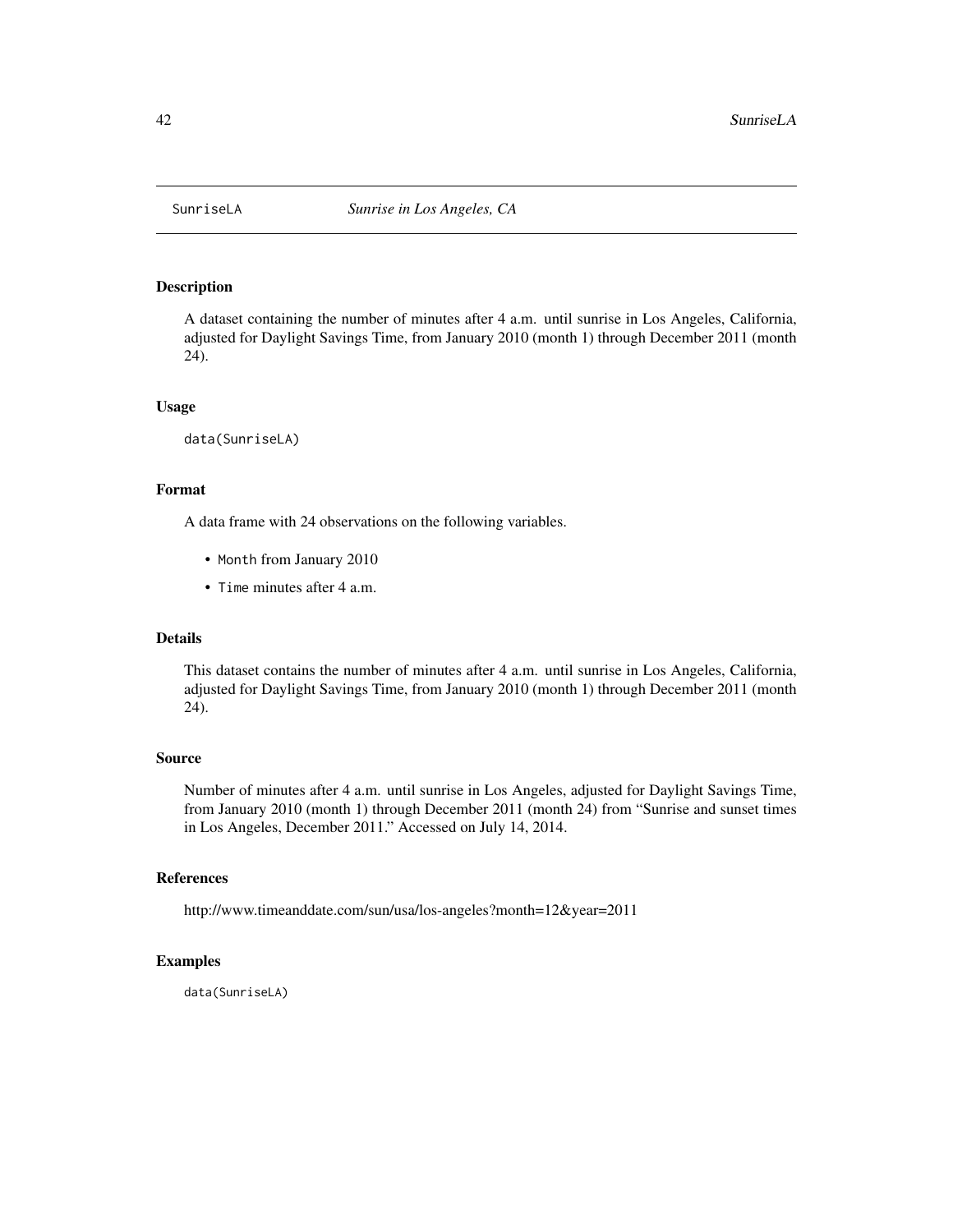<span id="page-42-0"></span>A dataset containing the number of minutes after 3 p.m. until sunset at Greenwich, England since January 2010.

#### Usage

data(SunsetGreenwich)

## Format

A data frame with 25 observations on the following variables.

- Month from January 2010
- Minutes minutes after 3 p.m.

#### Details

This dataset contains the number of minutes after 3 p.m. until sunset at Greenwich, England since January 2010.

#### Source

Number of minutes after 3 p.m. until sunset in Greenwich, England since January 2010 from "Sunrise and sunset times in Greenwich Borough." Accessed on July 14, 2014.

#### References

http://www.timeanddate.com/sun/uk/greenwich-city

#### Examples

data(SunsetGreenwich)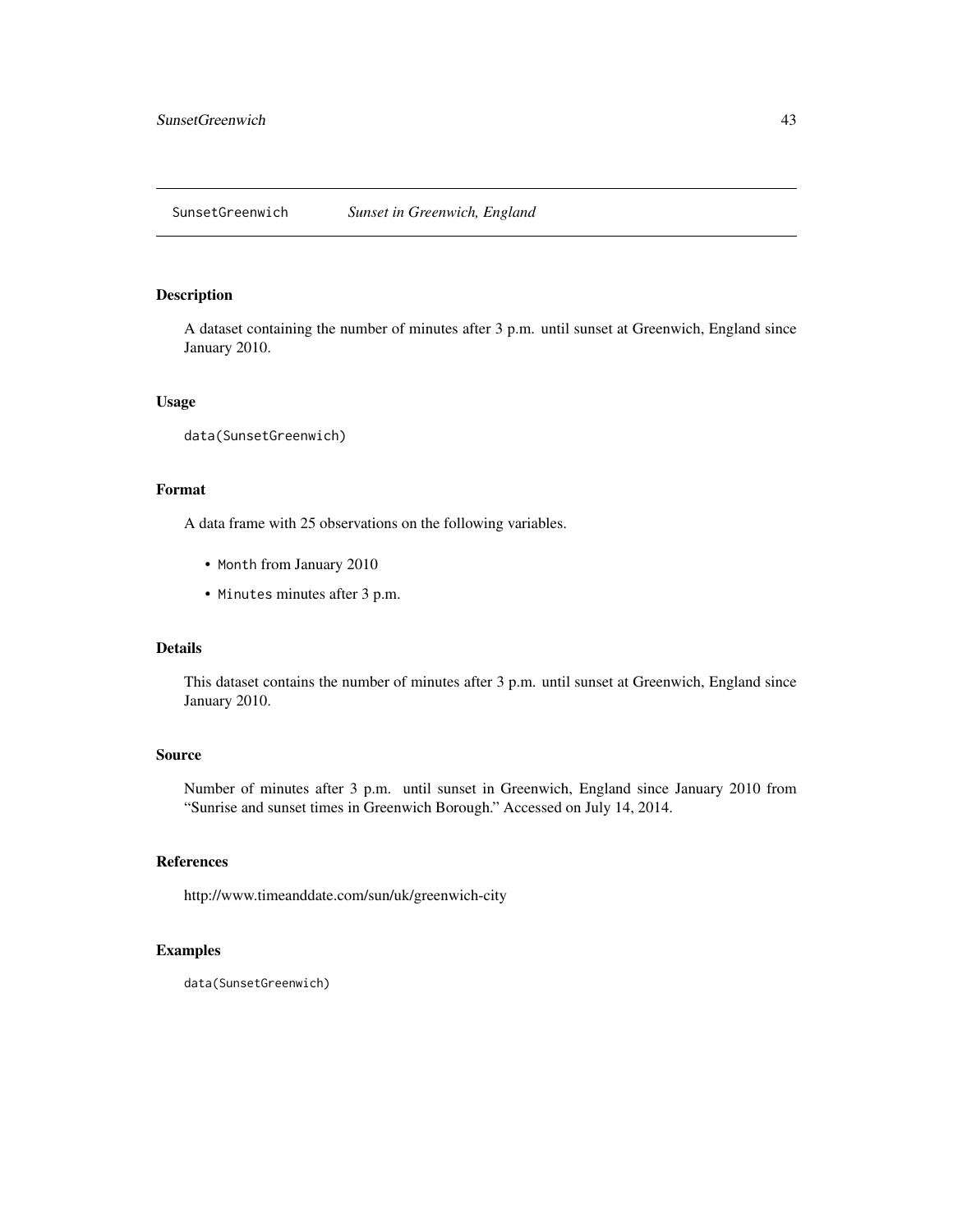<span id="page-43-0"></span>

A dataset containing the number of minutes after 4 p.m. until sunset in Los Angeles, California, adjusted for Daylight Savings time, from January 2010 (month 1) through December 2013 (month 48).

#### Usage

data(SunsetLA)

## Format

A data frame with 48 observations on the following variables.

- Month from January 2010
- Minutes minutes after 4 p.m.

#### Details

This dataset contains the number of minutes after 4 p.m. until sunset in Los Angeles, California, adjusted for Daylight Savings time, from January 2010 (month 1) through December 2013 (month 48).

#### Source

Number of minutes after 4 p.m. until sunset in Los Angeles, California, adjusted for Daylight Savings Time, from January 2010 (month 1) through December 2013 (month 48) from "Sunrise and sunset times in Los Angeles, December 2011." Accessed on July 14, 2014.

#### References

http://www.timeanddate.com/sun/usa/los-angeles?month=12&year=2011

#### Examples

data(SunsetLA)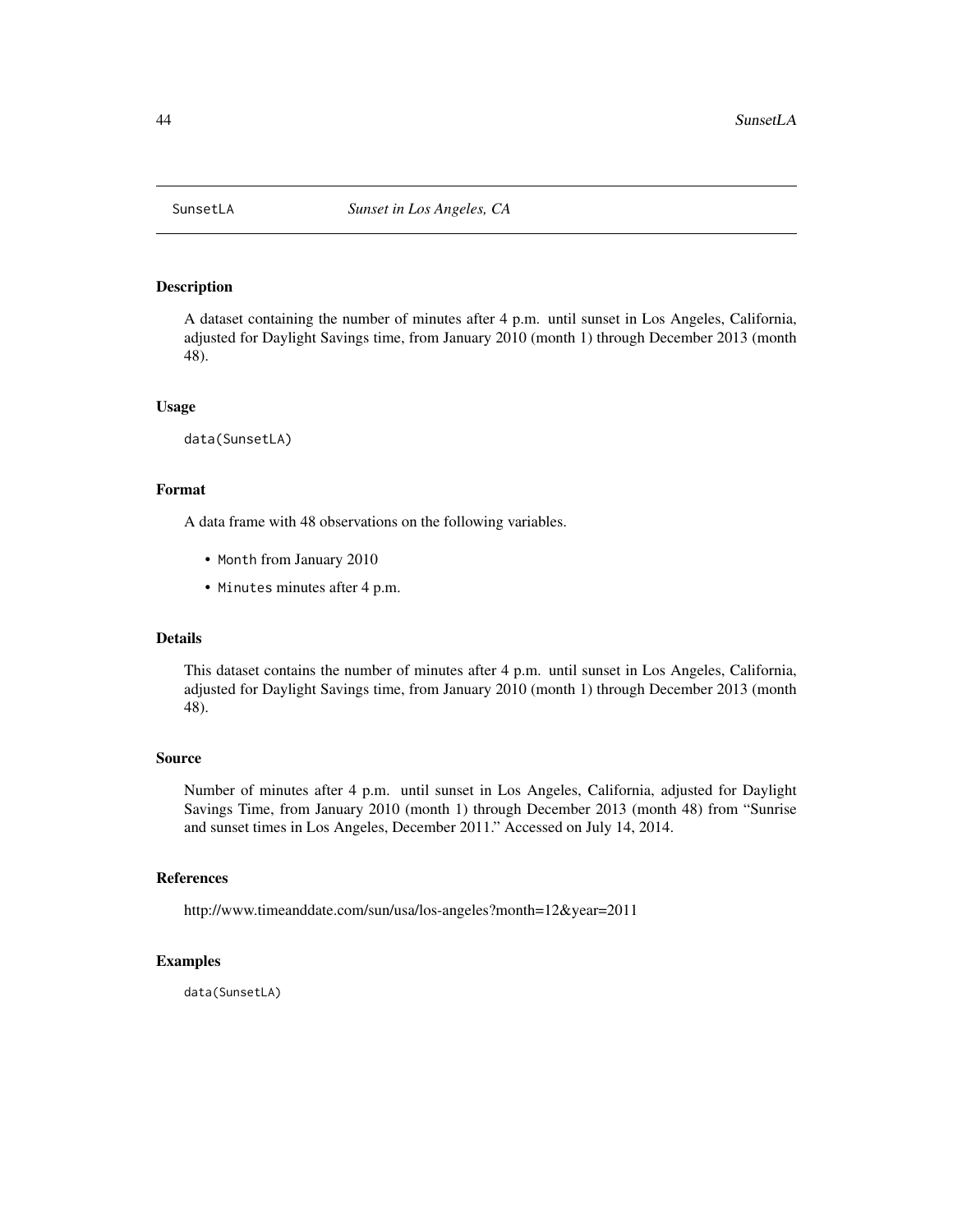<span id="page-44-0"></span>

A dataset containing the swimming speed in centimeters per second as a function of the length in centimeters of various animals

## Usage

data(SwimmingSpeed)

## Format

A data frame with 17 observations on the following variables.

- Length of animal in centimeters
- Speed swimming speed of animal in centimeters per second

## Details

This dataset contains the swimming speed in centimeters per second as a function of the length in centimeters of various animals.

## Source

Swimming speed and length of animals from page 152. McMahon, Thomas A., and John Tyler Bonner. *On Size and Life*. New York: Scientific American Library, 1983.

#### Examples

data(SwimmingSpeed)

TemperaturesDanville *Temperatures in Danville, KY*

## Description

A dataset containing the average maximum temperature in Danville, Kentucky at the beginning of each month since January 2006

#### Usage

```
data(TemperaturesDanville)
```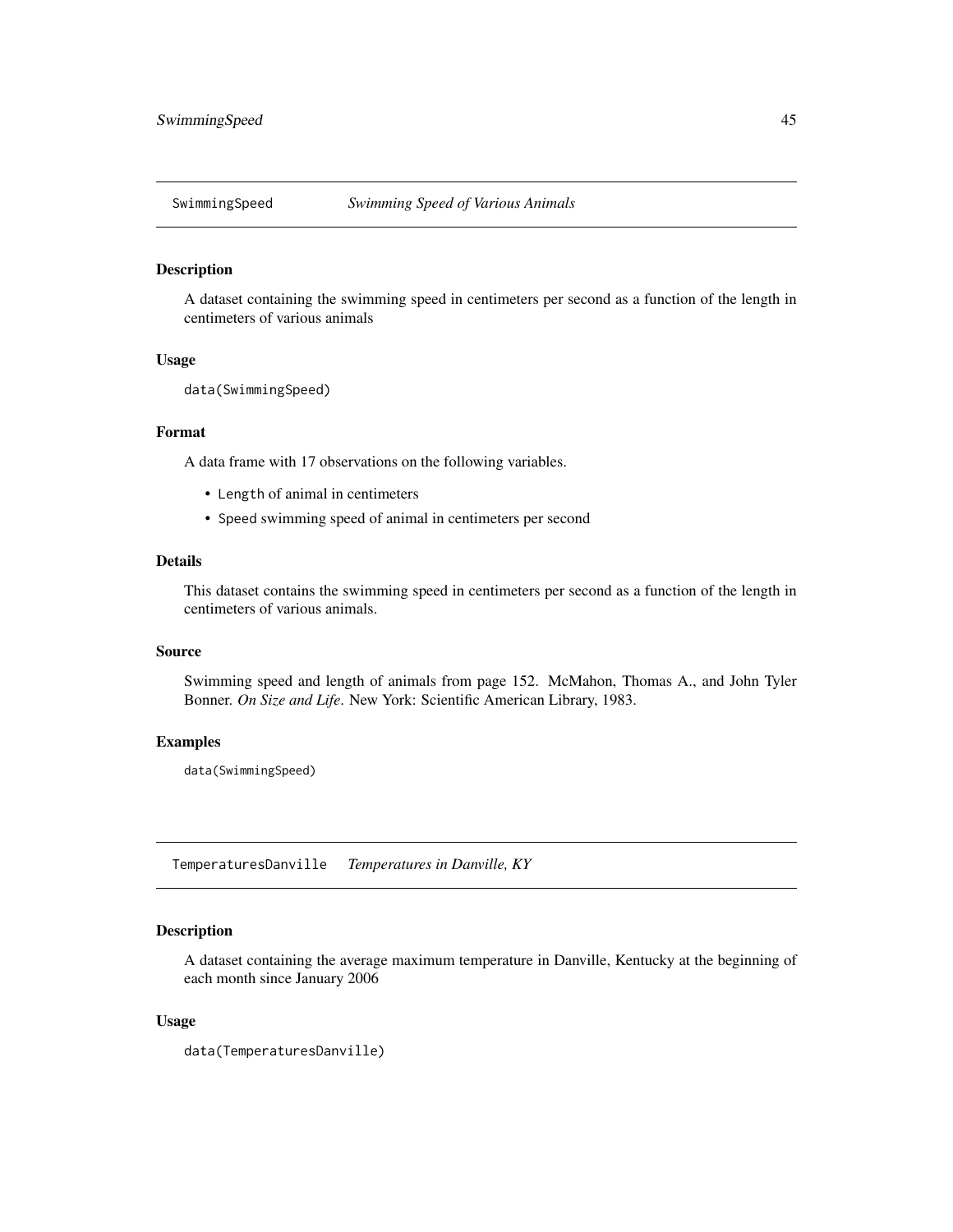## Format

A data frame with 60 observations on the following variables.

- Month from January 2006
- Temperature in degrees Farenheit

## Details

This dataset contains the average maximum temperature in Danville, Kentucky at the beginning of each month since January 2006

#### Source

Average maximum temperature in Danville, Kentucky at the beginning of each month since January 2006 from "noaa.gov." Accessed on June 25, 2014

## References

http://www1.ncdc.noaa.gov/pub/orders/cdo/352625.pdf

#### Examples

data(TemperaturesDanville)

ToyotaMonthly *Toyota Stock Prices*

## Description

A dataset containing the average monthly stock price of Toyota from 1982 to 1998.

#### Usage

```
data(ToyotaMonthly)
```
#### Format

A data frame with 60 observations on the following variables.

- Month from January 1982
- Value in US dollars

## Details

This dataset contains the average monthly stock price of Toyota from 1982 to 1998.

<span id="page-45-0"></span>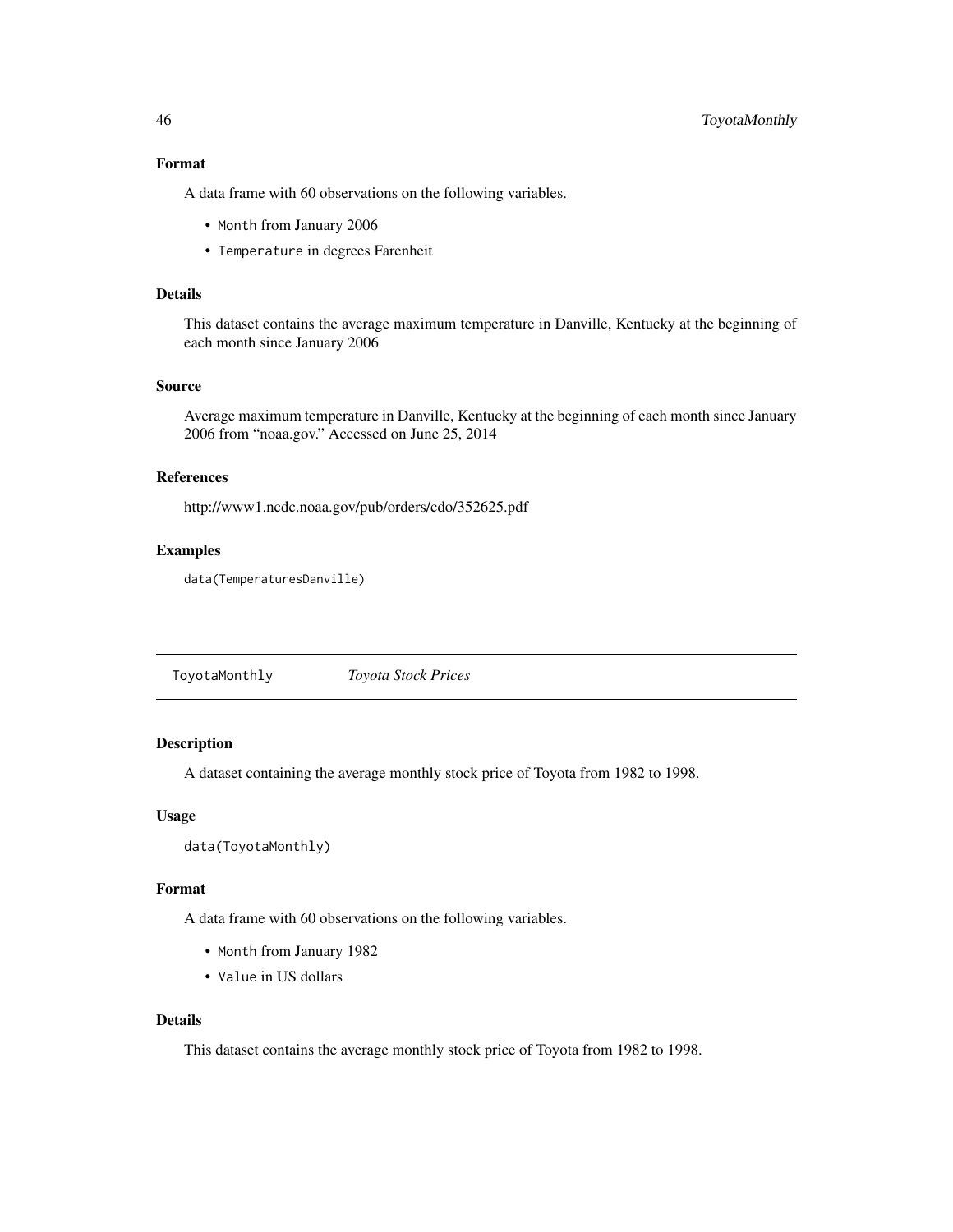#### <span id="page-46-0"></span>TwitterUsers 47

## Source

Toyota Motors Corporation (TM) stock market value in U.S. dollars from "Yahoo Finance | TM Historical Prices." Accessed on August 13, 2016.

## References

http://finance.yahoo.com/quote/TM/history?p=TM

#### Examples

data(ToyotaMonthly)

TwitterUsers *Twitter Users*

#### Description

A dataset containing the number of monthly active Twitter users worldwide by quarter (e.g., 10.25 represents April to June 2010) in millions of people.

## Usage

```
data(TwitterUsers)
```
#### Format

A data frame with 17 observations on the following variables.

- Year since 2000
- Users number of users in millions of people

#### Details

This dataset contains the number of monthly active Twitter users worldwide by quarter (e.g., 10.25 represents April to June 2010) in millions of people.

#### Source

Number of monthly active Twitter users worldwide from 1st quarter 2010 to 1st quarter 2016 (in millions) from "Twitter : number of monthly active users 2010–2016 | Statista." Accessed on June 9, 2016.

## References

http://www.statista.com/statistics/282087/number-of-monthly-active-twitter-users/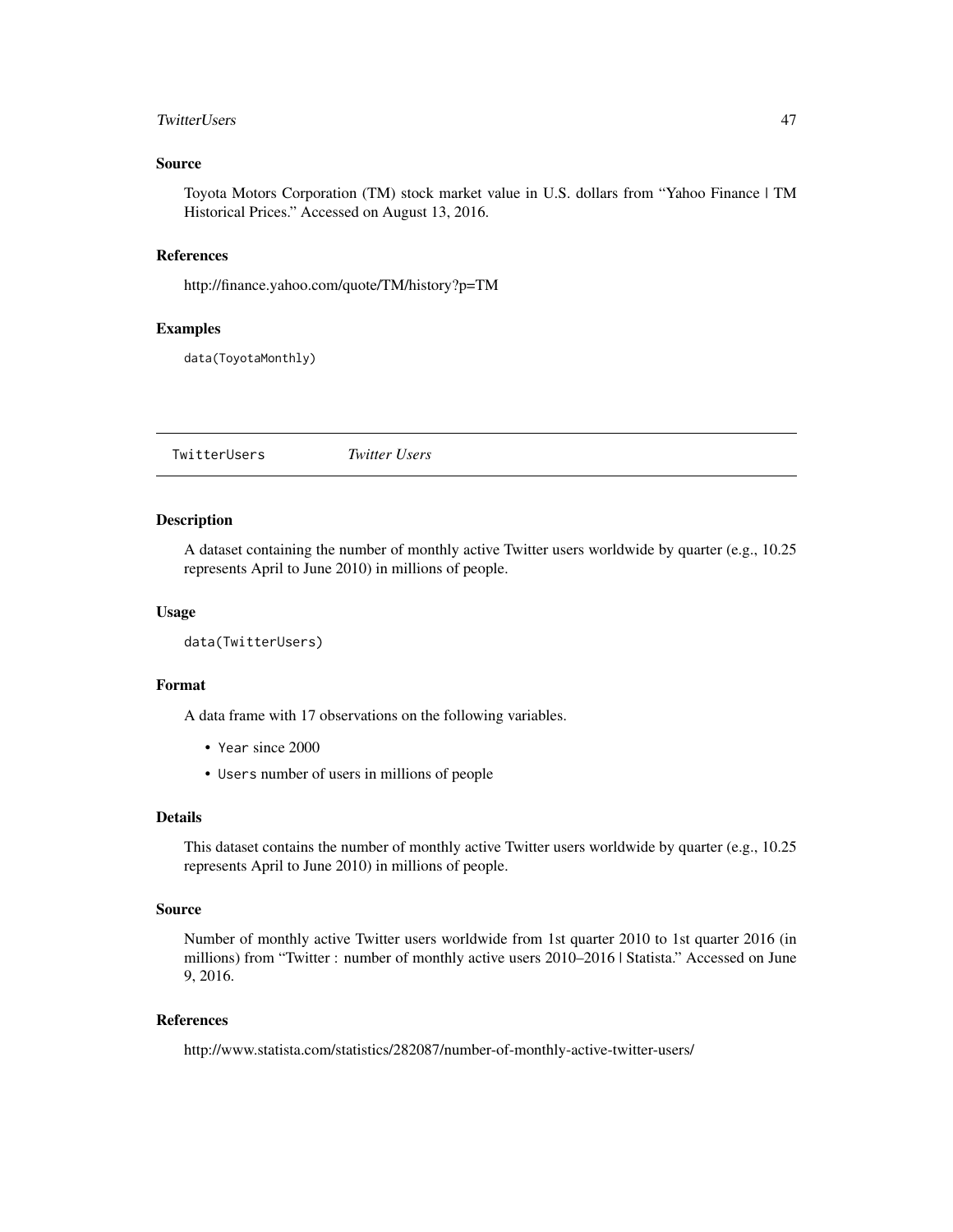## Examples

data(TwitterUsers)

TwitterUsers1 *Twitter Users*

## Description

A dataset containing how many millions of people used Twitter from the first quarter of 2012 to the end of the third quarter of 2013.

#### Usage

data(TwitterUsers1)

## Format

A data frame with 8 observations on the following variables.

- Year since 2000
- Users number of users in millions of people

#### Details

This dataset contains contains how many millions of people used Twitter from the first quarter of 2012 to the end of the third quarter of 2013..

#### Source

Number of monthly active Twitter users worldwide from 1st quarter 2010 to 1st quarter 2016 (in millions) from "Twitter : number of monthly active users 2010–2016 | Statista." Accessed on June 9, 2016.

#### References

http://www.statista.com/statistics/282087/number-of-monthly-active-twitter-users/

#### Examples

data(TwitterUsers1)

<span id="page-47-0"></span>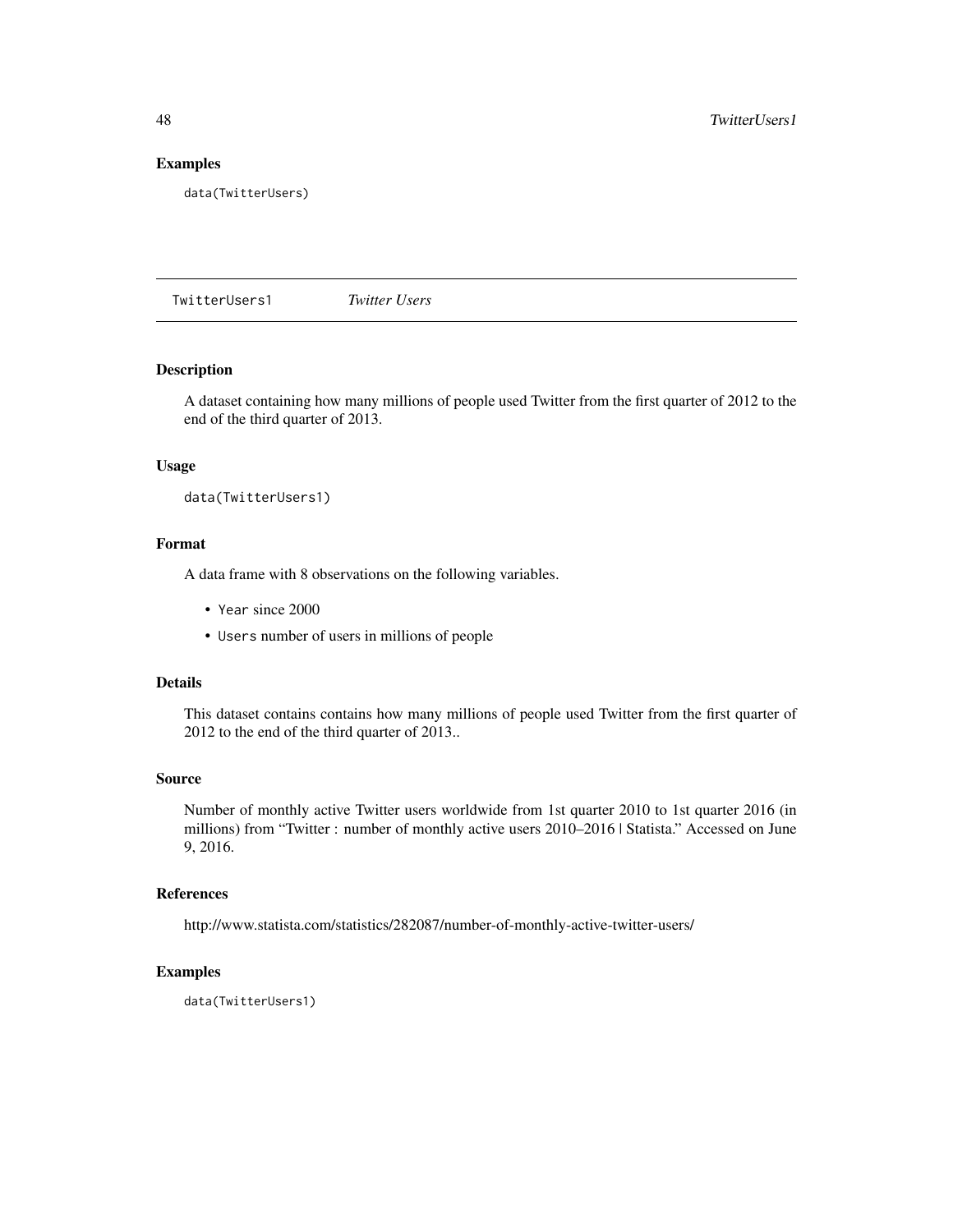<span id="page-48-0"></span>A dataset containing how many millions of people used Twitter from the first quarter of 2010 to the end of the third quarter of 2013.

## Usage

data(TwitterUsers2)

## Format

A data frame with 15 observations on the following variables.

- Year since 2000
- Users number of users in millions of people

#### Details

This dataset contains how many millions of people used Twitter from the first quarter of 2012 to the end of the third quarter of 2013..

#### Source

Number of monthly active Twitter users worldwide from 1st quarter 2010 to 1st quarter 2016 (in millions) from "Twitter : number of monthly active users 2010–2016 | Statista." Accessed on June 9, 2016.

#### References

http://www.statista.com/statistics/282087/number-of-monthly-active-twitter-users/

## Examples

data(TwitterUsers2)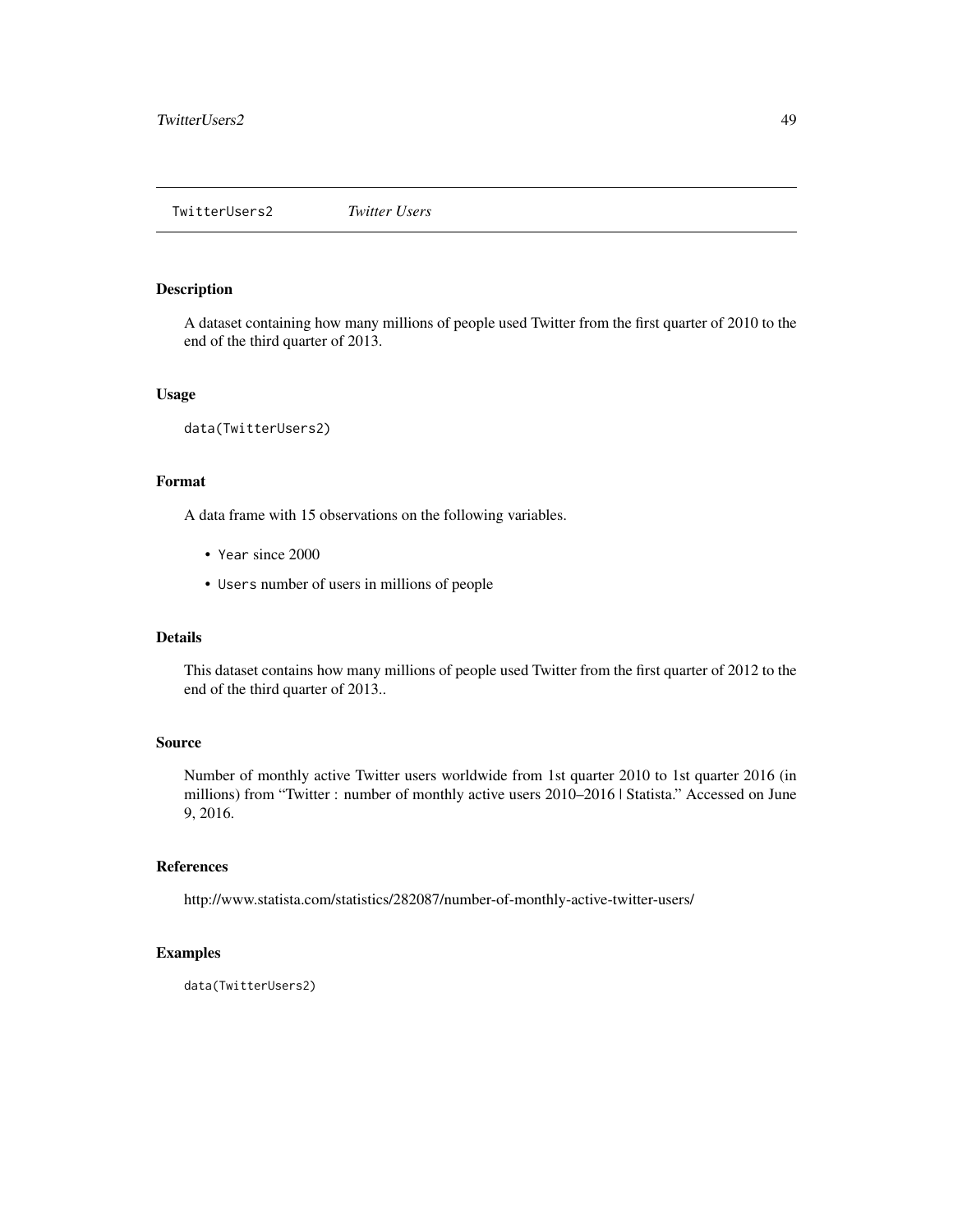<span id="page-49-0"></span>TwitterUsers3 *Twitter Users*

## Description

A dataset containing how many millions of people used Twitter from the first quarter of 2010 to the beginning of 2016.

## Usage

data(TwitterUsers3)

## Format

A data frame with 24 observations on the following variables.

- Year since 2000
- Users number of users in millions of people

#### Details

This dataset contains how many millions of people used Twitter from the first quarter of 2010 to the beginning of 2016

#### Source

Number of monthly active Twitter users worldwide from 1st quarter 2010 to 1st quarter 2016 (in millions) from "Twitter : number of monthly active users 2010–2016 | Statista." Accessed on June 9, 2016.

## References

http://www.statista.com/statistics/282087/number-of-monthly-active-twitter-users/

## Examples

data(TwitterUsers3)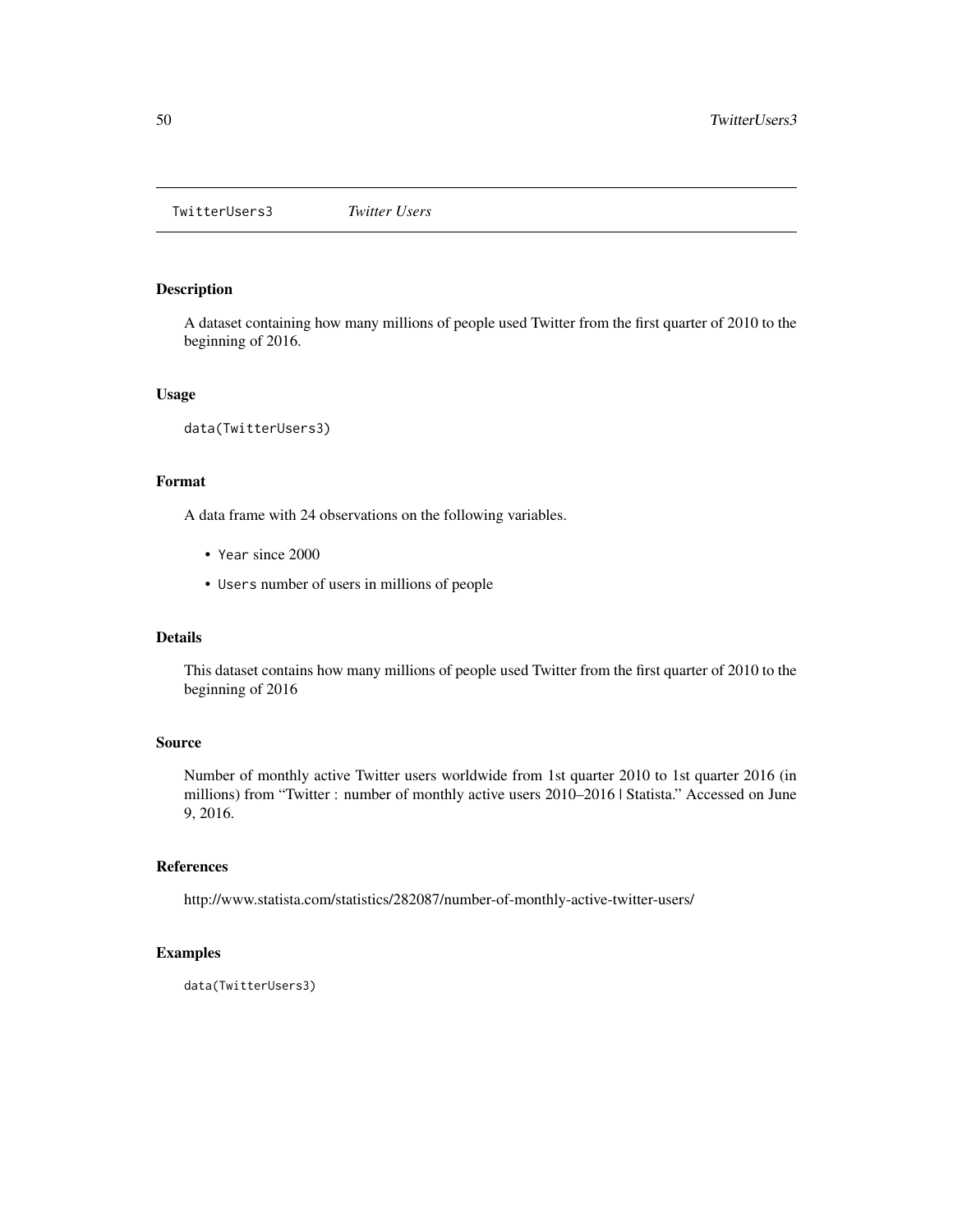<span id="page-50-0"></span>USCO2Emissions *US CO2 Emissions*

#### Description

A dataset containing U.S. carbon dioxide emissions in kT (energy) annually from 1980 to 2008 according to the World Bank.

#### Usage

```
data(USCO2Emissions)
```
## Format

A data frame with 29 observations on the following variables.

- Year
- kT

## Details

This dataset contains U.S. carbon dioxide emissions in kT (energy) annually from 1980 to 2008 according to the World Bank.

## Source

United States carbon dioxide emissions in kT annually from 1960 to 2010 according to the World Bank at "Data | United States." Accessed on July 10, 2014.

#### References

http://data.worldbank.org/country/united-states

## Examples

data(USCO2Emissions)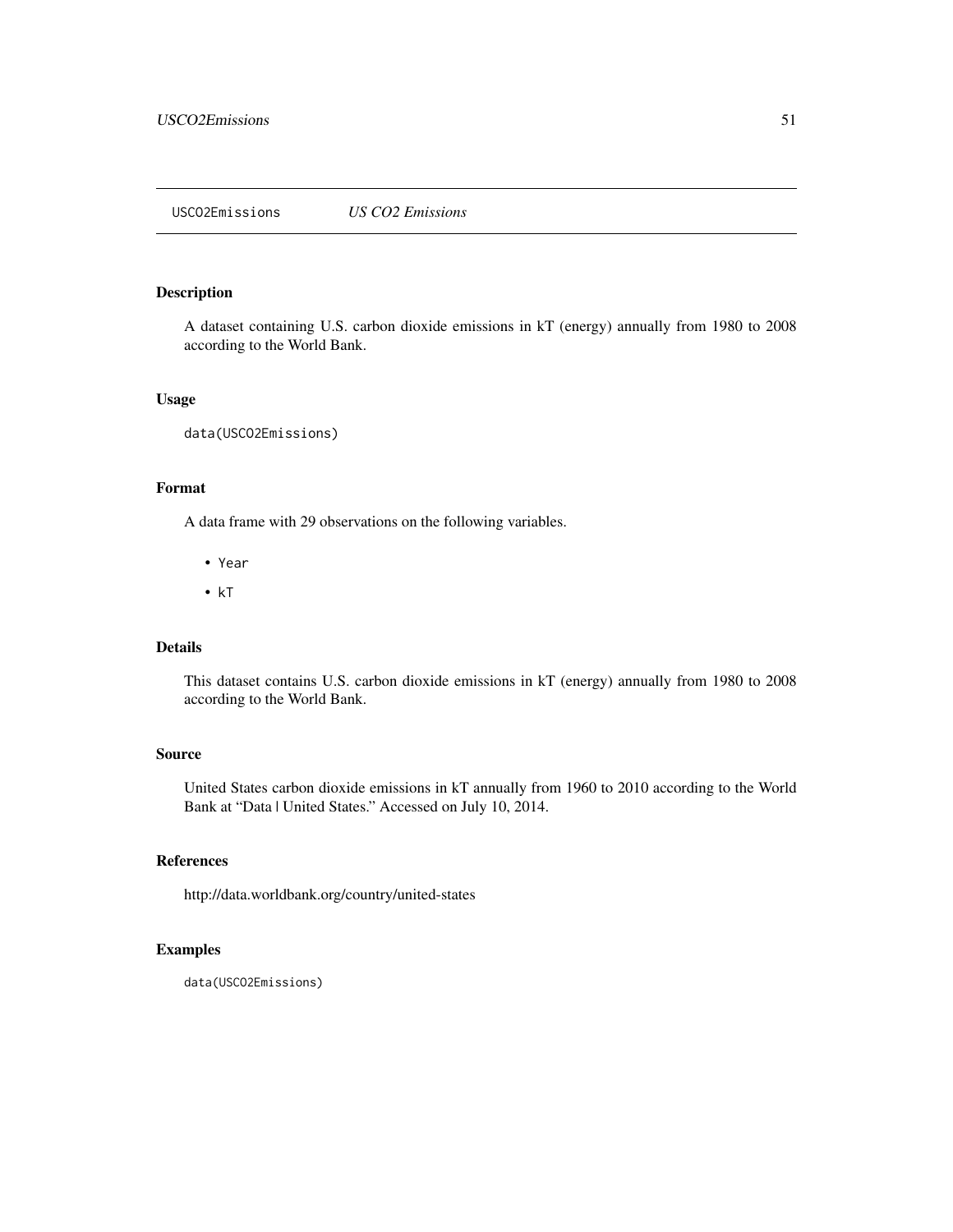<span id="page-51-0"></span>USRetailTax *US Retail Tax*

## Description

A dataset containing U.S. retail tax in millions of dollars each year from 2005 through 2011.

#### Usage

data(USRetailTax)

## Format

A data frame with 7 observations on the following variables.

- Year
- Tax US retail tax in millions of dollars

## Details

This dataset contains U.S. retail tax in millions of dollars each year from 2005 through 2011.

#### Source

Annual total retail sales taxes collected in the United States in each year from "Monthly & Annual Retail Trade, Main Page — U.S. Census Bureau." Accessed on July 14, 2014.

## References

http://www.census.gov/retail/

## Examples

data(USRetailTax)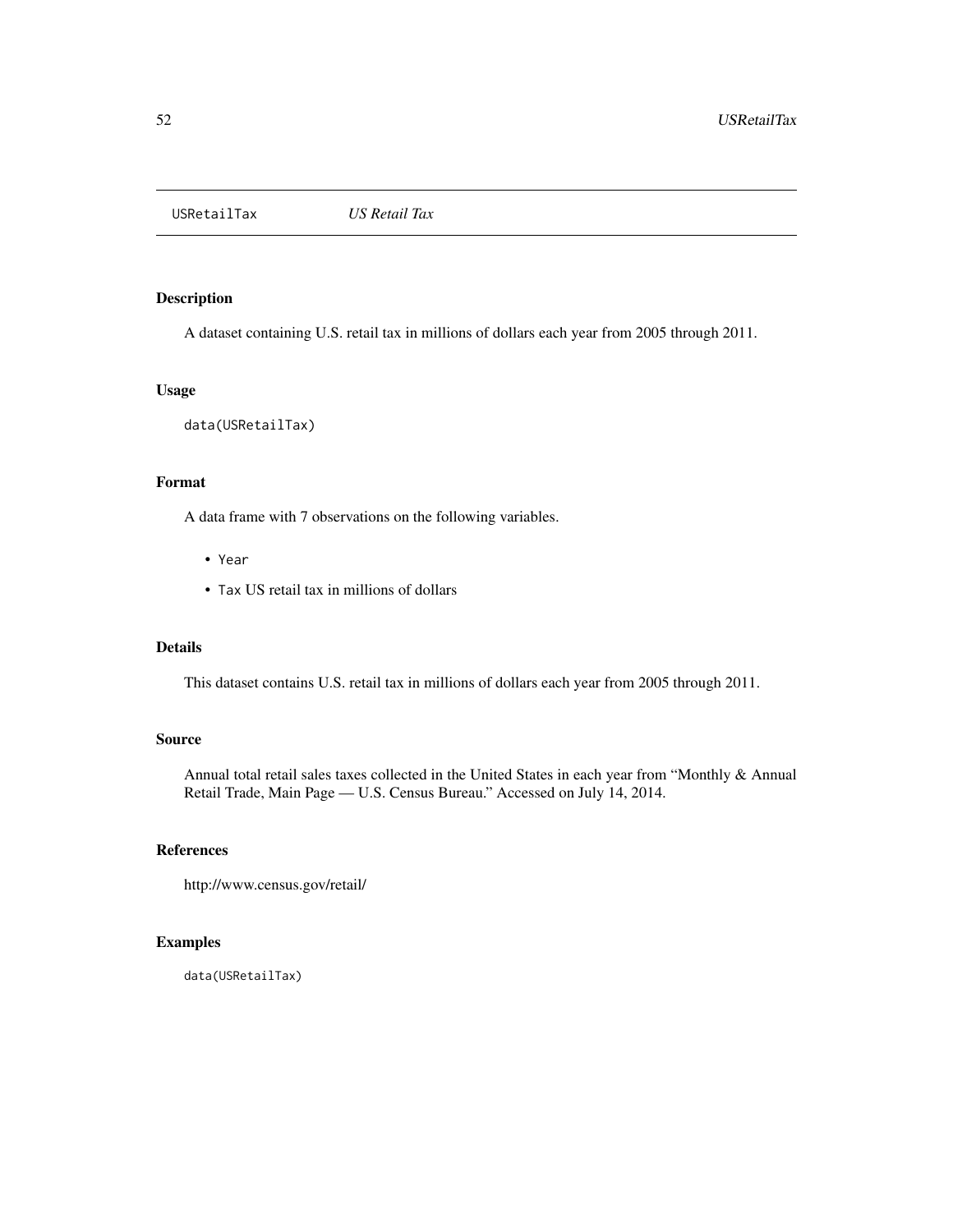<span id="page-52-0"></span>A dataset containing the U.S. population in millions of people each decade from 1900 to 2010 based on the census.

## Usage

```
data(USTotalPopulation)
```
## Format

A data frame with 9 observations on the following variables.

- Year
- Population US population in millions of people
- RelGrowth Relative growth rate of the US population

#### Details

This dataset contains the U.S. population in millions of people each decade from 1900 to 2010 based on the census.

## Source

U.S. census data for 1950–2000 is from "Measuring America: The Decennial Censuses from 1790 to 2000." Accessed on June 9, 2016.

#### References

https://www.census.gov/prod/2002pubs/pol02-ma.pdf http://www.census.gov/2010census/popmap/

#### Examples

data(USTotalPopulation)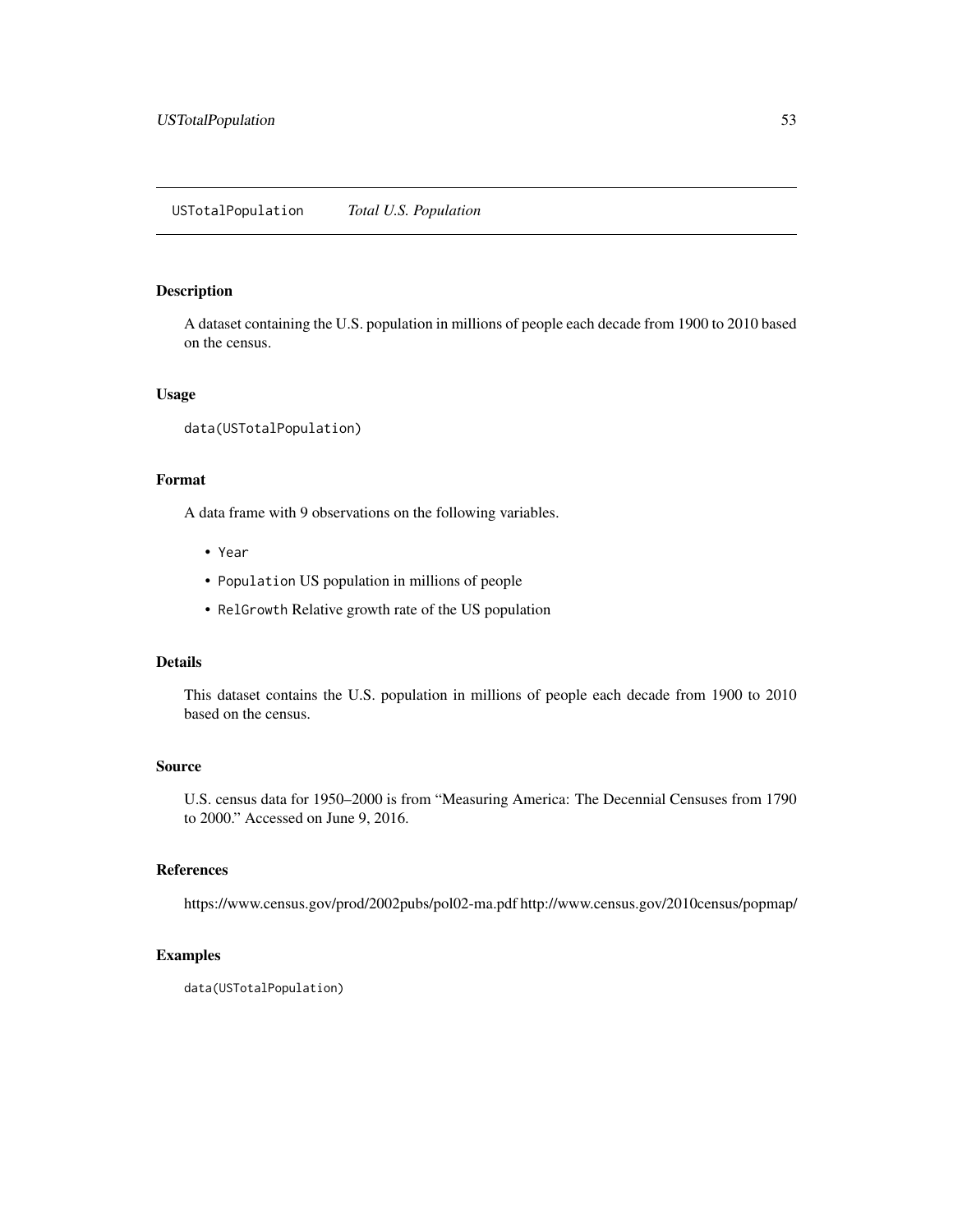#### <span id="page-53-0"></span>WaterLevelsEastportMaine

*Water Levels in Eastport, Maine*

## Description

A dataset containing the water level in Eastport, Maine from May 26, 2016 to May 27, 2016 measured in feet above the mean lower water level as a function of the time after 12:00 a.m. on May 26, 2016.

#### Usage

data(WaterLevelsEastportMaine)

#### Format

A data frame with 477 observations on the following variables.

- Hours since 12 a.m. on May 26m, 2016
- WaterLevel feet above the mean lower water level

## Details

This dataset contains the water level in Eastport, Maine from May 26, 2016 to May 27, 2016 measured in feet above the mean lower water level as a function of the time after 12:00 a.m. on May 26, 2016.

## Source

Observed water levels in Eastport, Maine from NOAA Tides and Currents. Accessed on June 2, 2016.

#### References

http://tidesandcurrents.noaa.gov/waterlevels.html?id=8410140&units=standard&bdate=20160526&edate=20160527&timez

#### Examples

data(WaterLevelsEastportMaine)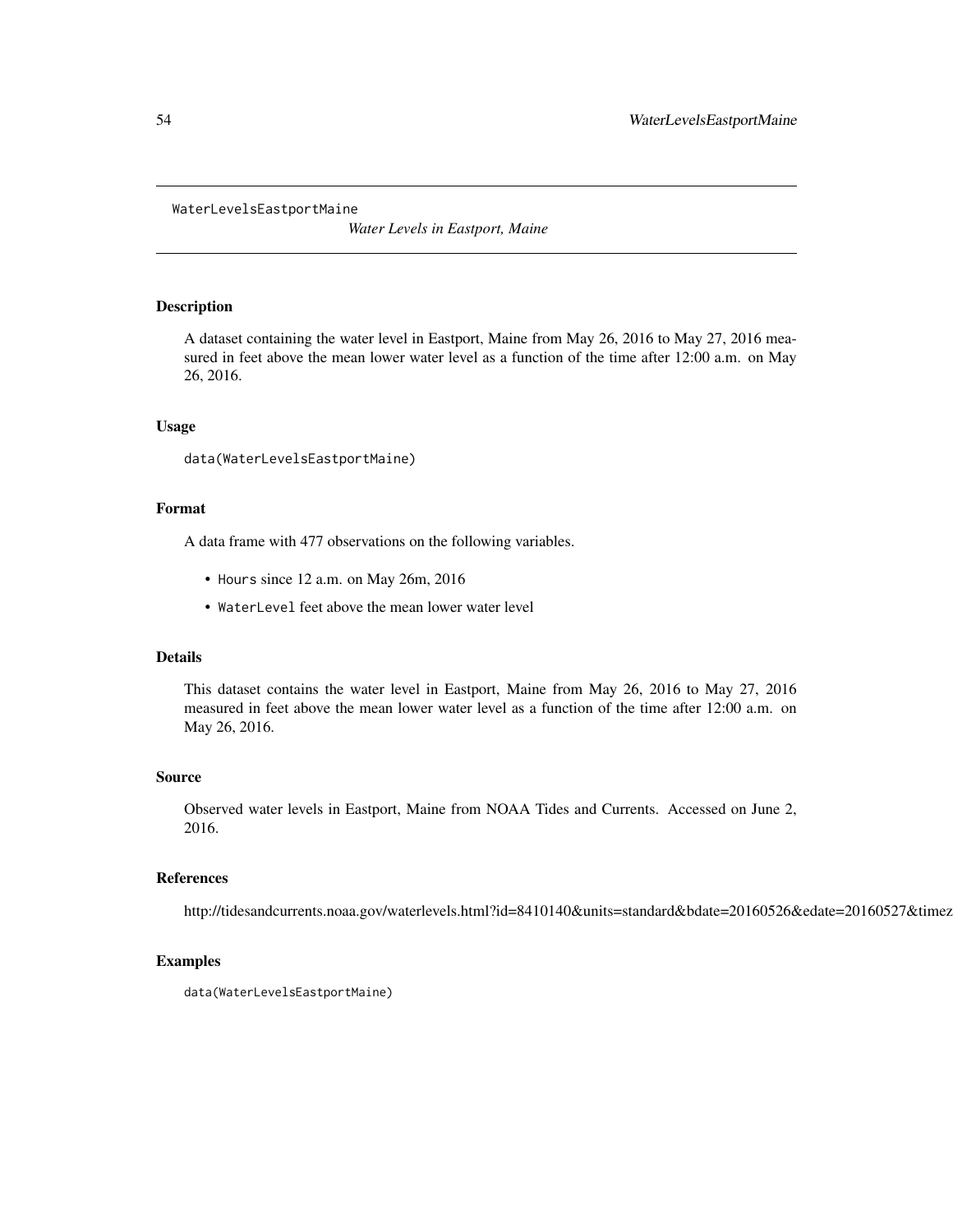<span id="page-54-0"></span>

A dataset containing the change in one woman's weight during a pregnancy from the beginning of her second trimester until birth.

## Usage

```
data(WeightChange)
```
#### Format

A data frame with 129 observations on the following variables.

- Day since beginning of second trimester
- Weight in pounds

## Details

This dataset contains the change in one woman's weight during a pregnancy from the beginning of her second trimester until birth.

## Source

Personal data collection

### Examples

data(WeightChange)

WorldPopulation *World Population*

## Description

A dataset containing the total midyear population for the world from 1950 to 2015.

## Usage

data(WorldPopulation)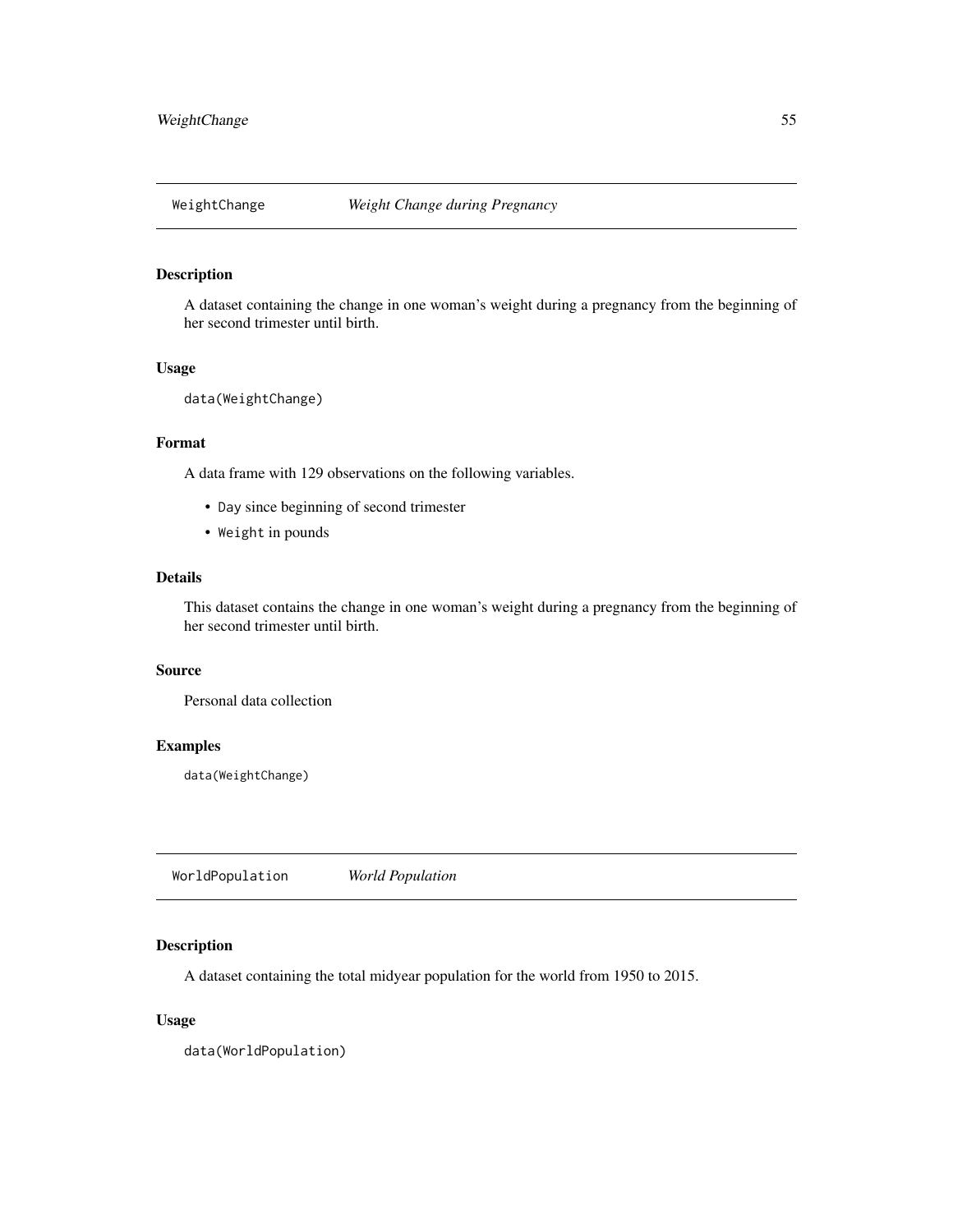## <span id="page-55-0"></span>Format

A data frame with 14 observations on the following variables.

- Year
- People world population in billions of people

## Details

This dataset contains the total midyear population for the world from 1950 to 2015.

## Source

Estimated world population data from 1950 to 2015 from "International Programs — Total Mid-Year Population for the World: 1950–2050 — U.S. Census Bureau." Accessed on June 16, 2014.

## References

http://www.census.gov/population/international/data/worldpop/table\_population.php

## Examples

data(WorldPopulation)

WorldPopulationChange *World Population Change*

#### Description

A dataset containing the percent growth of the world's population as a function of the year from 1970 to 2015.

## Usage

```
data(WorldPopulationChange)
```
#### Format

A data frame with 10 observations on the following variables.

- Year
- Growth Percent growth of worlds population

#### Details

This dataset contains the percent growth of the world's population as a function of the year from 1970 to 2015.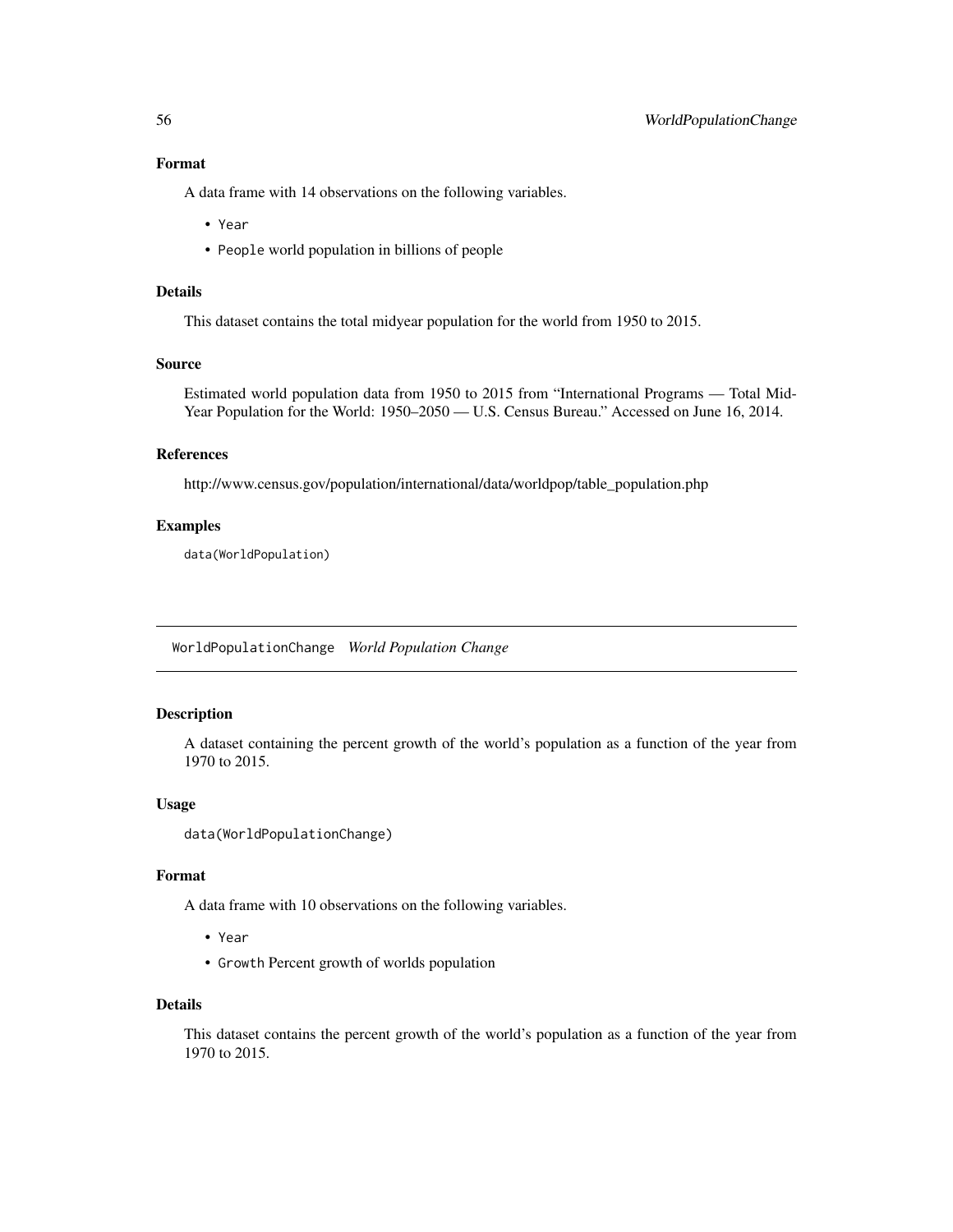#### <span id="page-56-0"></span>YellowCards 57

## Source

World population from the U.S. Census Bureau. Accessed on June 3, 2016.

#### References

http://www.census.gov/population/international/data/worldpop/table\_population.php

## Examples

data(WorldPopulationChange)

YellowCards *Yellow Cards in World Cup*

## Description

A dataset containing the number of yellow cards given per men's World Cup tournament from 1970 to 2010.

#### Usage

data(YellowCards)

#### Format

A data frame with 11 observations on the following variables.

- Year
- Cards Number of yellow cards given

#### Details

This dataset contains the number of yellow cards given per men's World Cup tournament from 1970 to 2010.

## Source

Number of yellow cards given per men's World Cup tournament from "Planet World Cup." Accessed on July 16, 2014.

#### References

http://www.planetworldcup.com

## Examples

data(YellowCards)